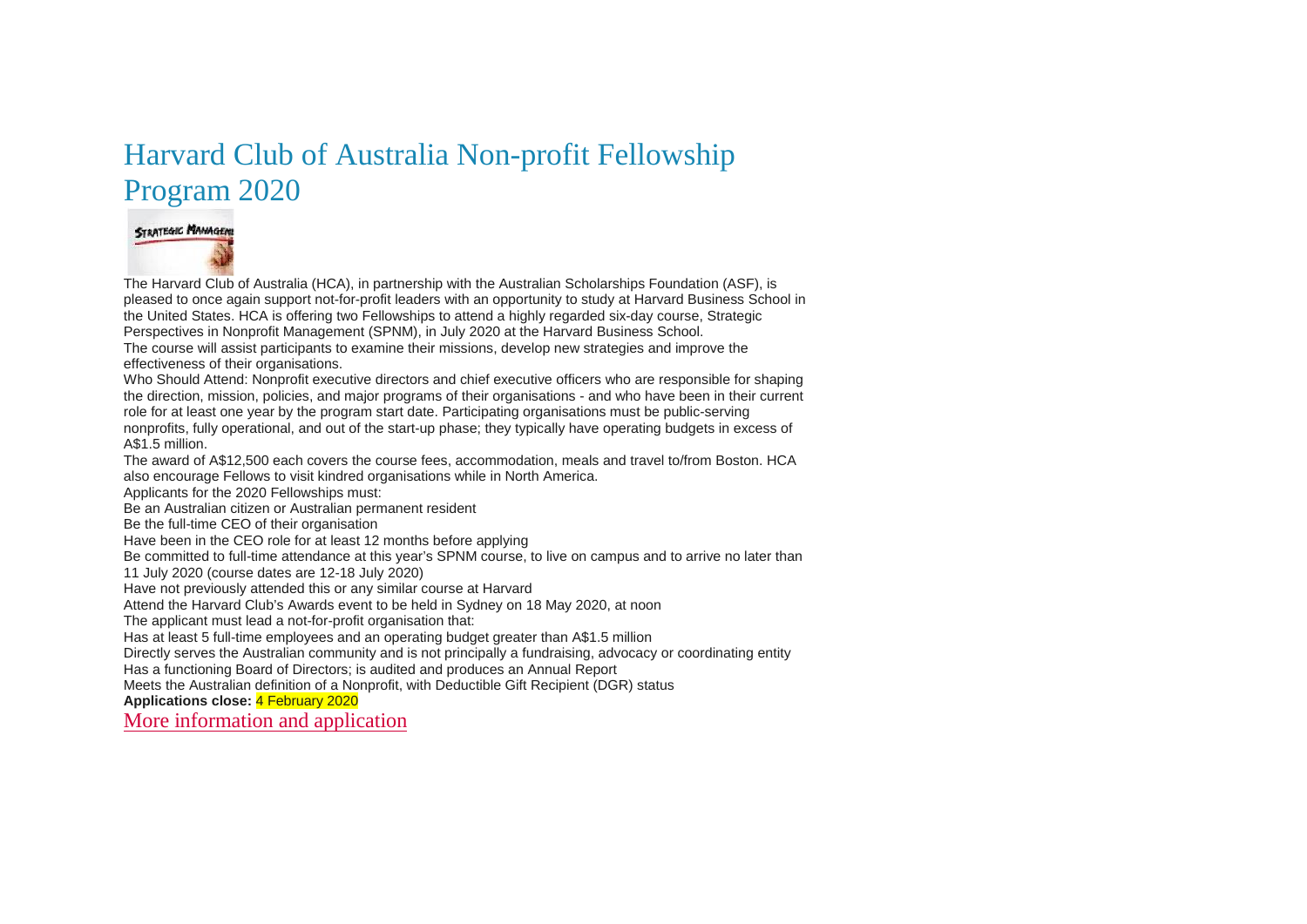### Disability, Mental Health & Carers: National Disability Conference Initiative



The objective of this Australian Government grant opportunity is to provide grants to conference organisers to help people with disability participate in nationally-focused, disability-related, conferences held in Australia. Grants will support eligible conference organisers to provide accessibility measures that will maximise the inclusion and participation of people with disability at their conference.

The intended outcomes of this grant opportunity that are expected to be achieved by funding conference organisers are:

people with disability are provided with greater opportunities to participate in all areas of Australian life by assisting them and their careers with the costs of attending disability related conferences that might otherwise be inaccessible to them

greater participation and inclusion of people with disability at nationally-focused, disability-related conferences held in Australia

To be eligible you must be: the conference organiser holding the conference in the 2020-21 financial year one of the following entity types: Indigenous Corporation Company **Cooperative** Incorporated Association Partnership Statutory Entity Trustee on behalf of a Trust Unincorporated Association **Applications close:** 7 January 2020 [More information and application](https://www.grants.gov.au/?event=public.GO.show&GOUUID=DFCB627F-B418-F96A-A5D5EC047048E6A4)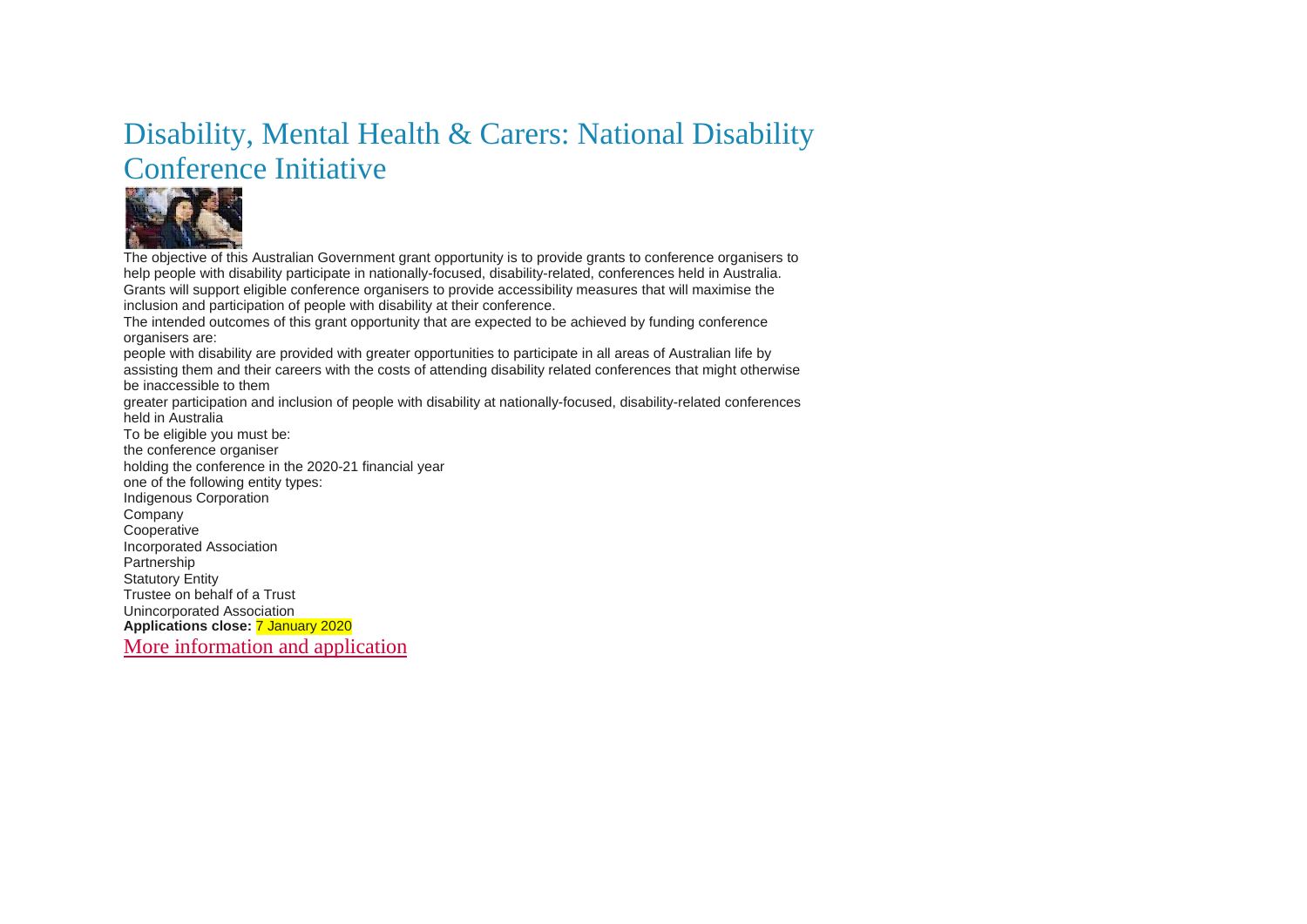NSW Health Request for Information - Stage 2 Pathways to Community Living Program Specialist Living Support Services



This Request for Information (RFI) is seeking responses from Non-Government Organisations (NGOs) and Community Housing Providers (CHPs) who are interested in providing accommodation support services (rehabilitation, clinical and non-clinical) and housing services (land provision/purchase, design, build, tenancy management and asset management) for the Pathways to Community Living Program (PCLI) Stage 2.

The PCLI aims to procure contemporary, high quality accommodation support and housing services for 29 new state-wide community-based services (230 beds) across 9 Local Health Districts (LHDs) and one Special Health Network (SHN) in NSW.

This RFI is an information gathering process in which NSW Health seeks to collect information and opinions from NGOs and CHPs who can deliver accommodation support services and housing services to people with serious and persistent mental illness (SPMI) and highly complex needs.

Insights may relate to a range of issues such as:

Identifying innovation and best practice in accommodation support services, housing

service delivery and functional housing design

Understanding the technical capacity and capability of the market

Identifying what value-adding the sector could deliver

Refining the commercial framework, roles and responsibilities, joint service delivery model and overall model of care

**RFI closes:** 17 December 2019

[More information and submitting RFI](https://tenders.nsw.gov.au/health/?event=public.rft.show&RFTUUID=791C675E-940E-6D40-39EB49813AC57050)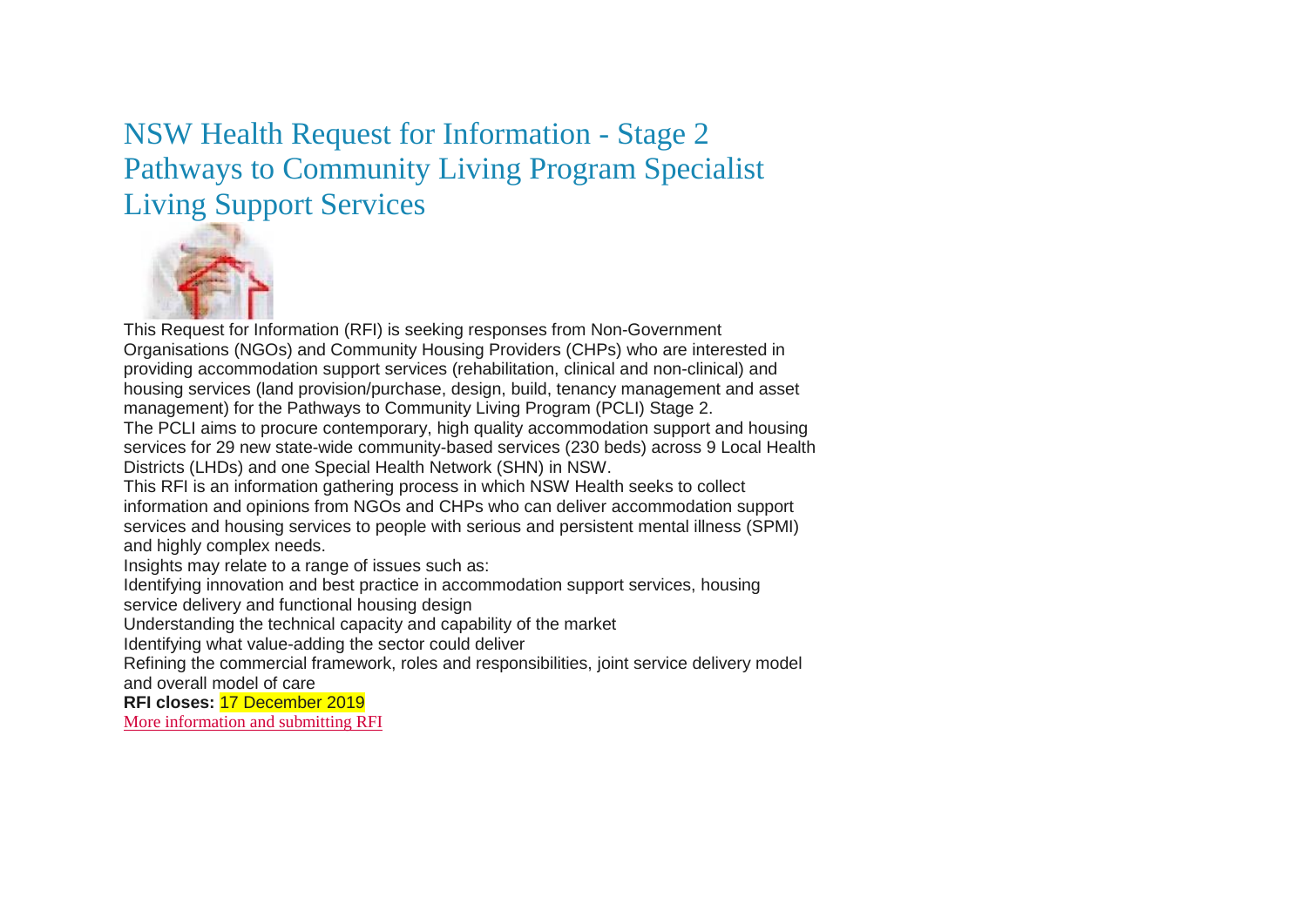### Indigenous Visual Arts Industry Support Grant Round 2019/20



Funding under the Indigenous Visual Arts Industry Support Grant Round 2019/20 by the Australian Department of Communications and the Arts will be provided to organisations for activities that best contribute to delivery of the following Program outcomes: a professional, viable and ethical Indigenous visual arts industry that features strong participation and provides economic opportunities for Aboriginal and Torres Strait Islander people; the continued production, exhibition, critique, purchase and collection of Indigenous visual art. To be eligible an organisation must: be one of the following entity types: an Aboriginal and/or Torres Strait Islander Corporation registered under the Corporations (Aboriginal and Torres Strait Islander) Act 2006 an organisation established through a specific piece of Commonwealth or State or Territory legislation a company incorporated in Australia a company limited by guarantee an incorporated association a not-for-profit organisation a publicly funded research organisation an Australian local government body State or Territory Government have an Australian Business Number (ABN) be registered for the Goods and Services Tax, if required by the Tax Office have no overdue acquittals or serious breaches relating to Australian Government funding. A serious breach is one that has resulted in, or warrants, the termination of a grant agreement Estimated grant value: from \$5,000 to \$80,000 **Applications close:** 16 March 2020 [More information and application](https://www.grants.gov.au/?event=public.GO.show&GOUUID=3EC6B23E-AC17-CB43-6750E4BB69B5DBA4)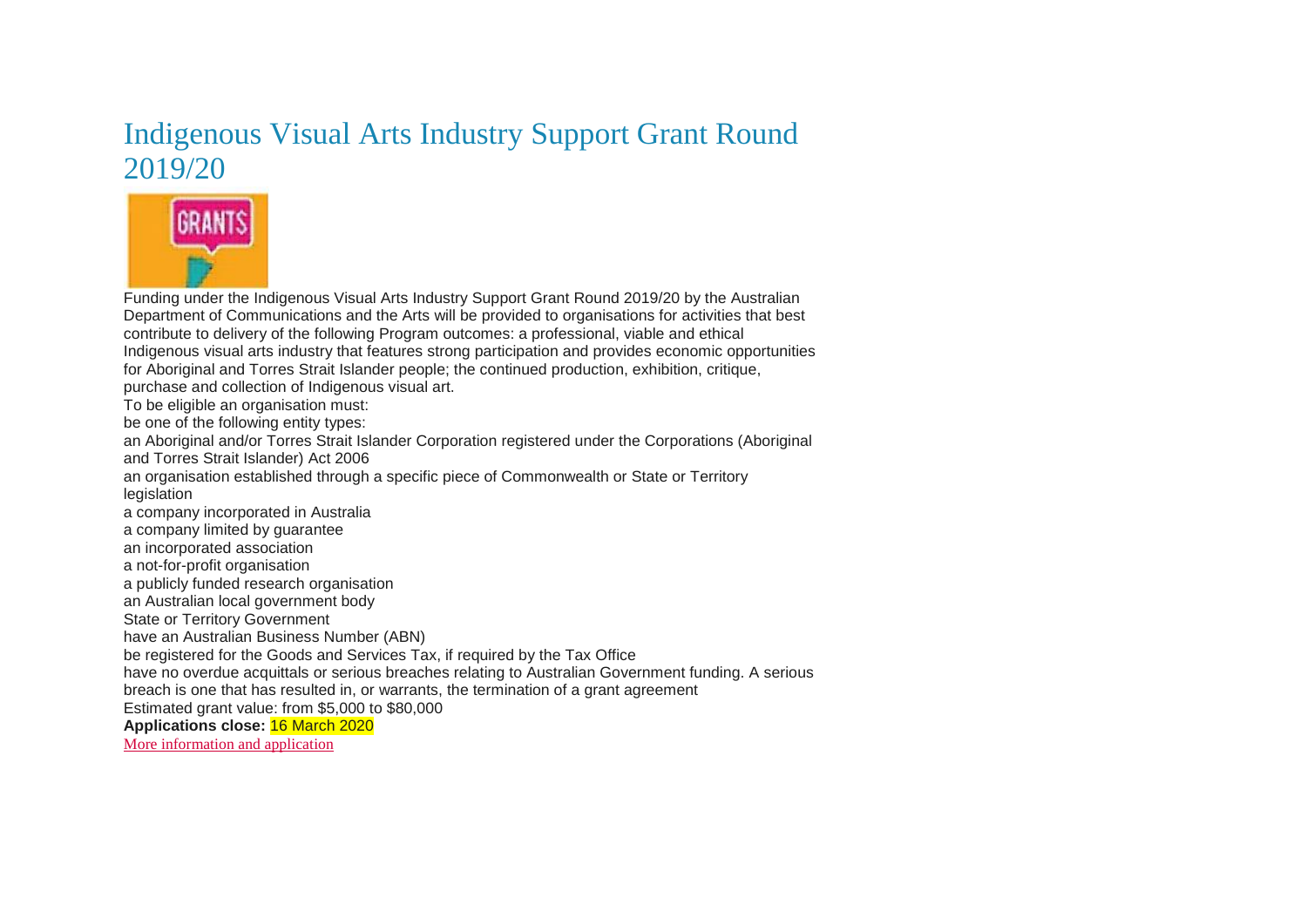### Aboriginal Languages Community Investments Grants Program 2019-20



Aboriginal Affairs NSW would like to announce the opening of the Aboriginal Languages Community Investments Grants Program 2019/20.

The program aims to progress the functions of the *[Aboriginal Languages Act 2017](https://www.aboriginalaffairs.nsw.gov.au/pdfs/languages-legislation/Aboriginal-Languages-Act-2017.pdf)* (NSW) by

supporting the reawakening, growth, nurturing, promotion and awareness raising of Aboriginal languages in communities across NSW.

AANSW will be delivering information sessions in various locations across NSW to inform applicants about the program. For more details, please go to [Aboriginal Languages Community Investments Grants](https://www.aboriginalaffairs.nsw.gov.au/policy-reform/language-and-culture/aboriginal-languages-community-investments-2019-20) 

### [Program 2019/20.](https://www.aboriginalaffairs.nsw.gov.au/policy-reform/language-and-culture/aboriginal-languages-community-investments-2019-20)

#### **Application Process**

1. Register Your Interest

To apply for funding, you must first register your interest by completing an online form at [SmartyGrants.](https://aboriginalaffairs.smartygrants.com.au/)

Registrations will close 5pm (EST), 31 January 2020.

2. Submit Application

Once you have reviewed and considered all the relevant program information, you will need to submit an online application form which will include a Community Language Plan.

Applications will be accepted from 9am, 18 November 2019 and close 5pm, 31 January 2020.

PLEASE NOTE: Aboriginal Affairs offices will be closed from Monday, 23 December and re-opening Monday, 6 January 2020.

During this time, if you experience any technical issues while completing the online form, please contact SmartyGrants:

**Email**: [service@smartygrants.com.au](mailto:service@smartygrants.com.au)

**Phone**: (03) 9320 6888

**Support Desk Hours:** 9:00am - 5:00pm AEST, Mon - Fri.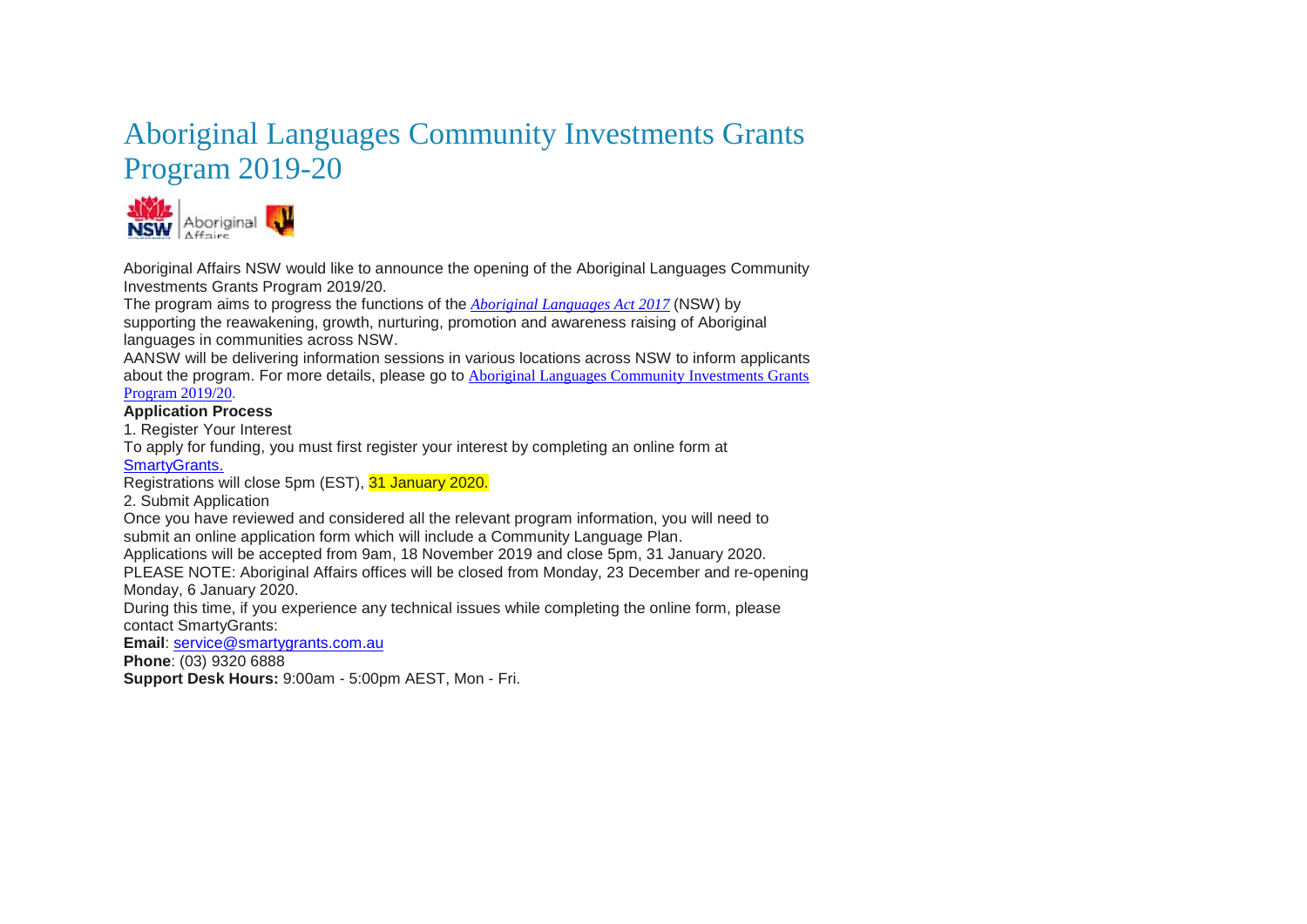### RAS Foundation Community Futures Grant



### What is the RASF Community Futures Grant?

The Royal Agricultural Society of NSW Foundation (RASF) is offering an opportunity for community-minded people to be awarded up to \$25,000 in funding for a community project in their local area.

Each project, from air-conditioning in the hall to portable yard panels and a pop-up gazebo, will satisfy a need in their community and benefit many.

#### **Taking part is easy:**

Identify a need in your rural NSW community

Partner with a local community organisation

Create a project plan for your initiative

#### *Eligibility criteria*

To be eligible applicants must be a resident of the rural NSW community the project will benefit.

In the past this grant has carried an age limit of 35 years. This age limit has now been lifted, however the RAS Foundation remains committed to fostering youth leadership and will earmark a portion of the available grant funding to projects driven by young people.

#### *What types of projects are eligible?*

The RASF invites ideas that deliver strong community benefits and result in enhanced economic and social outcomes for your community. Projects that involve **collaboration** between people in your town and deliver **sustained and broad community benefits** will be highly regarded. Applicants will be passionate about rural and regional NSW, and have a good understanding of any issues affecting their community.

Infrastructure for local showgrounds and Show Societies are eligible. The improvements must demonstrate that they go beyond benefiting just the local Show Society in running the local Show, but rather enabling broader use by other community groups to run on-going projects or programs.

#### **What projects are not eligible?**

While the criteria for this program are broad, the RASF does not fund wages, consultant's fees, one-off events, operational and administration costs, travel or accommodation.

#### **What is a Community Partner?**

A Community Partner can be any local agency or group that delivers a service, provides a benefit or whose purpose is charitable in nature. For example, educational organisations, your local Show Society or service club (Rotary, The Lions Club, Apex etc).

[Read](https://www.rasnsw.com.au/link/a549318c97354dc3bddc120b7024bb31.aspx) about some of the projects the RAS Foundation has funded in the past.

**Applications for the 2020 RAS Foundation Community Futures Grant will close Sunday 2 February 2020.**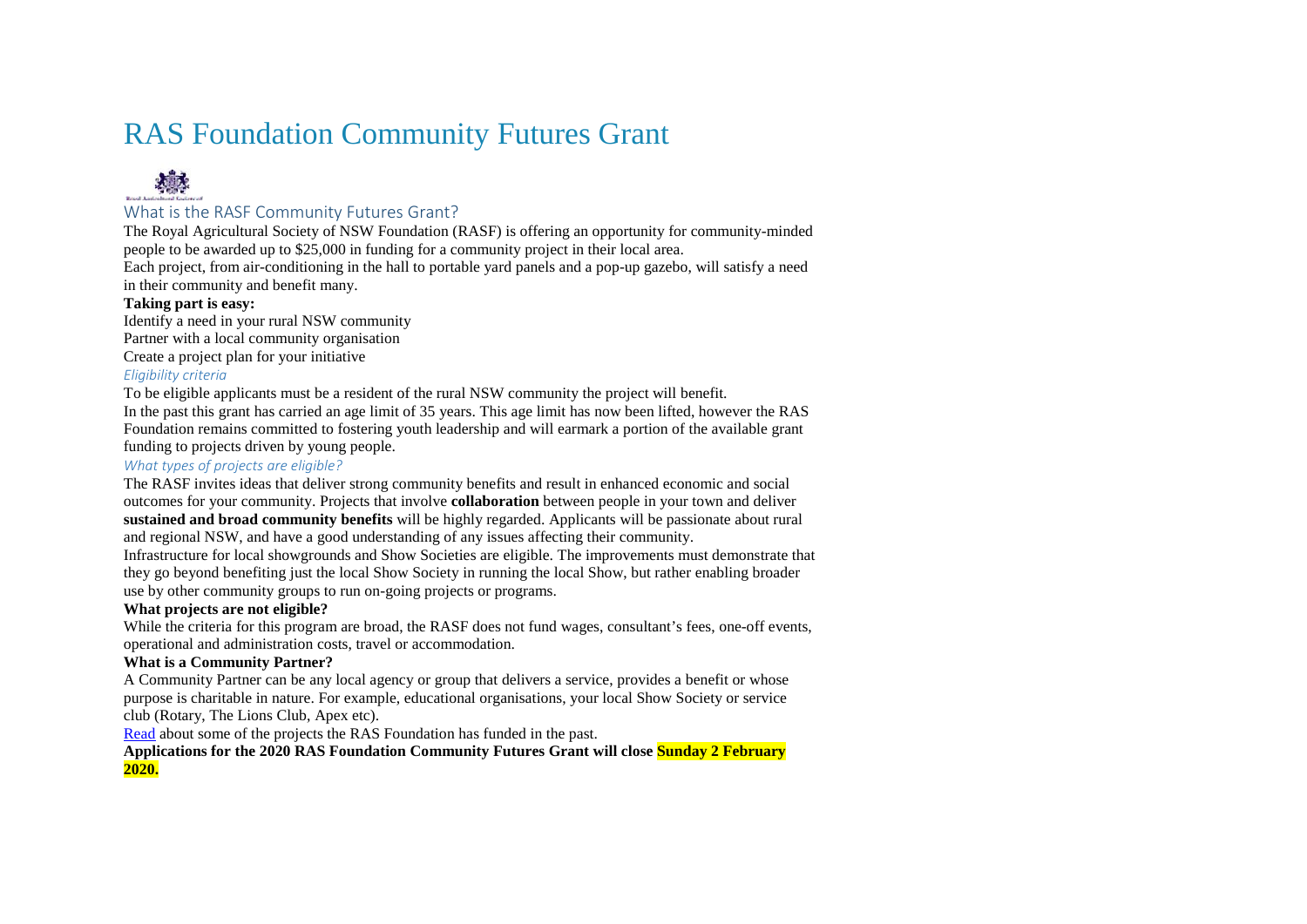### Independent Arts and Cultural Organisation Multi-year funding

Independent Organisation funding supports Independent Arts and Cultural Organisations to deliver, develop and present multiple arts and cultural activities over a 2+2-year period. Funding will commence from 2020/21 and can contribute to any aspect of an organisation's program.

### **There are two stages to Independent Organisation funding:**

### **STAGE 1: Expression of Interest (EOI)**

EOI application open: Thursday, 24 October 2019

EOI application close: Monday, 25 November 2019 at 5pm AEST.

### **STAGE 2: Application**

Successful EOI applicants will submit an Independent Organisation funding application.

Applications open: Thursday, 23 January 2020

Applications close: Thursday, 5 March 2020 at 5pm AEST.

### **Funding is available for a wide range of arts and cultural activity, including:**

creation of new work, practice-based research or experimentation and professional development

production, exhibition, presenting, publishing or recording, touring and festivals

promotion and marketing, market and/or audience development activity

conservation and/or development of collections and archives (including Aboriginal Keeping

Places

and the digitisation of collections)

purchase of capital infrastructure and equipment

partnerships, capacity building and sustainability.

For more information and to apply please visit - [https://www.create.nsw.gov.au/funding-](https://www.create.nsw.gov.au/funding-and-support/arts-and-cultural-funding-program/independent-organisations-multi-year/)

[and-support/arts-and-cultural-funding-program/independent-organisations-multi-year/](https://www.create.nsw.gov.au/funding-and-support/arts-and-cultural-funding-program/independent-organisations-multi-year/)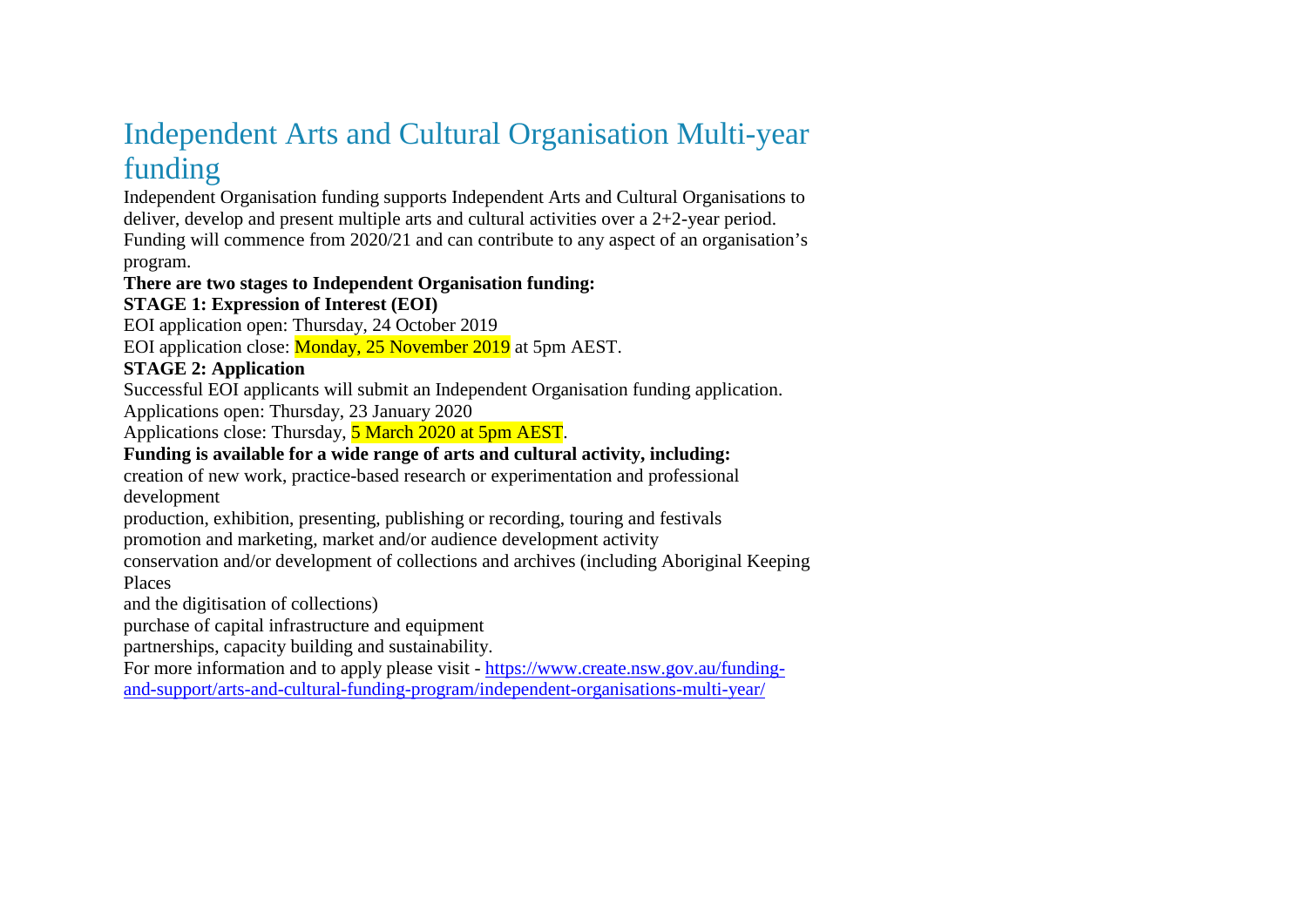# Fellowship opportunities



### **Arts and Cultural Funding Program 2019/20**

The Fellowship program supports NSW artists, practitioners and arts/cultural workers to undertake self-directed professional development programs or significant opportunities to support their personal, creative and career advancement.

### **Fellowship opportunities**

**Generations – [NSW Music \(Early Career\) Fellowship](https://www.create.nsw.gov.au/funding-and-support/arts-and-cultural-funding-program/fellowships-nsw-music-generations/)** – applications open and will close Monday 16 December 2019.

**Incubator – [NSW Theatre \(Emerging\) Fellowship](http://www.create.nsw.gov.au/funding-and-support/arts-and-cultural-funding-program/fellowships-nsw-theatre-incubator/)** – applications open and will close Monday 16 December 2019.

**Beyond the Studio – [NSW Dance Fellowship for Emerging Leaders](https://www.create.nsw.gov.au/funding-and-support/arts-and-cultural-funding-program/fellowships-nsw-dance-beyond-the-studio/)** – applications open and will close Thursday 19 December 2019.

**New Dimensions – [NSW Visual Arts \(Established\) Fellowship](https://www.create.nsw.gov.au/funding-and-support/arts-and-cultural-funding-program/fellowships-nsw-visual-arts-new-dimensions/)** – applications open and will close Thursday 19 December 2019.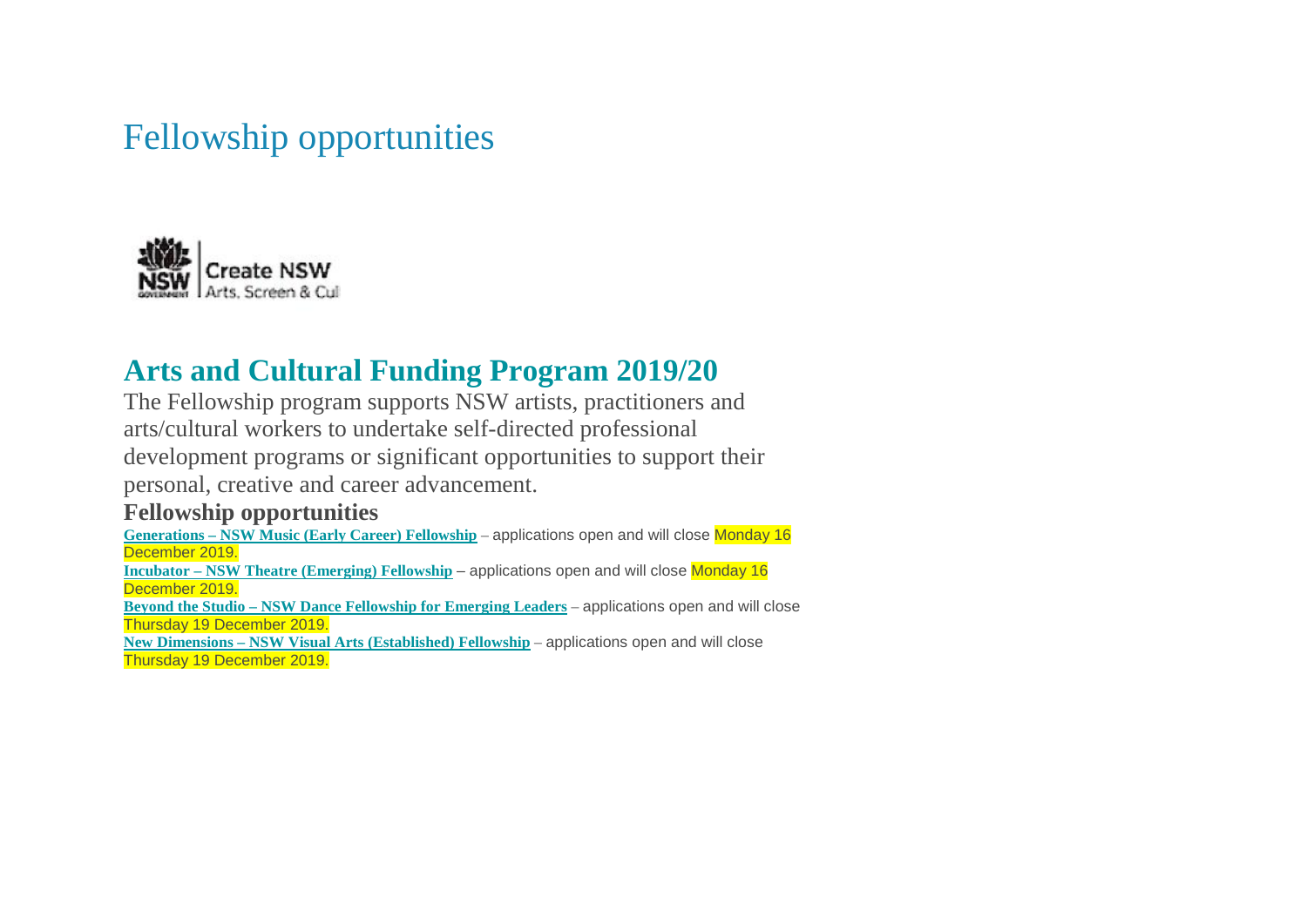### Small Project Grants (Quick Response) guidelines



#### Arts and Cultural Funding Program 2019/20

Small Project Grants support the creation, development and presentation of new work and professional development or promotion for NSW-based professional artists and arts and cultural workers.

You can apply for **between \$500 and \$5000** towards your project.

#### **Apply now until the end of June 2020.**

Applicants will be notified of the outcome of their applications no later than 3 weeks after you submit your application.

Small Project Grants aim to:

enable professional artists and arts and cultural workers to attend or participate in outstanding timesensitive opportunities

build the capacity and skills of professional artists and arts and cultural workers, through national and/or international mentoring, residency and exchange opportunities

support professional artists and arts and cultural workers to create, present or tour new work nationally and internationally

enable professional artists and arts and cultural workers to develop new markets and audiences nationally and internationally

strengthen the capacity of NSW-based professional artists and arts and cultural workers to become arts and cultural leaders

promote the NSW arts and culture sector nationally and internationally.

#### **When can I apply for funding?**

Small Project Grants opened on Monday 11 November 2019 and close at 5pm on Tuesday 30 June 2020 (or before this date if funds are expended). Applications may be submitted at any time during this period except for during **holiday shutdown\***.

**Holiday shutdown**: 5pm on Friday 13 December 2019 until midnight on Sunday 5 January 2020. Your project must start **at least three weeks after the date you submit your application**.

More information available here - [https://www.create.nsw.gov.au/funding-and-support/arts-and-cultural](https://www.create.nsw.gov.au/funding-and-support/arts-and-cultural-funding-program/small-project-grants/)[funding-program/small-project-grants/](https://www.create.nsw.gov.au/funding-and-support/arts-and-cultural-funding-program/small-project-grants/)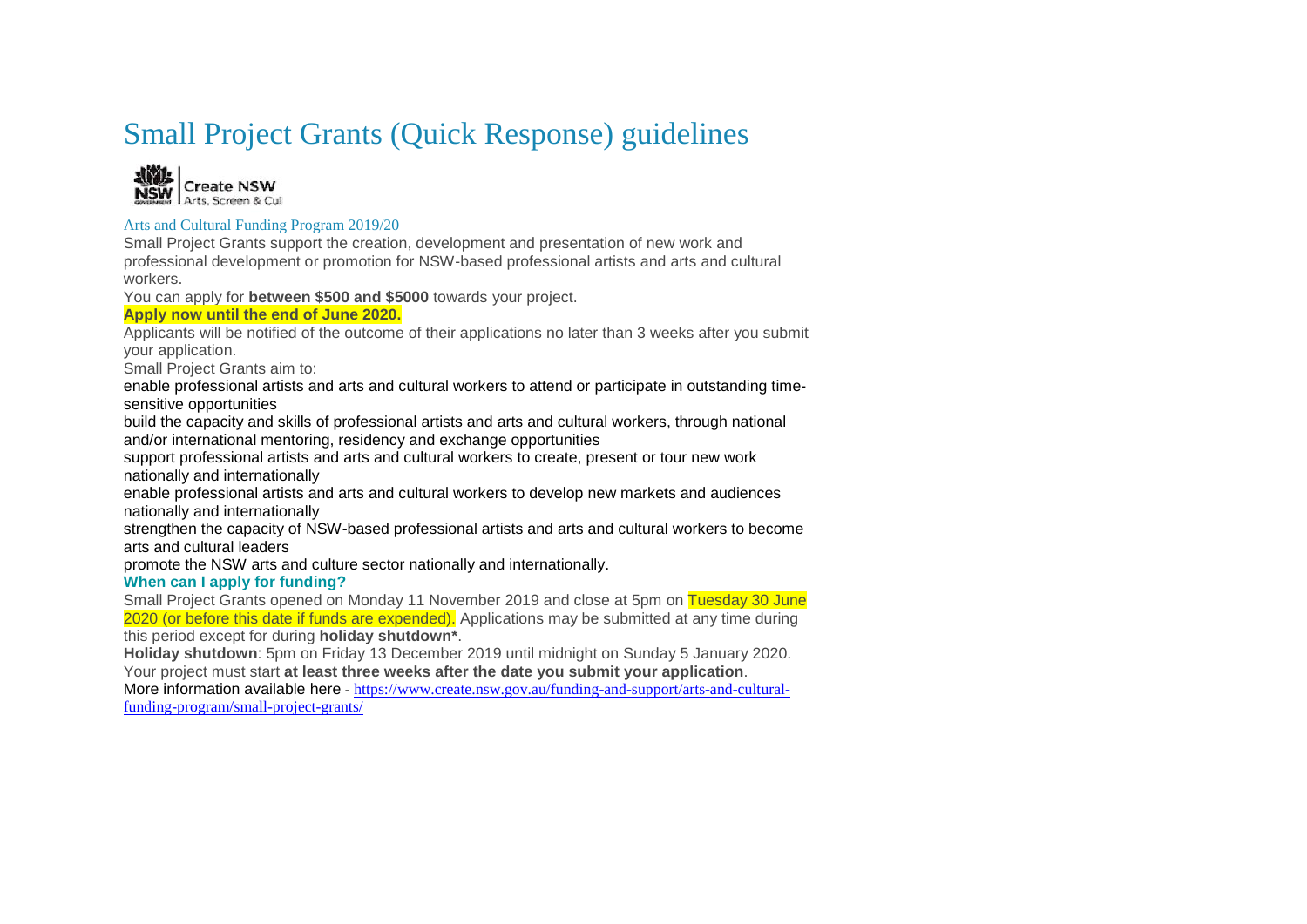# Building Better Regions Fund (BBRF)

The \$841.6 million Building Better Regions Fund (BBRF) supports the Australian Government's commitment to create jobs, drive economic growth and build stronger regional communities into the future.

The fund invests in projects located in, or benefiting eligible areas outside the major capital cities of Sydney, Melbourne, Brisbane, Perth, Adelaide, and Canberra.

### Funding streams

Grant funding is available through two funding streams: The Infrastructure Projects Stream: Supports projects that involve construction of new infrastructure, or the upgrade or extension of existing infrastructure The Community Investments Stream: Funds community development activities including, but not limited to, new or expanded local events, strategic regional plans, leadership and capability building activities

### Round Four

The Australian Government announced \$200 million in the 2019-20 Budget for Round Four of the BBRF. Round Four will support drought-affected regions by targeting projects that will benefit communities affected by drought. Round Four of the BBRF is now open and further information can be found at the [Building Better Regions Fund](https://www.business.gov.au/SearchResult?query=Building+Better+Regions+Fund&useAndSearch=true&type=1) Website. [https://www.business.gov.au/Grants-and-](https://www.business.gov.au/Grants-and-Programs/Building-Better-Regions-Fund-Infrastructure-Projects-Stream)[Programs/Building-Better-Regions-Fund-Infrastructure-Projects-Stream](https://www.business.gov.au/Grants-and-Programs/Building-Better-Regions-Fund-Infrastructure-Projects-Stream) **Close date:** 19 Dec 2019 05:00 PM AEDT.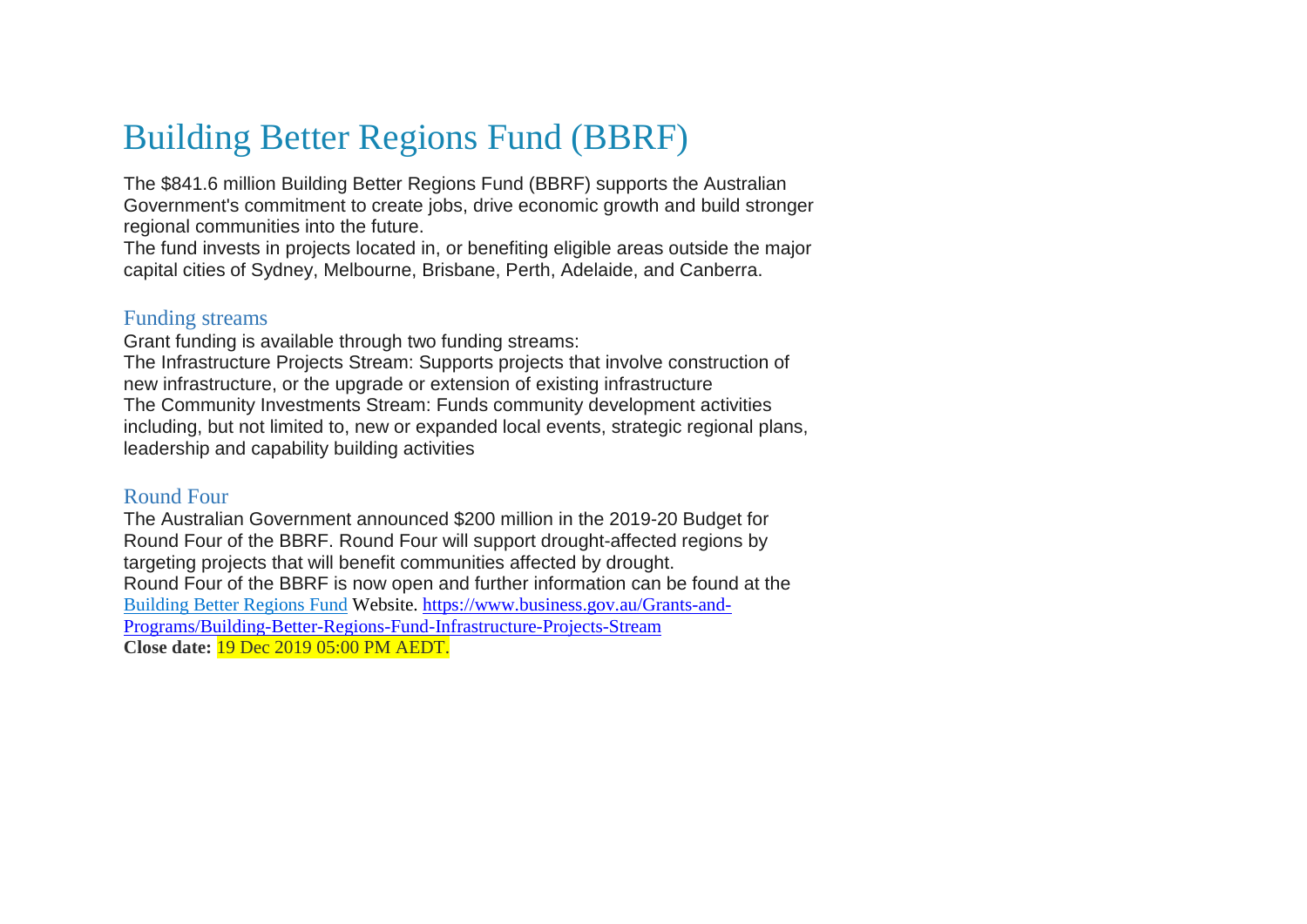# Disability, Mental Health and Carers: National Disability Conference Initiative

The Australian Government is inviting applications in an open competitive process to apply to deliver services under the [National Disability Conference Initiative](https://communitygrants.us8.list-manage.com/track/click?u=5a834fc7e9ea18683d489f459&id=fa4296501d&e=8c5eba007d)  [\(NDCI\) in 2020-21.](https://communitygrants.us8.list-manage.com/track/click?u=5a834fc7e9ea18683d489f459&id=fa4296501d&e=8c5eba007d)

The objective of this grant opportunity is to provide grants to conference organisers to help people with disability participate in nationally-focused, disability-related, conferences held in Australia.

The intended outcomes of this grant opportunity that are expected to be achieved by funding conference organisers are:

people with disability are provided with greater opportunities to participate in all areas of Australian life by assisting them and their carers with the costs of attending disability related conferences that might otherwise be inaccessible to them greater participation and inclusion of people with disability at nationally-focused, disability-related conferences held in Australia.

Applications close at **11.00pm AEDT on 7 January 2020**.

*Information about applying for these rounds can be found on the [Community Grants](https://communitygrants.us8.list-manage.com/track/click?u=5a834fc7e9ea18683d489f459&id=3b00d2499f&e=8c5eba007d)  [Hub website](https://communitygrants.us8.list-manage.com/track/click?u=5a834fc7e9ea18683d489f459&id=3b00d2499f&e=8c5eba007d) and [GrantConnect.](https://communitygrants.us8.list-manage.com/track/click?u=5a834fc7e9ea18683d489f459&id=e0620af155&e=8c5eba007d)*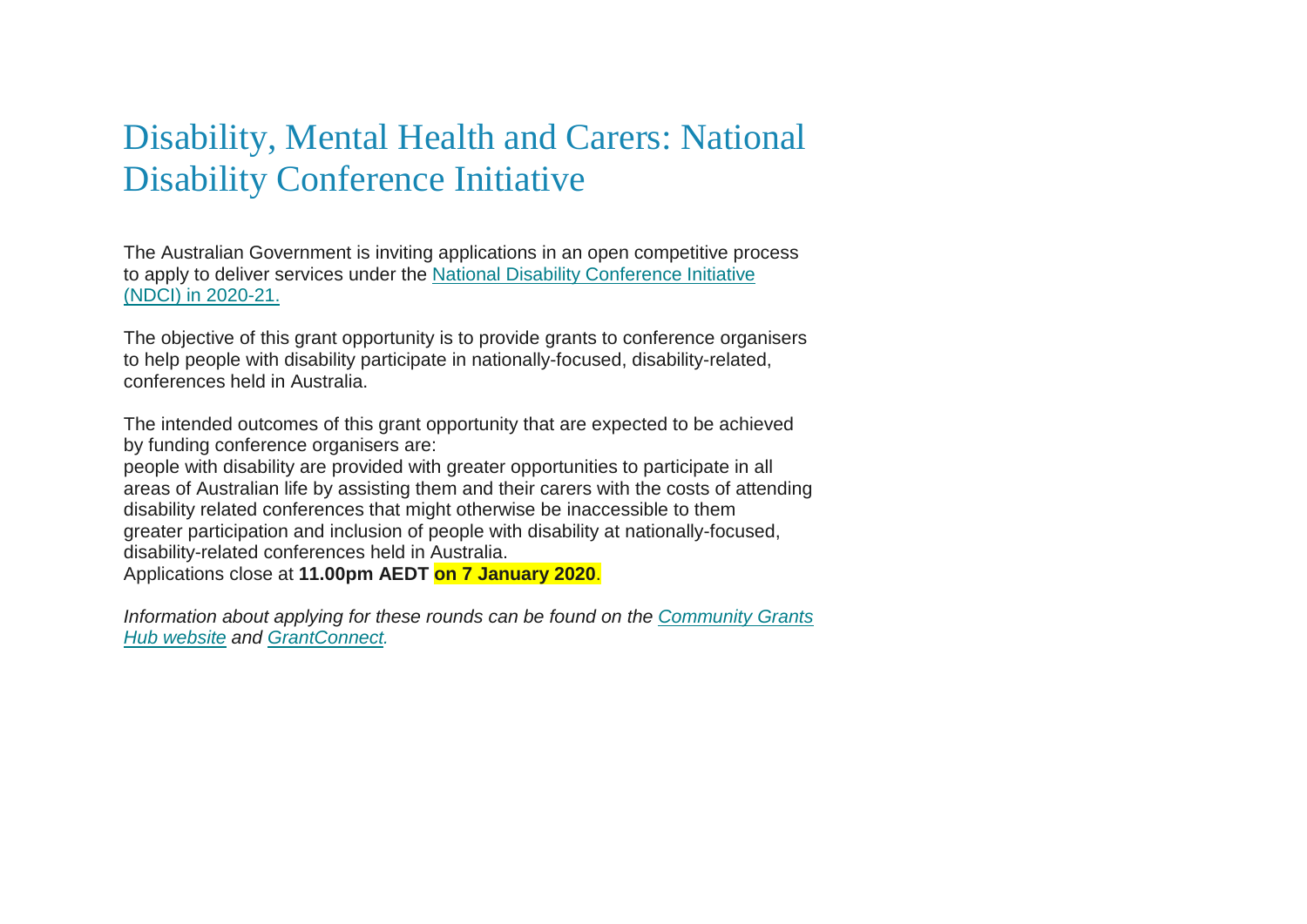# Murray Darling Basin Economic Development Program (Round 2)

The Australian Government is inviting applications through an open competitive process to deliver projects under the [Murray-Darling Basin Economic Development](https://communitygrants.us8.list-manage.com/track/click?u=5a834fc7e9ea18683d489f459&id=73b5ddec81&e=8c5eba007d)  [Program \(Round 2\).](https://communitygrants.us8.list-manage.com/track/click?u=5a834fc7e9ea18683d489f459&id=73b5ddec81&e=8c5eba007d)

The objective of the program is to assist eligible communities to undertake economic development projects to respond to the impact of water recovery activities under the Murray-Darling Basin Plan.

The intended outcomes of the program are to: increase the capacity of eligible communities to diversify and strengthen local economies; enhance the resilience of these communities to manage current and future economic challenges and changes; and increase the opportunities for employment within these communities. Applications close at **11.00pm AEDT on 20 January 2020.**

*Information about applying for these rounds can be found on the [Community Grants](https://communitygrants.us8.list-manage.com/track/click?u=5a834fc7e9ea18683d489f459&id=b15c99e39b&e=8c5eba007d)  [Hub website](https://communitygrants.us8.list-manage.com/track/click?u=5a834fc7e9ea18683d489f459&id=b15c99e39b&e=8c5eba007d) and [GrantConnect.](https://communitygrants.us8.list-manage.com/track/click?u=5a834fc7e9ea18683d489f459&id=fc6fcc657b&e=8c5eba007d)*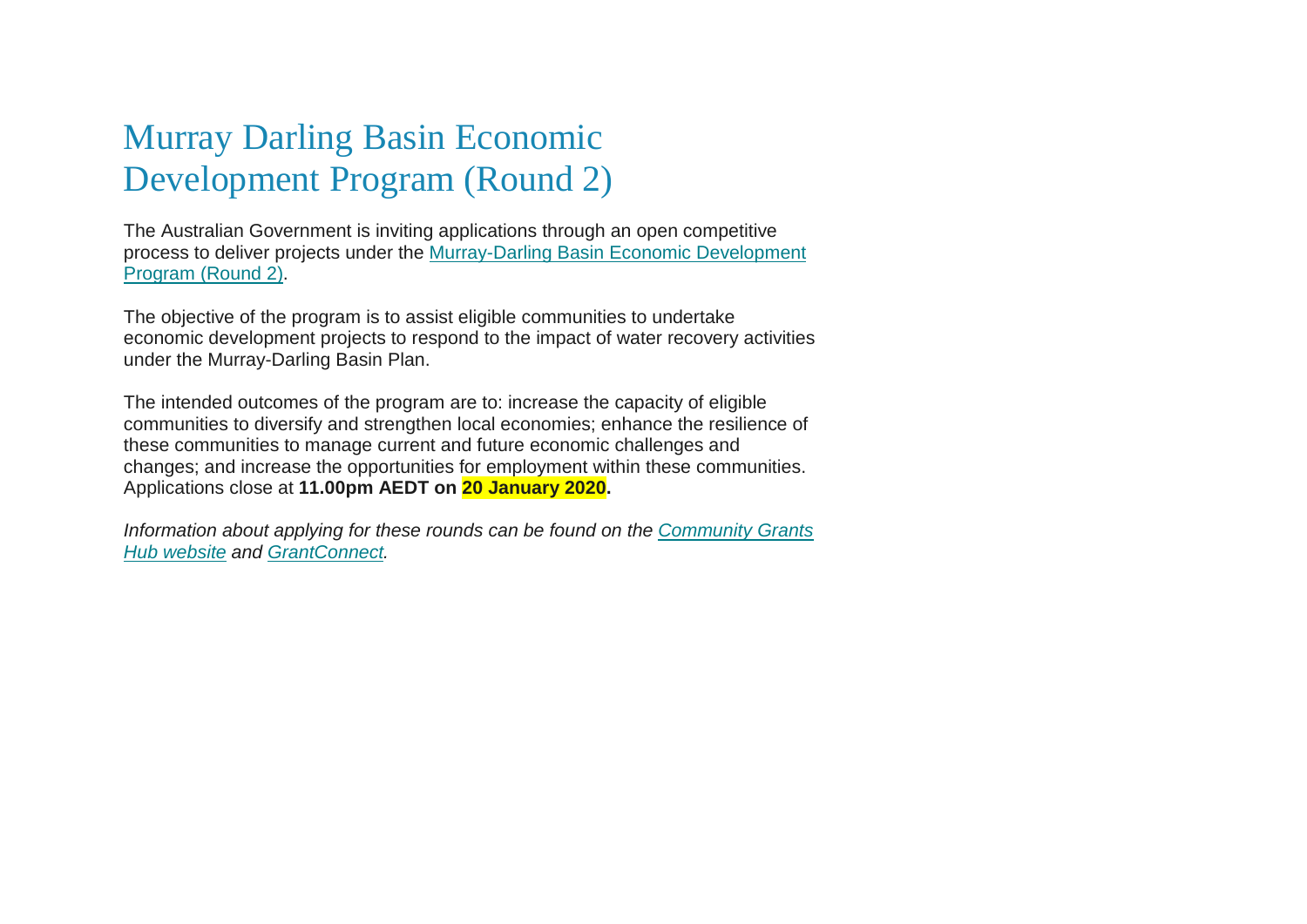### The Awesome Foundation Grants



The Awesome Foundation is a global network of micro-giving chapters that give \$1,000 of their own money every month to awesome projects. The Sydney chapter looks for out-there ideas that make Sydney more awesome. The ideas sometimes aren't so absurd: they can be super sensible, too.

The catch? There isn't one: there are no strings attached. Since its foundation in 2011, the Sydney chapter has received more than 800 micro-grant applications and given away nearly \$80,000.

Tips for your application

Make the Foundation say 'that's awesome!'

Have a clear, itemised budget

Have a 'tipping point' of \$1,000 and this grant is what's needed to make it happen

Make Sydney more awesome

Generally, the Foundation avoids funding advertising and marketing, salaries, websites, travel, and applications where the budget doesn't clearly explain what the money will be spent on.

**Applications close:** 6.30pm on the third Monday of every month.

[More information](https://www.awesomefoundation.org/en/chapters/sydney) - <https://www.awesomefoundation.org/en/chapters/sydney>

[Apply for a grant](https://www.awesomefoundation.org/en/submissions/new?chapter=sydney)

**Contact:** [contact@awesomefoundation.org](mailto:contact@awesomefoundation.org)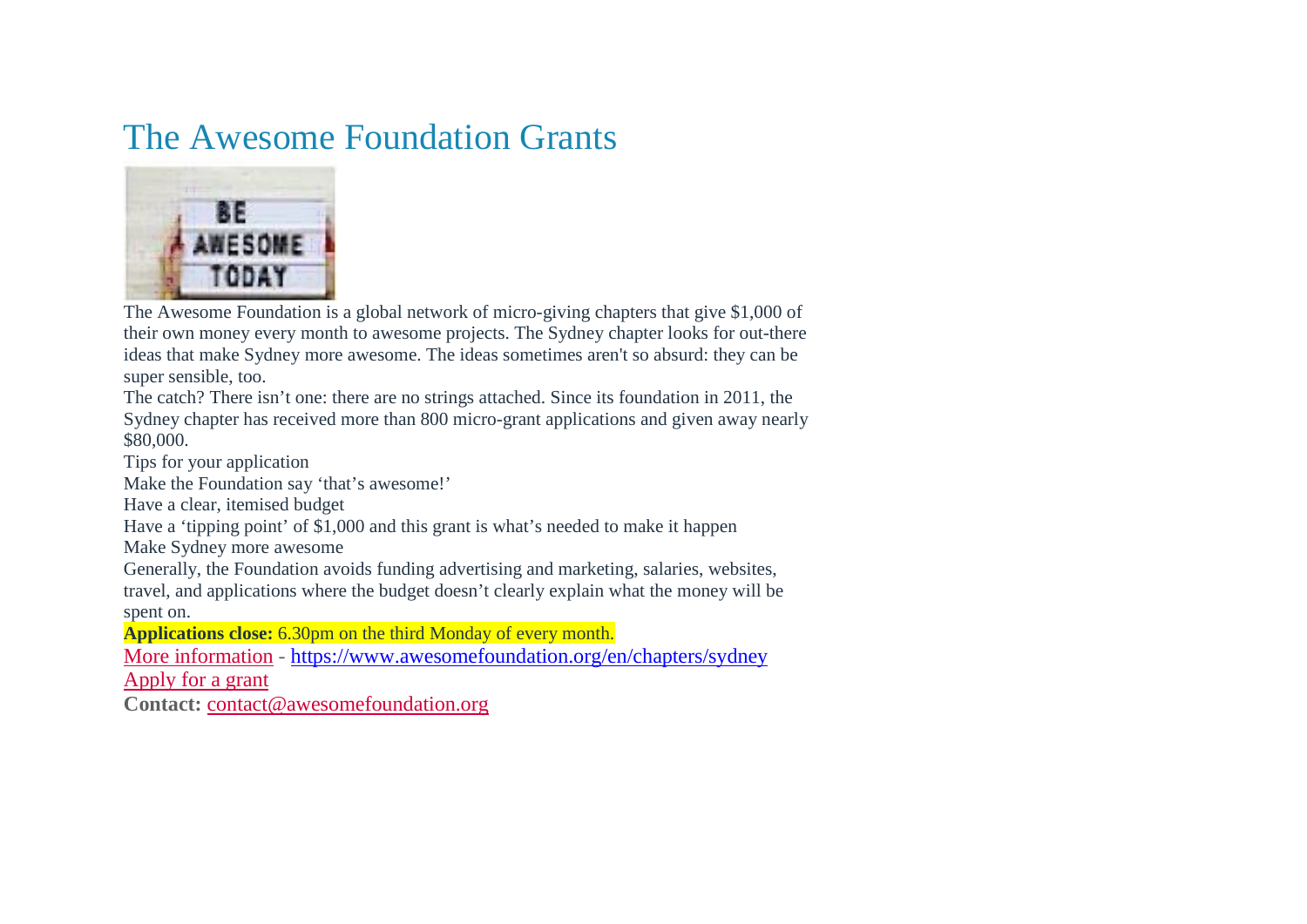### Driving Social Inclusion through Sport and Physical Activity



The Australian Government announced up to \$19 million (GST exclusive) for the Driving Social Inclusion through Sport and Physical Activity grant opportunity to run over two years from 2019-2020 to 2020-21. This grant opportunity will use sport and physical activity projects to address inclusion issues for vulnerable and disadvantaged individuals and seeks to enhance wellbeing and instil a sense of community belonging. Using sport and physical activity, the grant opportunity aims to contribute to the building of resilient, cohesive and harmonious communities to ensure that individuals, families and communities have the opportunity to thrive and have the capacity to respond to emerging needs and challenges.

The program is consistent with the Sport 2030 National Sport Plan commitment that "Every Australian, at all stages of their life regardless of gender, ability or ethnicity, and no matter where they live, are able to undertake the exercise they need and want in a safe, fun and inclusive way, whether it is through sport or other types of activity".

The grant opportunity will target the following community groups to engage in sport and physical activity projects:

- newly arrived migrants and refugees;

- women;

- people with a physical or mental disability; and

- Aboriginal and Torres Strait Islander people.

The intended outcomes of the grant opportunity are to:

- increase the participation of vulnerable, disadvantaged individuals and families from targeted community groups in sport and physical activity;

- increase community pride and connection within targeted community groups; and

- increase the range of flexible, community based, participation opportunities available. More information available here -

[https://www.grants.gov.au/?event=public.GO.show&GOUUID=674CA0E0-CB5C-9DAB-](https://www.grants.gov.au/?event=public.GO.show&GOUUID=674CA0E0-CB5C-9DAB-A4CAE017C0AAD62C)[A4CAE017C0AAD62C](https://www.grants.gov.au/?event=public.GO.show&GOUUID=674CA0E0-CB5C-9DAB-A4CAE017C0AAD62C)

**Close Date & Time: 12-Dec-2019 2:00 pm (ACT Local Time)** [Show close time for other time zones](https://www.grants.gov.au/?event=public.timezone.view&closeDate=12-Dec-2019&closeTime=14:00&type=public)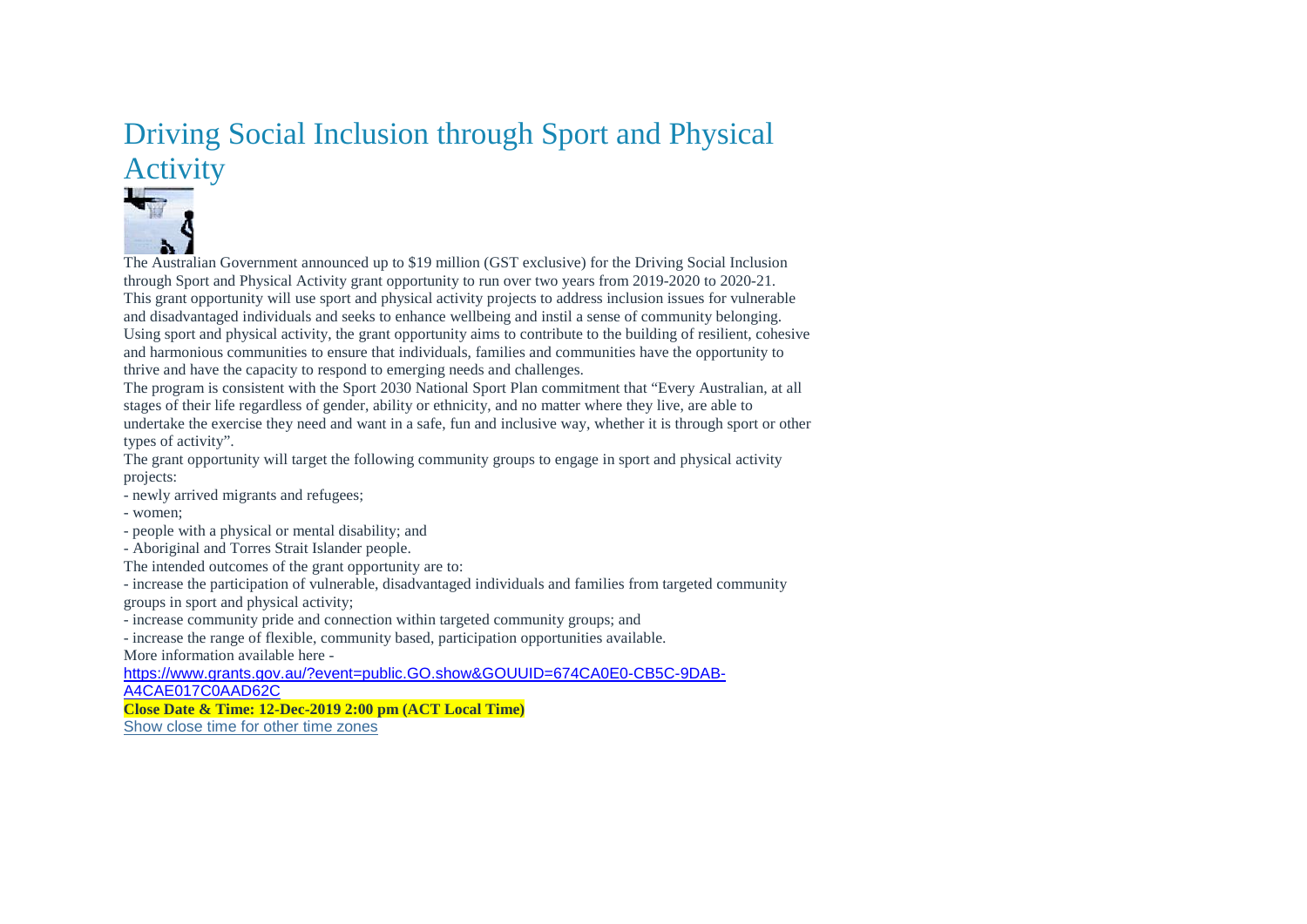# Mental Health Sports Fund



Drought has had an enormous impact across NSW and particularly in regional areas. The Mental Health Sports Fund provides NSW based sporting bodies with funding for sport led mental health, social and emotional wellbeing initiatives in regional NSW.

The NSW Government has made \$1.2 million available under this fund for programs in regional areas. This program is a partnership between the NSW Ministry of Health and the NSW Office of Sport.

#### **Program objectives**

The objectives of the Grant program are to:

Conduct a community driven and well supported mental health initiative

Deliver mental health and wellbeing benefits to individuals in regional communities

Establish connections between community sporting clubs and mental health organisations for ongoing referral and support pathways

Promote resilience in the sporting sector or among local sporting clubs.

#### **Available funding**

There is a total of \$1.2 million available for suitable projects.

Grants of \$10,000-\$75,000 are available depending on the size and scale of the program to be funded. Special consideration can be made for larger applications (up to a maximum of \$100,000), dependant on available funding and the nature of the program.

#### **Who is eligible to apply?**

To be eligible for this grant program, applicants must:

Be a NSW based sporting body, including State Sporting Organisations (SSOs) or State Sporting Organisations for people with a Disability (SSODs), which operates across NSW

Partner with an established mental health service provider or charity to develop and deliver a place based mental health program or scale up an existing place based mental health program in a regional area of NSW Identify how the proposed initiative will educate the community about mental health and increase access to appropriate mental health and suicide prevention services

Obtain a letter of support from a relevant mental health service provider or charity outlining the program partnership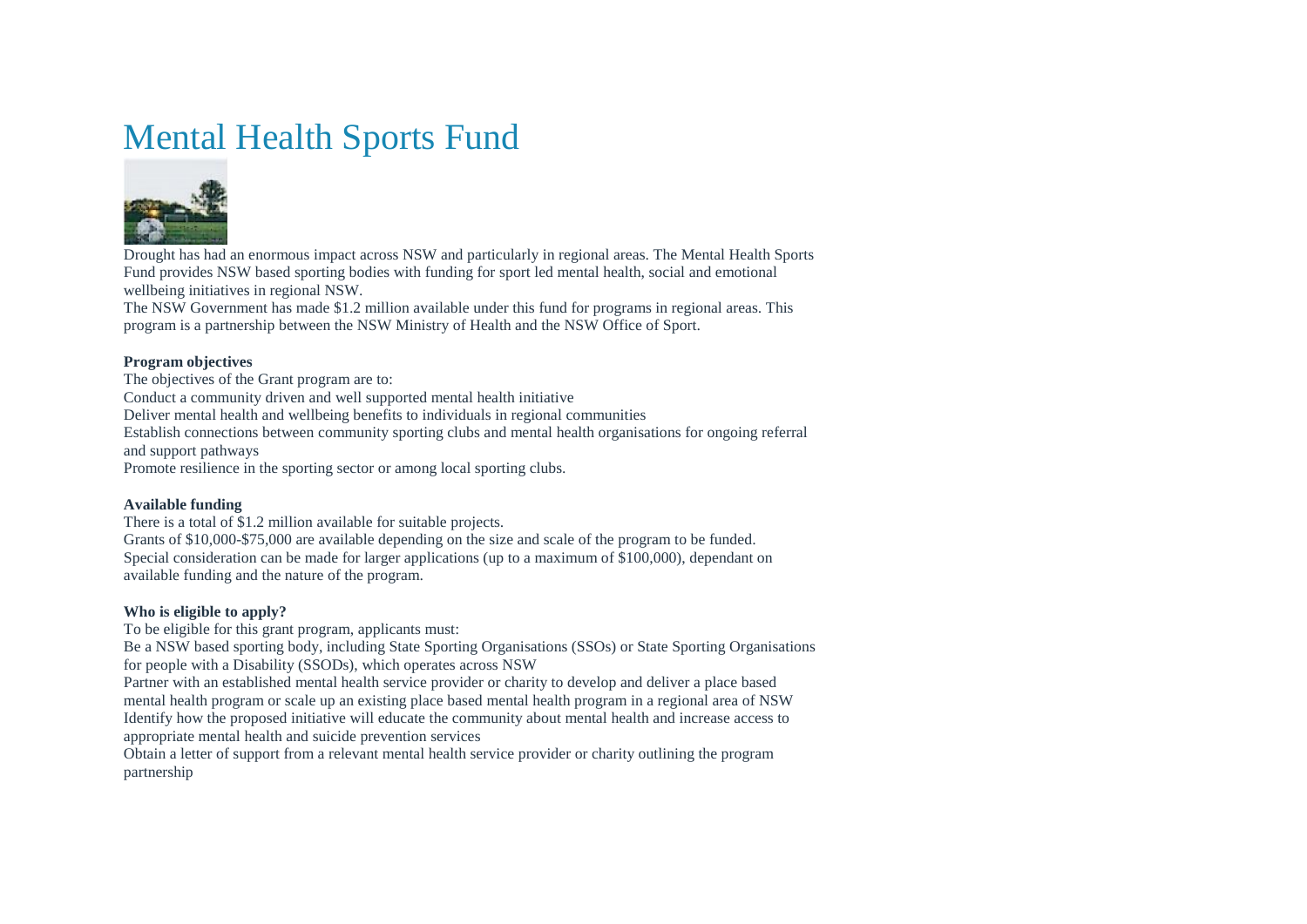The mental health service provider or charity must currently be operating in NSW and be funded by either a local government organisation in NSW, NSW Health, the NSW Mental Health Commission or the Commonwealth Department of Health

Be an incorporated, not for profit organisation and have at least \$5 million public liability insurance. Projects should give consideration to activities that support the social and emotional wellbeing of Aboriginal and Torres Strait Islander people in the community.

#### **What types of projects are eligible?**

NSW based sporting bodies can apply for funding to run a sport-linked mental health program in a regional area in partnership with a mental health service provider or charity.

Applications to support a new program or scale up an existing program are welcome.

Applications should demonstrate a focus on improving mental health or awareness of mental health and wellbeing in regional communities.

Applicants can use the grant funding for the following activities:

Salaries or on-costs which can be directly attributed to the provision of a service (i.e. engaging a consultant to deliver training)

Employee training for paid and unpaid staff that is relevant and appropriate

Operating and administration expenses directly related to the delivery of services, such as:

materials and equipment directly relating to service delivery

marketing of services

costs of service evaluation

insurance

travel/accommodation costs.

#### **What types of projects are ineligible?**

The following will not be funded:

Staff wages and administration costs that cannot be directly attributed to the provision of a service Unreasonable expenditure, appearance fees, prize money and trophies or presentation functions

Events that are organised for the primary purpose of fundraising

Purchase of land, rental of premises or associated occupancy payments

General running costs including capital equipment or office equipment

Insurance (public liability, general liability, etc.)

Infrastructure projects (e.g. construction/upgrade, maintenance, and repairs)

Projects that have attracted or will attract private or philanthropic funding.

#### **[Apply now](https://grants.sport.nsw.gov.au/CGI-BIN/LANSAWEB?PROCFUN+GNTPR000+GNTFMHS+DEM+ENG)**

Applications for the Mental Health Sports Fund close Monday 5pm 16 December 2019. More information available - <https://sport.nsw.gov.au/clubs/grants/Mental-Health-Sports-Fund>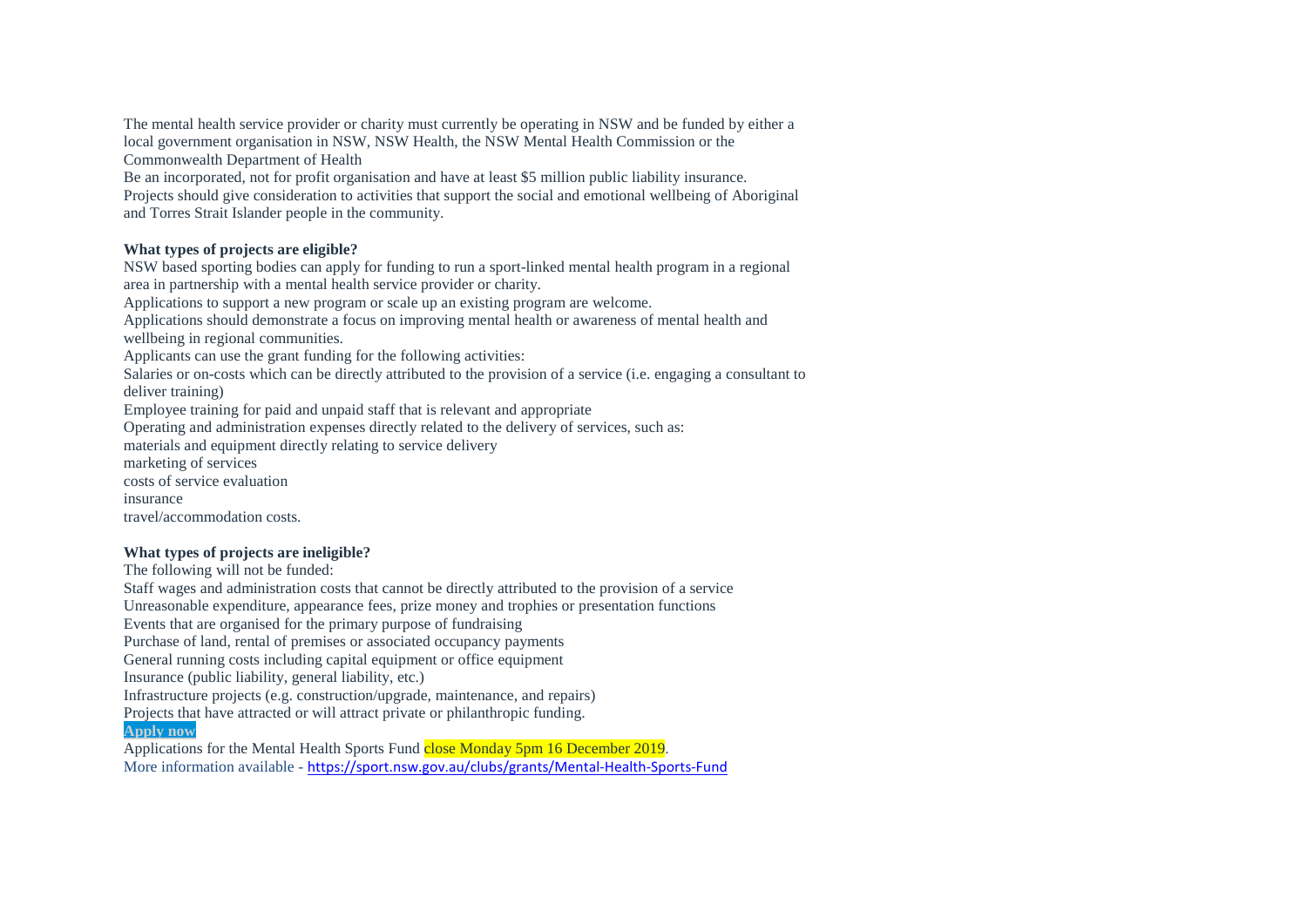### IMB Bank Community Foundation Grants

#### 特に付ける。 **COMMUNIT**

The IMB Bank Community Foundation is committed to building and strengthening local communities and will seek to support projects that can demonstrate collaboration with other groups within the community. Preference will be given to projects that demonstrate a high degree of self-help, either in the form of the applicant's own efforts and work already undertaken, or in the form of actual physical or financial resources already committed to the project. Project applications are assessed by the IMB Community Foundation Committee according to the following: Geographic proximity to an IMB branch [\(see map of IMB Bank](https://www.imb.com.au/locate) branches) Community input in the project and the benefits the project will create for the community Reach and impact of the project The project's ability to become self-sustaining over time The project's ability to transfer skills and knowledge Innovation - in relation to the project itself or its "new to your community" features Promotional Opportunities – willingness to "partner" with IMB in promotional activity Evaluation – do you have a plan to properly evaluate the degree of success for your project **Applications for funding will be assessed against their ability to help deliver on these key objectives:** To encourage and assist economic, social and environmental diversification within the communities in which IMB operates (projects must have strong links to the areas in which IMB members live and work); To advance shared prosperity and sustainability in the region by supporting social, cultural, environmental, heritage, educational, tourism and economic initiatives within communities, which will ultimately provide economic and social benefits; To promote the mutual and self-help philosophies of IMB; To identify and support activities that encourage self-sufficiency through transfer of skills and knowledge, and that may develop new physical resources; To encourage and support volunteer inputs throughout the communities; To strengthen IMB's community and business networks; Ultimately, to build and strengthen "community assets". **Applications close:** 28 February 2020 [More information and application](https://www.imb.com.au/community-foundations-imb-community-foundation.html) - [https://www.imb.com.au/community-foundations-imb-community](https://www.imb.com.au/community-foundations-imb-community-foundation.html)[foundation.html](https://www.imb.com.au/community-foundations-imb-community-foundation.html)

**Contact:** 1800 223 242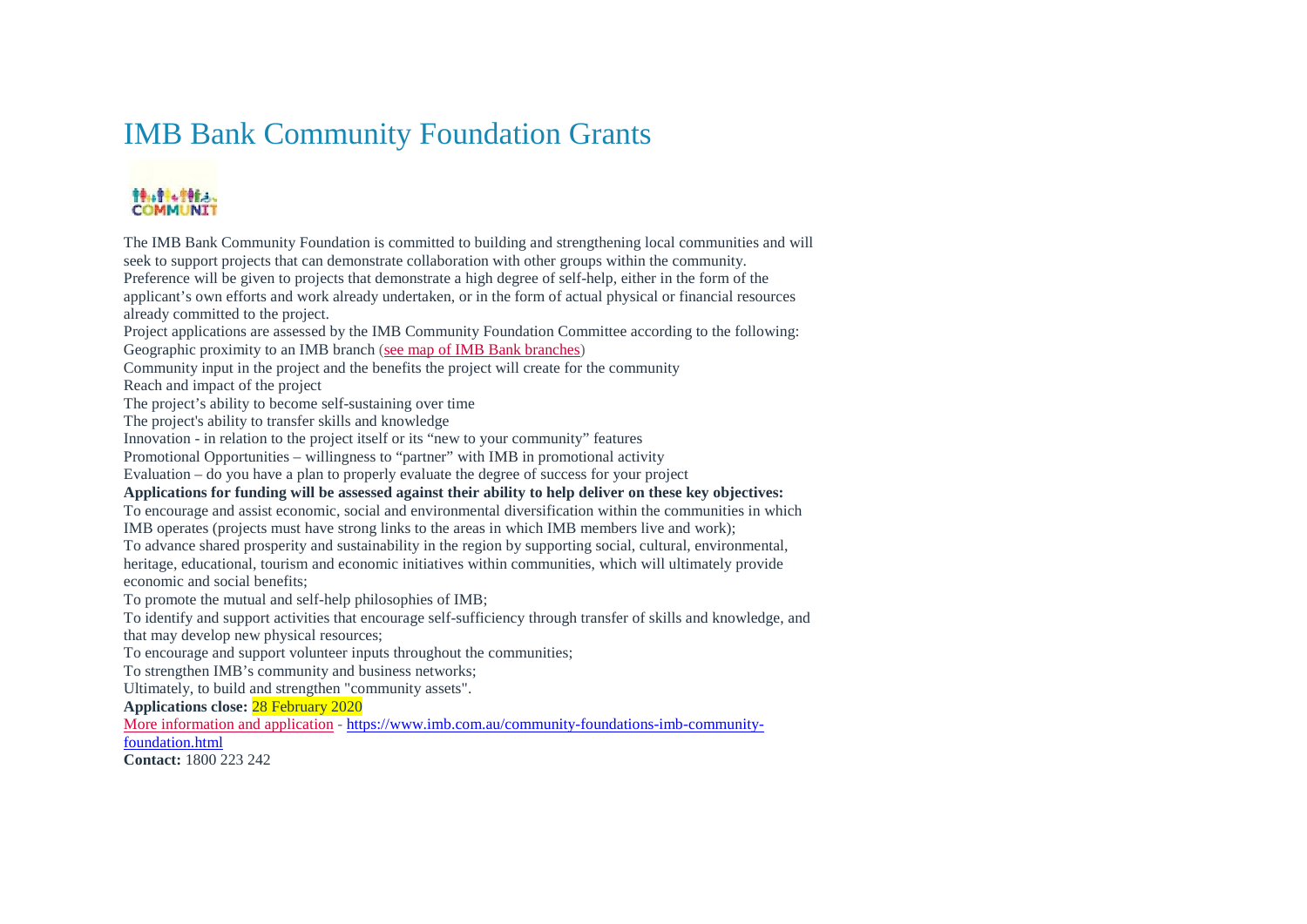# National Landcare Program: Smart Farms Small Grants Round 3



The Australian Government is inviting applications for projects to deliver services under the National Landcare Program – Smart Farms Small Grants Round 3.

Smart Farms Small Grants is an open, competitive, grant opportunity to support projects to increase farming, forestry and fishing communities' awareness, knowledge, skills and capacity to adopt best practice sustainable agriculture.

The purpose of Smart Farms Small Grants is to support land manager practice change that will deliver more sustainable, productive and profitable food, fibre and forestry business while protecting Australia's biodiversity; protecting and improving the condition of natural resources; and assisting Australia meet its international obligations.

The purpose will be achieved by supporting projects that contribute to achieving one or both of the program outcomes outlined below:

Outcome 1 – Increased adoption of best practice sustainable agriculture

Outcome 2 – Increase the capacity of land managers to adopt best practice sustainable agriculture

A total of \$43.5 million (GST exclusive) is available for Smart Farms Small Grants across an anticipated six annual rounds (2017–18 to 2022– 23).

The first round opened for applications in October 2017 from which the then Minister for Agriculture and Water Resources approved 77 projects.

The second round opened 13 November 2018 and the then Minister for Agriculture and Water Resources approved 110 projects.

This grant opportunity is the third round.

**Closing Date & Time** 19 December 2019 - 11:00pm AEDT

More information available here - <https://www.communitygrants.gov.au/grants/national-landcare-program-smart-farms-small-grants-round-3>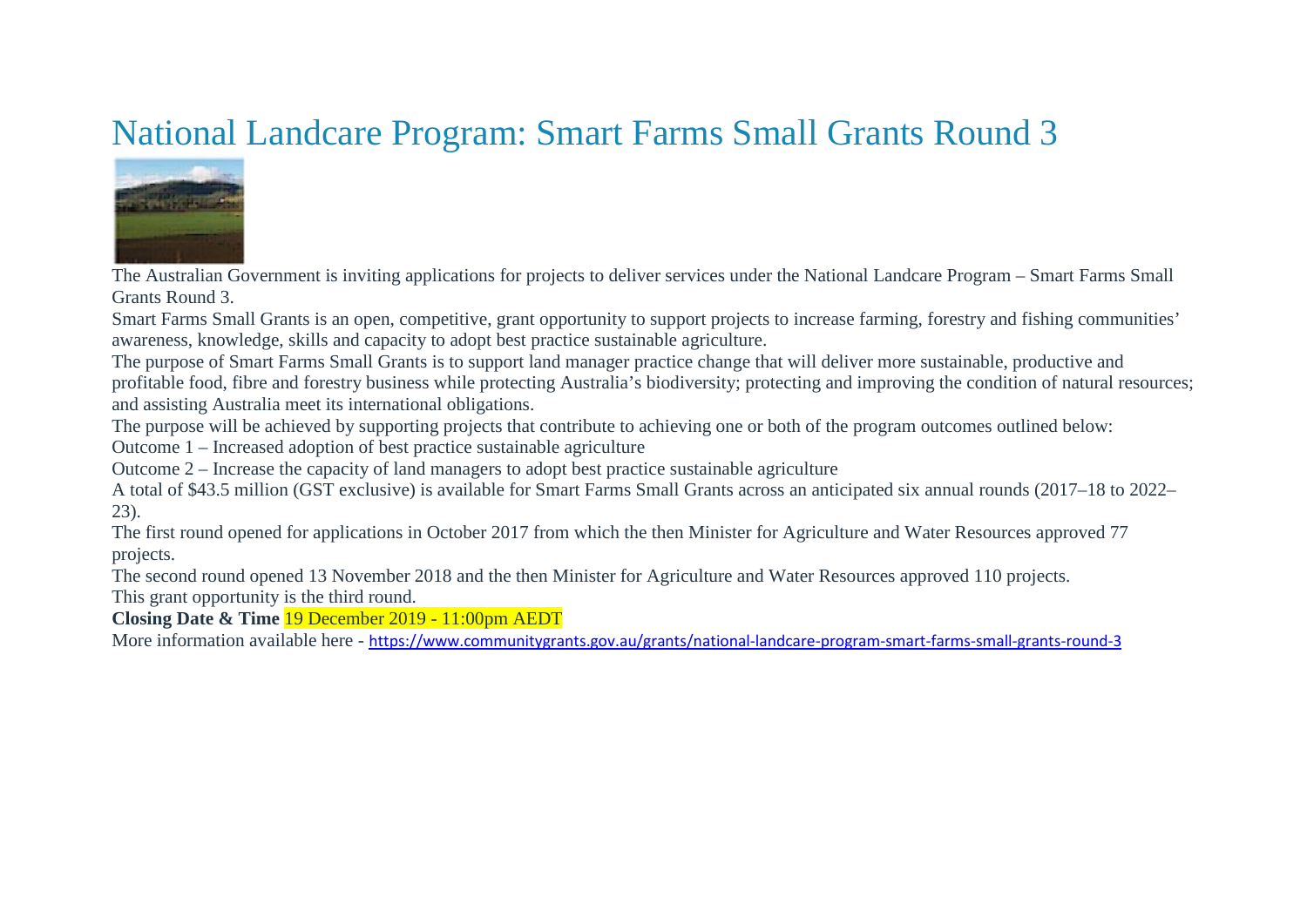# Driving Social Inclusion through Sport & Physical Activity



This grant opportunity by the Australian Department of Health will use sport and physical activity projects to address inclusion issues for vulnerable and disadvantaged individuals and seeks to enhance wellbeing and instil a sense of community belonging.

Using sport and physical activity, the grant opportunity aims to contribute to the building of resilient, cohesive and harmonious communities to ensure that individuals, families and communities have the opportunity to thrive and have the capacity to respond to emerging needs and challenges.

The program is consistent with the Sport 2030 National Sport Plan commitment that "Every Australian, at all stages of their life regardless of gender, ability or ethnicity, and no matter where they live, are able to undertake the exercise they need and want in a safe, fun and inclusive way, whether it is through sport or other types of activity".

The grant opportunity will target the following community groups to engage in sport and physical activity projects: newly arrived migrants and refugees;

### women;

people with a physical or mental disability; and

Aboriginal and Torres Strait Islander people.

The intended outcomes of the grant opportunity are to:

increase the participation of vulnerable, disadvantaged individuals and families from targeted community groups in sport and physical activity; increase community pride and connection within targeted community groups; and

increase the range of flexible, community based, participation opportunities available.

**Applications close:** 12 December 2019

[More information and application](https://www.grants.gov.au/?event=public.GO.show&GOUUID=674CA0E0-CB5C-9DAB-A4CAE017C0AAD62C) - [https://www.grants.gov.au/?event=public.GO.show&GOUUID=674CA0E0-CB5C-9DAB-](https://www.grants.gov.au/?event=public.GO.show&GOUUID=674CA0E0-CB5C-9DAB-A4CAE017C0AAD62C)[A4CAE017C0AAD62C](https://www.grants.gov.au/?event=public.GO.show&GOUUID=674CA0E0-CB5C-9DAB-A4CAE017C0AAD62C)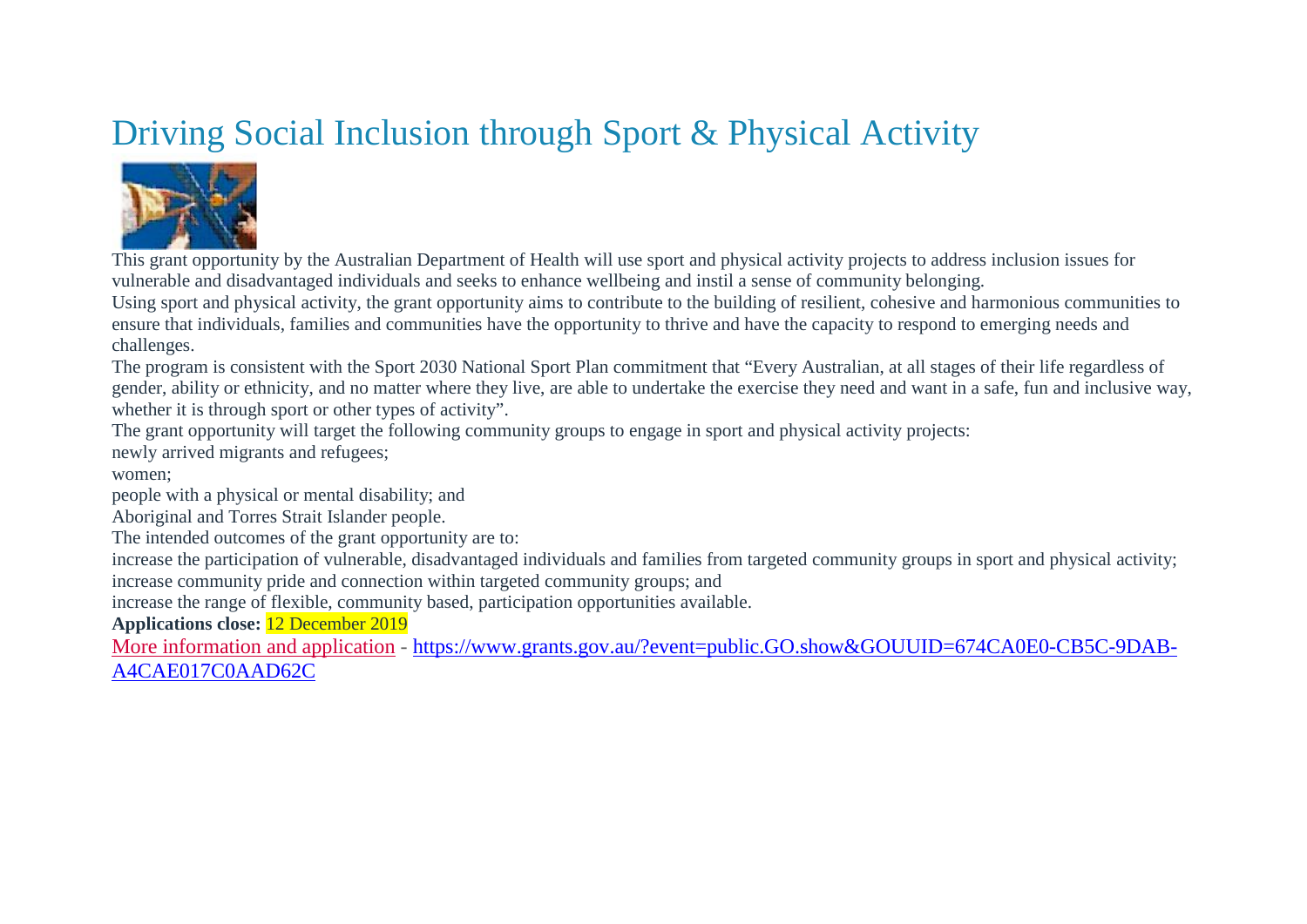### Safer Communities Fund Round 5 Infrastructure grants



The Safer Communities Fund Round 5 Infrastructure grants provide schools and pre-schools, places of religious worship, community organisations and local councils with grants of up to \$1 million for crime prevention initiatives aimed at reducing crime, violence, anti-social behaviour and/or other security risks driven by racial and/or religious intolerance.

To apply, go to [www.business.gov.au/scfr5ig](http://www.business.gov.au/scfr5ig)

#### **Project activities can include:**

Infrastructure activities, such as installing: fixed or mobile CCTV cameras security lighting fencing and gates bollards external blast walls and windows security and alarm systems public address systems intercoms and swipe access. Employing or hiring security guards, licensed by the relevant state or territory agency, for schools or preschools. **Eligibility: To be eligible you must have an Australian Business Number (ABN) and be one of the following entities:** an incorporated not for profit organisation

an Australian local government agency or body as defined in appendix A of the grant opportunity guidelines

an Australian State/Territory Government education agency or body

a registered school or pre-school that is a legal entity (with its own unique ABN) and that can enter into a grant agreement in its own right

a legal entity applying on behalf of a registered school or pre-school.

#### **You are not eligible to apply if you are:**

an individual

a partnership

an unincorporated association

any organisation not included in section 4.1 of the grant opportunity guidelines

a trust (however, an incorporated trustee may apply on behalf of a trust provided it meets the eligibility criteria in section 4.1 of the grant opportunity guidelines)

an organisation such as a school or religious organisation that is not a legal entity and unable to enter into a funding agreement with the Commonwealth

a school, preschool, community organisation or religious organisation previously defunded by State or Territory or Australian Government agencies for performance and/or integrity reasons a school or preschool that has gone into administration or receivership.

Applications close **10 December 2019 5:00 pm AEDT**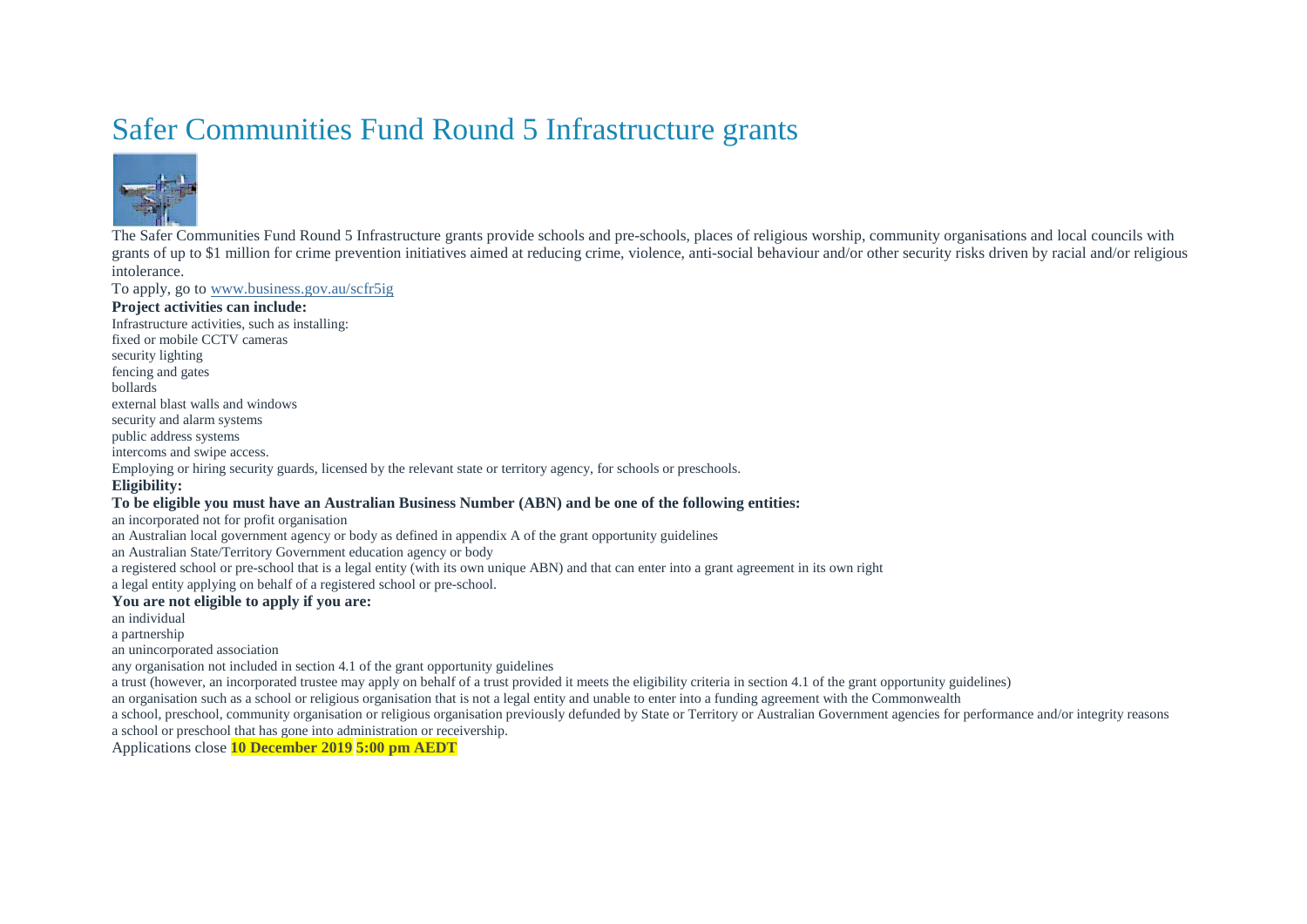# Perpetual IMPACT Philanthropy Application Program



Perpetual distributes more than \$100 million annually from the charitable trusts and endowments they manage. The program encourages high quality outcomes by identifying organisations that can maximise their impact through good governance; solid leadership; strong strategy; and an outcomes focus. Funding is provided for a wide range of projects at different developmental stages including, but not limited to, pilot and existing projects, capacity building and support for early career researchers. Perpetual recognises that for organisations to achieve their objectives, funds may need to be directed towards operational costs.

You do not need to direct your organisation's application to a specific trust, unless specifically invited to do so. As part of Perpetual's assessment process, they will match your organisation to all appropriate trusts and endowments.

Your organisation must have at least one of the following to be eligible for funding: Be a registered charity on the ACNC register and/or Australian Taxation Office Deductible Gift Recipient (DGR1) endorsement As a guide, grants generally range between \$10,000 and \$100,000

### **Applications close:** 6 December 2019

[More information and application](https://www.perpetual.com.au/advice-and-trustee-services/impact-philanthropy/impact-funding/)

**Contact:** Perpetual Philanthropic Services, 1800 501 227 or [philanthropy@perpetual.com.au](mailto:philanthropy@perpetual.com.au) (quote your application number).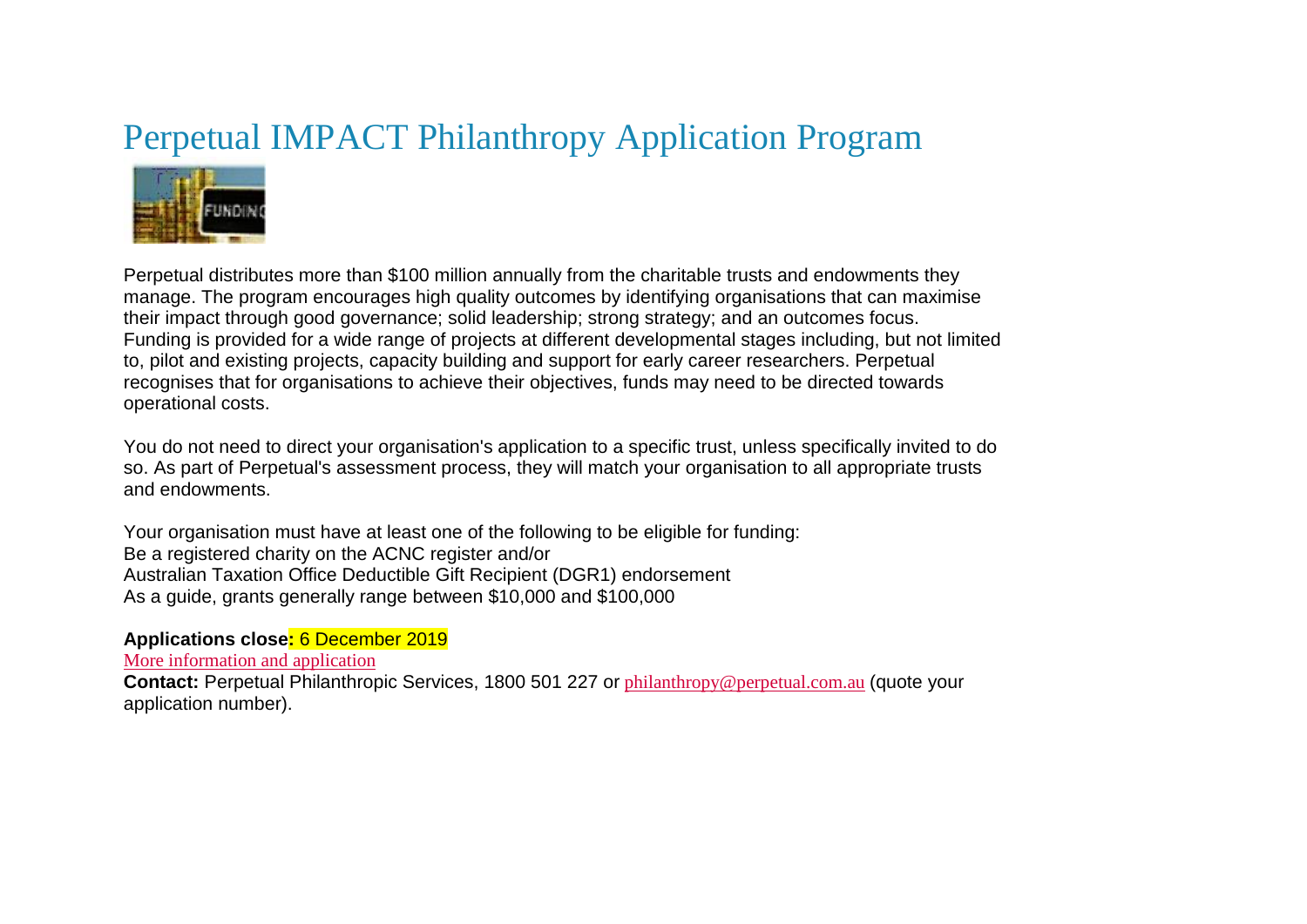### Multicultural NSW Celebrating Diversity Grants - Projects



The Multicultural NSW Celebrating Diversity Grants Program invests in community projects, events and activities that foster community harmony and celebrate cultural diversity as a precious part of our identity and way of life. Grants of up to \$40,000 are available for 12-month projects than can make a lasting positive impact on social cohesion at the grassroots level.

Celebrating Diversity Grants - Projects aim to support new projects and initiatives that bring communities together and make a lasting positive impact on social cohesion. They aim to build community capacity at the grassroots, foster cross-cultural engagement and support the participation of migrants and new arrivals in society. They support collaborative relationships with Government and partnerships between community, non-government, educational organisations and the private sector.

Multicultural NSW encourages applications for projects that focus on any or all of the following areas: Seniors Youth Women & Girls Regional Communities

**Applications close:** 6 December 2019 [More information and application](https://multicultural.nsw.gov.au/grants/) **Contact:** 8255 6779 or [jaya.chivukula@multicultural.nsw.gov.au](mailto:jaya.chivukula@multicultural.nsw.gov.au) **(quote your submission number).**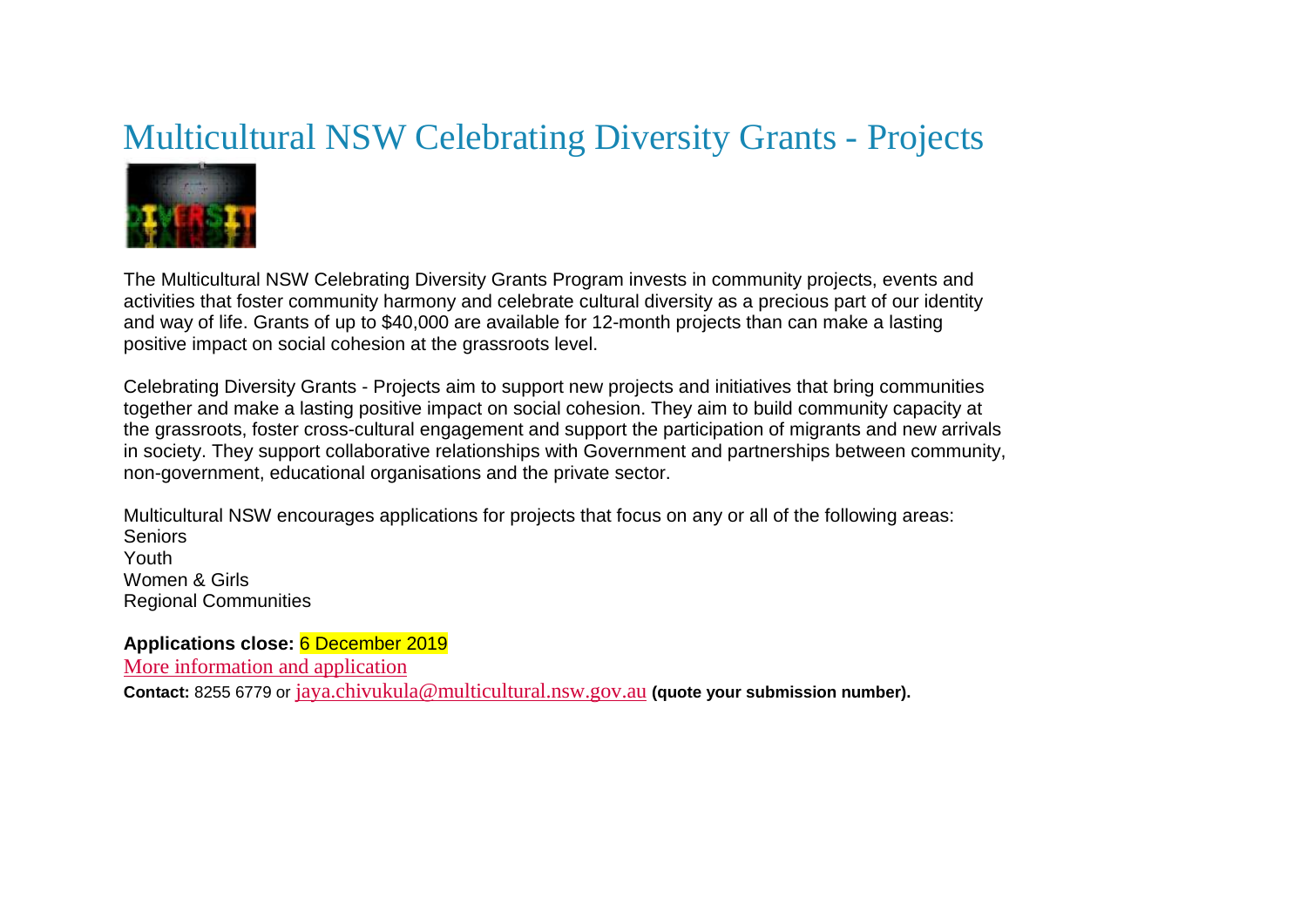### Australian Council for the Arts - Chosen



### Key Dates

**Applications open: 28 October 2019 Applications close: 2 December 2019 11.59pm (AEST) Project start date: 1 May 2020 Amount: up to \$50,000 [APPLY NOW](https://australiacouncil.fluxx.io/user_sessions/new)** - [https://australiacouncil.fluxx.io/user\\_sessions/new](https://australiacouncil.fluxx.io/user_sessions/new)

### About the opportunity

Chosen allows First Nations communities to take control and plan for how they will nurture younger people from their community/sector in the arts and/or culture. Chosen sets out to reinvigorate the cultural practice of master apprentice relationships and mentorships within the arts community and sector, successful projects will facilitate intergenerational transfer of knowledge. This is an opportunity for First Nations communities, elders and senior artists to identify in which areas younger people need to be skilled up and how to do so. This could be younger people undertaking apprenticeships or residencies with senior bosses, leaders and practitioners in cultural expression. The goal is to have the best experts as mentors bring up the selected, promising younger artists and building the artists of the future.

### Eligibility

This initiative is open to First Nations Individuals, groups and organisations.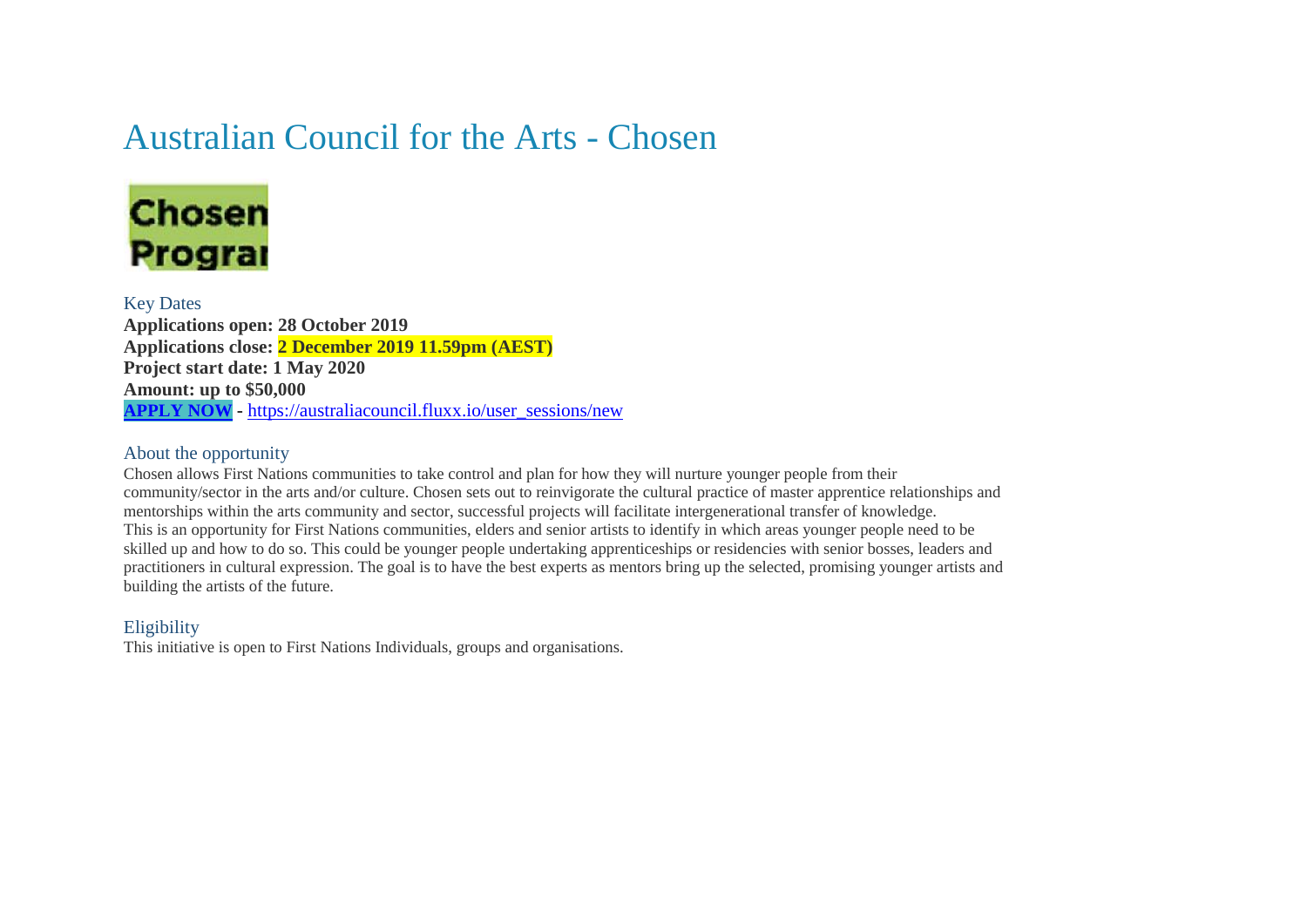### The Climate Change Fund



The NSW Government is investing in community-led adaptation projects that deliver positive social, environmental and economic outcomes, while supporting community participation, preparation and resilience to climate change impacts. The Increasing Resilience to Climate Change Community Grants program supports the objectives of NSW Climate Change Policy Framework by enabling communities and individuals to be better prepared and be more resilient to climate change impacts.

The Community Grants program has been established to support projects that help communities to take action and manage climate change impacts by being able to better plan, prepare for, and respond to heatwaves, storms, floods, drought and bushfires, to increase their resilience to the impacts of climate change. How much is available?

The Climate Change Fund is providing \$600,000 in 1 round of grants, with grants between \$10,000 and \$30,000 available for individual projects.

Making an application

#### **Applications are open from now until 31 January 2020.**

The Department's Increasing Resilience to Climate Change Community Grants scheme is powered through Smartygrants,

to lodge an application please go **here**.

More information available here - [https://climatechange.environment.nsw.gov.au/adapting-to-climate-change/community](https://climatechange.environment.nsw.gov.au/adapting-to-climate-change/community-grants)[grants](https://climatechange.environment.nsw.gov.au/adapting-to-climate-change/community-grants)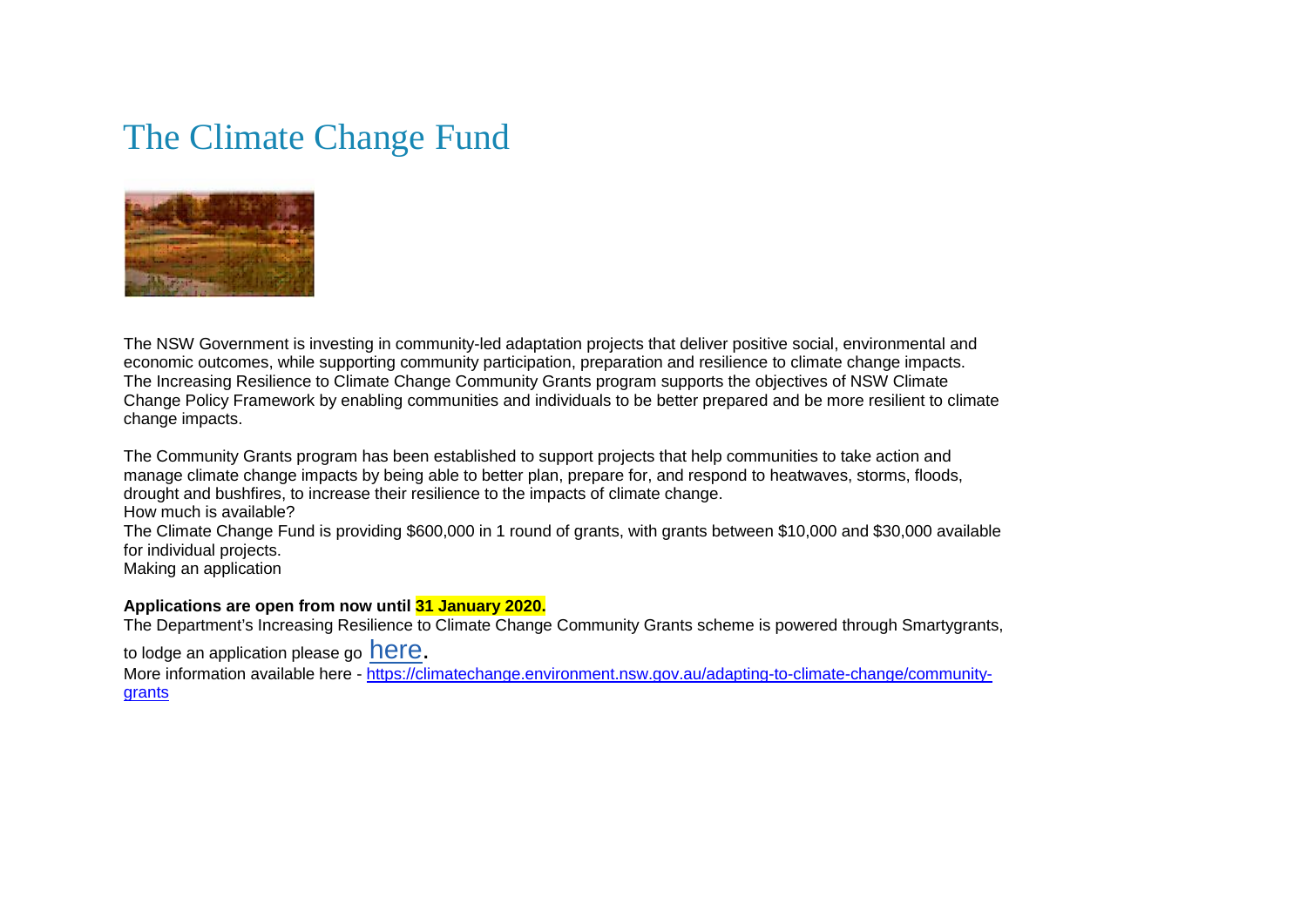### NSW Aboriginal Land Council Fishing Fund



The NSW Aboriginal Land Council (**NSWALC**) is seeking applications from Aboriginal people(s) or entities for loans and grants from the NSWALC Fishing Fund.

#### **What is the NSWALC Fishing Fund?**

The NSWALC Fishing Fund is a partnership with the Commonwealth Governments' National Indigenous Australians Agency (**NIAA**) and aims to support the growth and development of the NSW Aboriginal fishing industry to achieve long term economic opportunities for Aboriginal people. Both loans and grants will be available to existing or start-up Aboriginal fishing businesses for aquaculture, wild harvest or charter fishing.

#### **What Funding is available?**

Loan and grant applications will be assessed on their commercial viability as well as their community and social benefits. Innovative ideas are encouraged. *Loans*

Loans under \$20,000 will be interest free. Loans over this amount will incur 2% interest. Lengthy repayment terms will be available. Applicants can apply for loans up to \$500,000.00 which must demonstrate commercial and operational viability and employment outcomes. For further details on terms please see contact details below. *Grants*

#### Grants should also demonstrate social and community benefit including innovation, training and employment. Applicants can apply for up to \$500,000.00 for individual grants. For further details on terms please see the contact details below.

#### **Who is eligible to apply?**

Applicants must be Aboriginal or an Aboriginal entity (business) **How to apply** *Applications can be submitted at any time (i.e. no closing date)*.

Initially, Expressions of Interest (EOIs) will be sought. On review of your EOI, NSWALC may request that you submit a Full Application. Full Applications will be assessed by NSWALC's independent Aboriginal Fishing Advisory Committee and approved by NSWALC. We will provide you with advice and assistance through the application process.

Applications will be assessed on a competitive basis including:

- Demonstrated commercial acumen and business skill.
- Demonstrated ability to provide employment outcomes over the long term.
- Loans; will need to demonstrate the capacity to repay the loan and may be required to submit tax returns and financial statements as proof.

Grants; in addition to being commercial, will need to demonstrate community benefit, innovation and account for funds spent.

*[You can download a copy of the Expression of Interest form here.](https://aus01.safelinks.protection.outlook.com/?url=https%3A%2F%2Falc.us20.list-manage.com%2Ftrack%2Fclick%3Fu%3De5d667ed04f04a084475f03ee%26id%3Dc0534a07ed%26e%3D0ee6bd4c99&data=02%7C01%7C%7C36467c1f69064888733c08d734e8487d%7C6d8b62679cc04227b0b16a01c14e2d9b%7C0%7C0%7C637036044566043496&sdata=9Cdx%2Fz3Su4%2Bx4S8tiUir8izRnhA96cjV49sNZjG0qEU%3D&reserved=0)*

#### **Further Information**

For any enquiries please contact Strategy and Policy Unit on ph. 9689 4520, or email: [policy@alc.org.au.](mailto:policy@alc.org.au)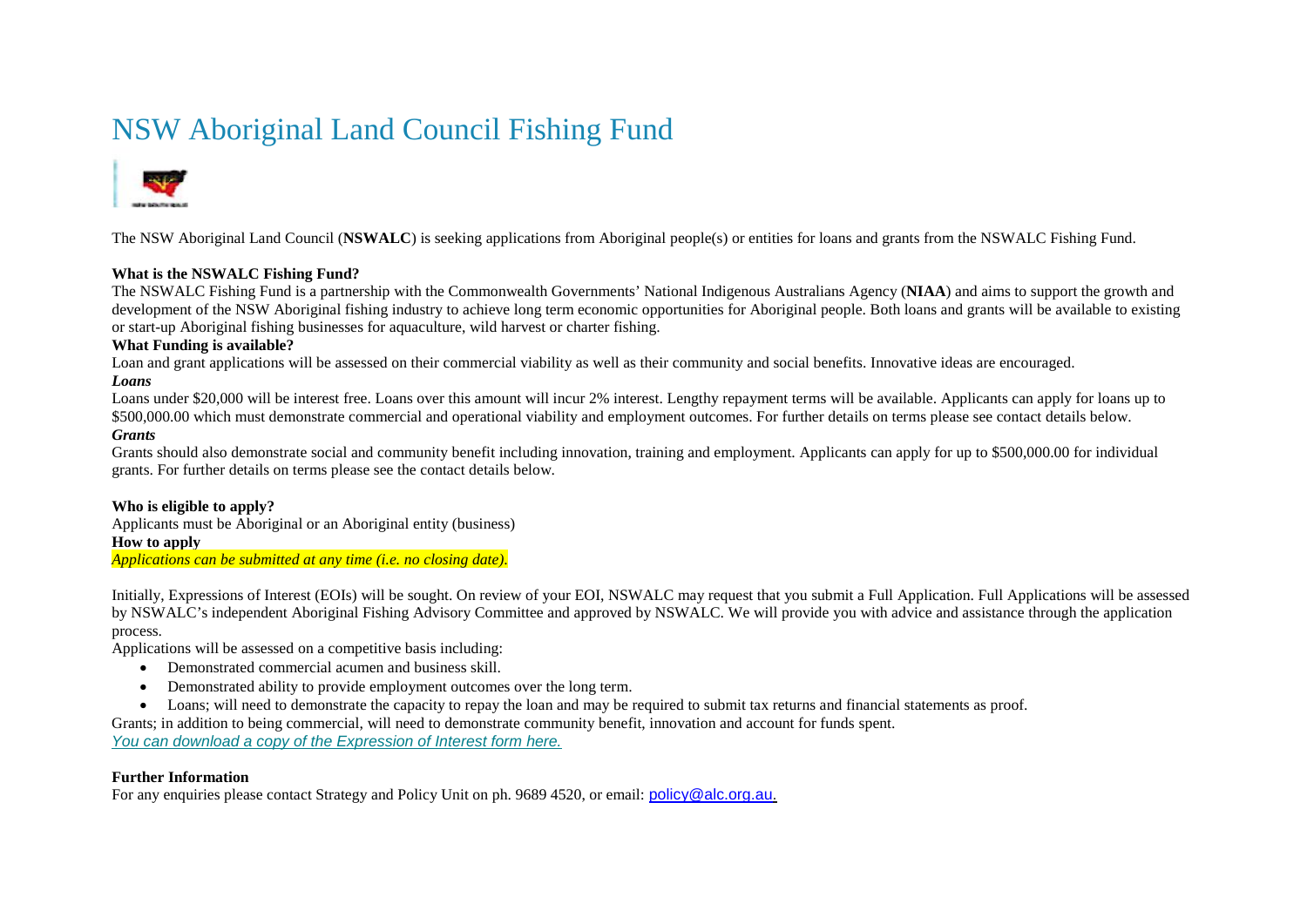# Budget Direct Sponsorship Program



Budget Direct will consider your sponsorship request whether you're a leader in your field or a grassroots organisation. As long as you want to make meaningful improvements to the lives of Australians, you have their attention. Requesting sponsorship from Budget Direct is the first step of this journey.

Budget Direct is open to supporting organisations that:

- Provide a service or other benefit for the community, on either a local or state basis;
- Provide awareness and education;
- Promote health, education, and wellbeing in their communities, sporting clubs included;
- Help to build friendly, supportive communities across Australia;
- Provide assistance and care for Australians in need;
- Provide road safety and emergency support services;
- Encourage healthy lifestyles; and
- Are a registered organisation or association?

They will not consider applications if any of these criteria apply: Requests to sponsor individuals/individual sporting teams (sporting clubs are accepted); Organisations or activities that go against our brand values and business needs; Religious groups, political parties or lobby groups; and Organisations linked to contentious issues. Sponsorships will be assessed and granted quarterly in amounts of \$1,000 - \$5,000. Application rounds close: 30 November 2019; 29 February 2020; 31 May 2020 [More information and application](https://www.budgetdirect.com.au/about-us/sponsorships.html)

**Contact:** [sponsorships@budgetdirect.com.au](mailto:sponsorships@budgetdirect.com.au)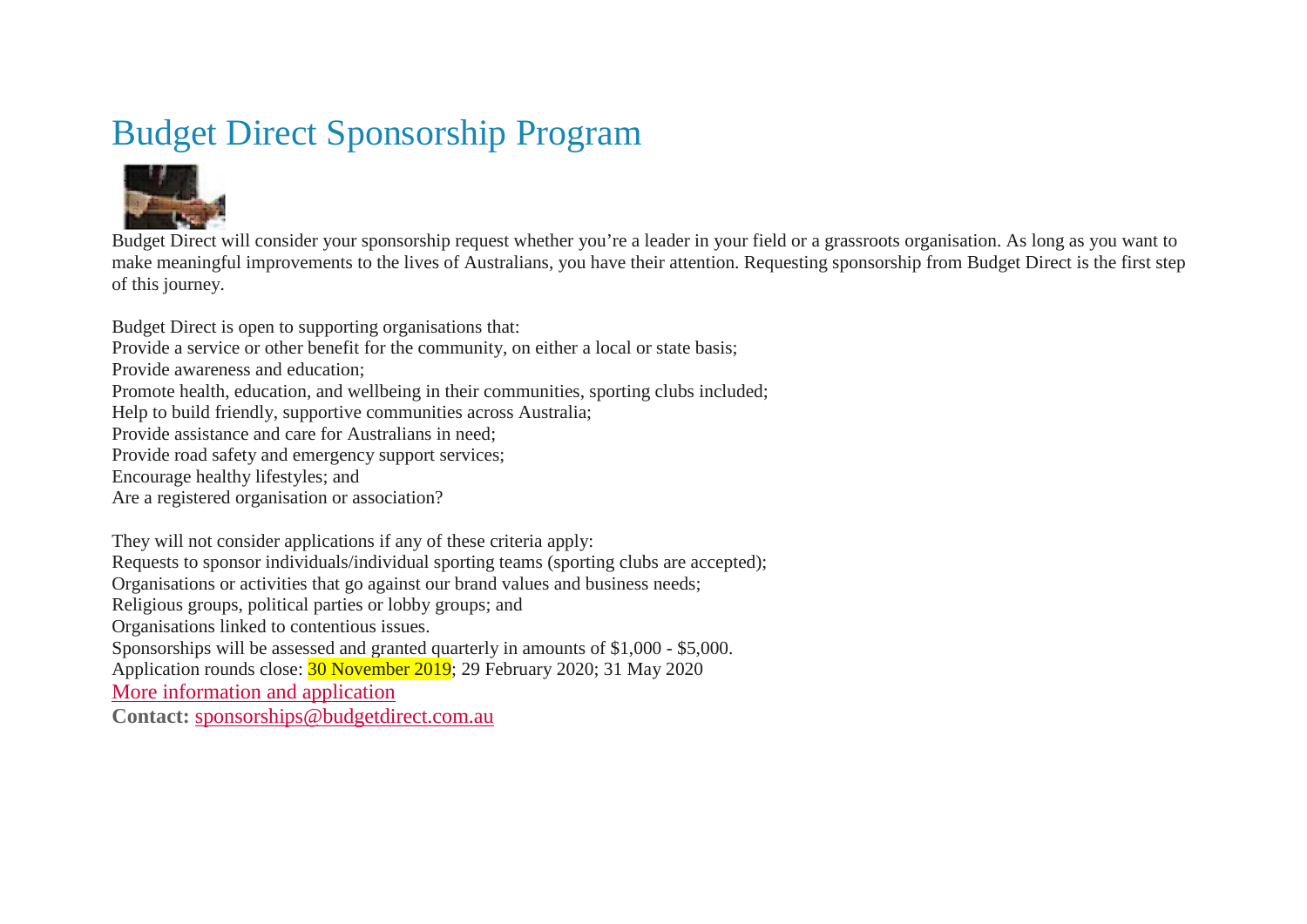# NSW Infrastructure Grants



Funding is available for arts and cultural infrastructure, sport and recreation infrastructure, and projects that assist communities with essential infrastructure and disaster readiness. Infrastructure Grants are made possible through the NSW Government's Clubgrants Category 3 Fund, which reinvests a contribution from the state's registered clubs gaming machine profits back into community projects.

To be eligible for funding, applications must meet eligibility conditions including the project location, the applicant and project benefit, purpose and development status. There is also a requirement for local government applicants to match funding.

Infrastructure Grants can be used toward the costs of construction, alteration, renovation, completion and fit-out of buildings and community infrastructure in the following areas:

- Arts & Culture: \$50,000 to \$200,000 available per project
- Disaster Readiness & Community Infrastructure: \$10,000 to \$200,000 available per project
- Sport & Recreation: \$100,000 to \$300,000 available per project

### **Funding Rounds:**

August 2019 Round: Opens 5 August 2019. Closes 26 August 2019 November 2019 Round: Opens 18 November 2019. Closes 9 December 2019 March 2020 Round: Opens 16 March 2020. Closes 6 April 2010

[More information and application](https://www.responsiblegambling.nsw.gov.au/infrastructure-grants/infrastructure-grants) - <https://www.responsiblegambling.nsw.gov.au/infrastructure-grants/infrastructure-grants> **Contact:** 9995 0992 or [info@responsiblegambling.nsw.gov.au](mailto:info@responsiblegambling.nsw.gov.au)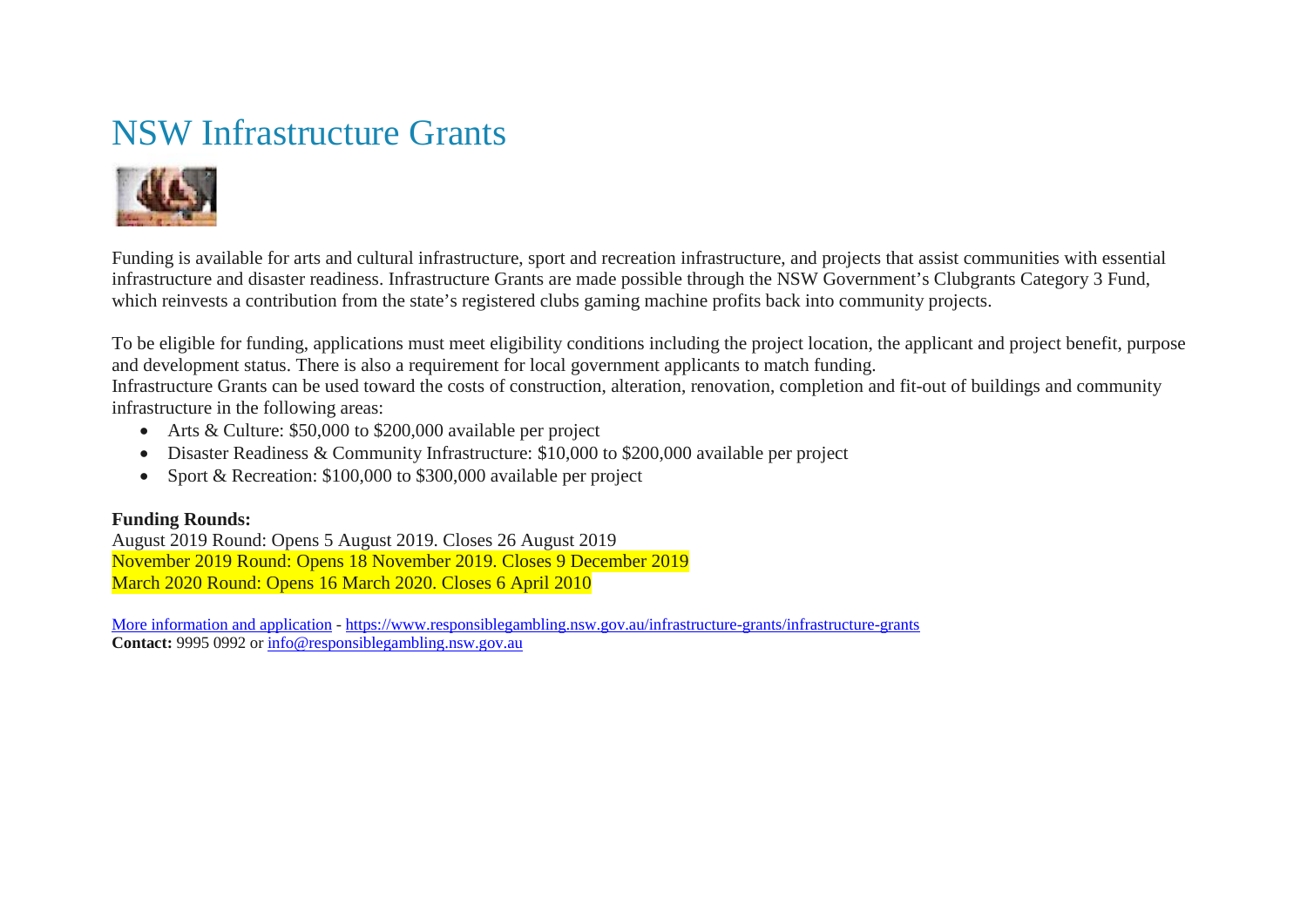# Saluting Their Service Commemorations Program



The Australian Government is inviting applicants through an open competitive process to apply for grant funding during the 2019-20 financial year under Outcome 3.2 - Commemorative Activities - Saluting Their Service Commemorations Program. The Program is designed to preserve Australia's wartime heritage and to involve people throughout the nation in a wide range of projects and activities that highlight the service and sacrifice of Australia's service personnel in wars, conflicts and peace operations.

The objective of the Program is to acknowledge and commemorate those who served Australia and its allies in wars, conflicts and peace operations.

There are two categories of Grants available under the Program:

- **Community Commemorative Grants:** Grants up to a maximum of \$4,000 available for local, community-based projects and activities
- Major Commemorative Grants: Grants available for major commemorative projects and activities that are significant from a national or state/territory perspective

### • **Batching of applications**

The Community Grants Hub will divide the assessment of applications into three batches. Each batch will contain applications that have been submitted for the grant opportunity over a four month period:

Batch 3: 31 March 2020. [More information and application](https://www.grants.gov.au/?event=public.GO.show&GOUUID=9A8C438B-EFCE-78AF-B4F3AF8B7D8182EE)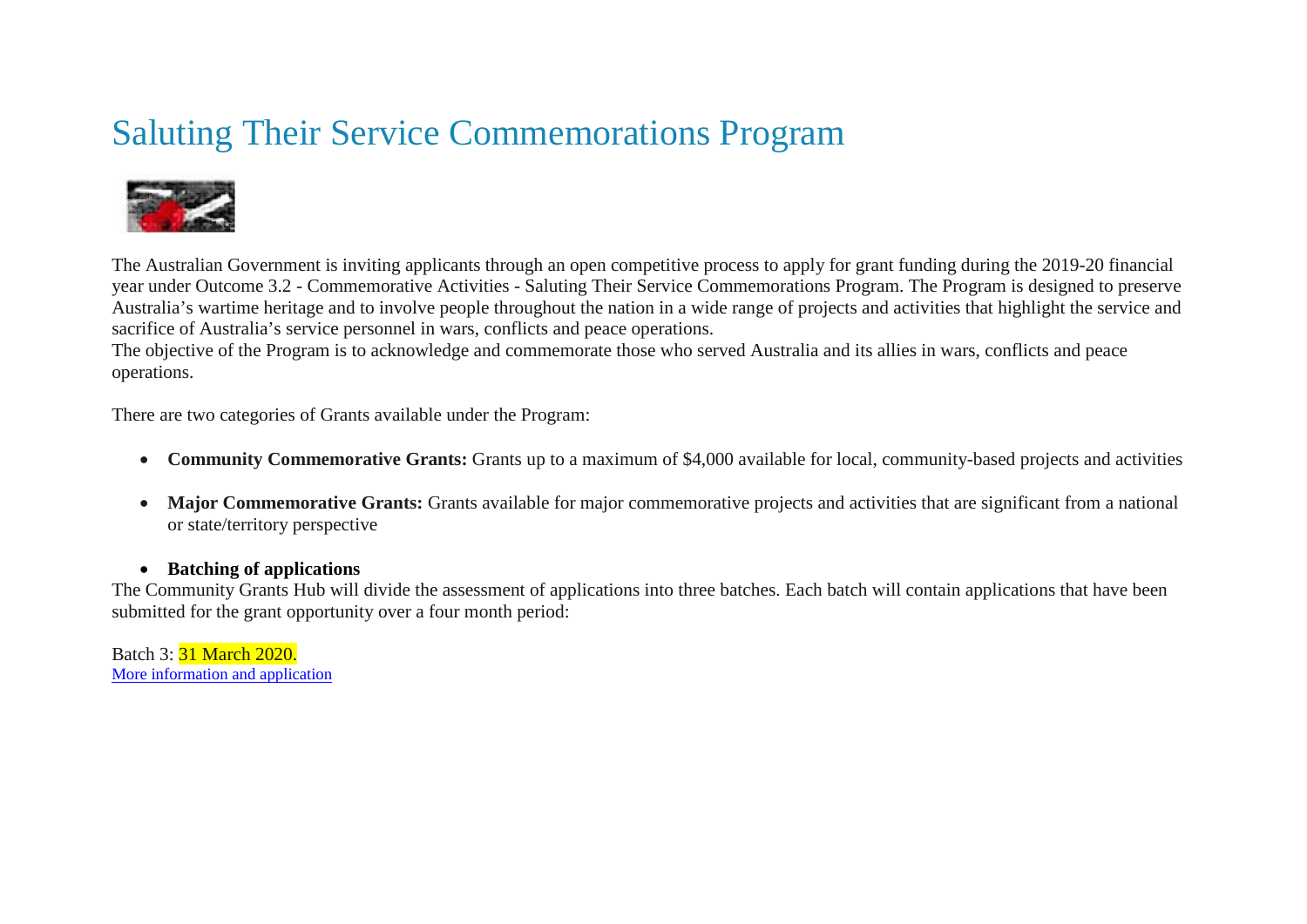# Tackling Tough Times Together (TTTT)



The Tackling Tough Times Together grant program helps communities access the resources they need to support one another through the ongoing effects of the drought. This program is designed to provide flexible funding to support community-based activities that both help to relieve current stressors and symptoms, and most importantly, build capacity and resilience for the future. Funds could also support activities that engage your local community in being proactive, exploring options and creating something that will stand the test of tough times. See the [case studies](https://www.frrr.org.au/grants/tackling_tough_times_together.php) below for examples of the types of projects we have funded in the past, which may provide some ideas. Thanks to the generous support of our donor partners, grants of up to \$20,000 are now available across drought-affected communities nationally. A smaller number of grants valued at up to \$60,000 and \$150,000 are also available for larger-scale and multi-year projects that have a broader impact. Applications will be accepted on an ongoing basis and assessed quarterly.

We welcome the opportunity to discuss project concepts, so please don't hesitate to get in touch once you've read the [program guidelines and associated documents,](https://www.frrr.org.au/grants/tackling_tough_times_together.php) and [reviewed our grant writing resources.](https://www.frrr.org.au/cb_pages/tips_for_great_applications.php) FRRR will be conducting workshops and sessions for grant-seekers to help with developing ideas.

The program is supported by the Australian Government, Tim Fairfax Family Foundation, ANZ, Paul Ramsay Foundation, Sidney Myer Fund, Pratt Foundation, Australia Post, Westpac Group, The Snow Foundation, Santos, Aussie Farmers Foundation, Ronald Geoffrey Arnott Foundation, Stockland CARE Foundation, NRMA, Rex Airlines and individual donors from across the nation.

#### **Objectives**

- Reduce social isolation by facilitating strong social cohesion and connection;
- Support and engage the community in leadership development and skills training;
- Support opportunities for social and educational participation and address disadvantage caused by the drought, for children and young people;
- Reduce volunteer fatigue and build the capacity, capability and sustainability of local not-for-profit organisations to provide support to their communities, particularly where they are playing an increased role during the drought; and
- Support local economic recovery or renewal through projects that stimulate economic activity and cash-flow within communities.

### **Who can apply?**

Community groups and not-for-profit organisations with an ABN or Incorporation Certificate.

The program has a strong preference to support grassroots organisations based in drought-affected regions over those delivering services to, but not based in affected regions. Projects led by local communities will be given strong preference.

Please note no specific tax status is required.

Groups with outstanding final reports are not eligible to apply unless a time extension has been granted. We encourage groups to complete their final reports so that they can then apply.

Projects must be located in and benefit a drought-affected region.

Criteria for large-scale and multi-year projects up to \$60,000 and \$150,000

Provide broader, more medium-term impact – multi-year grants will be considered;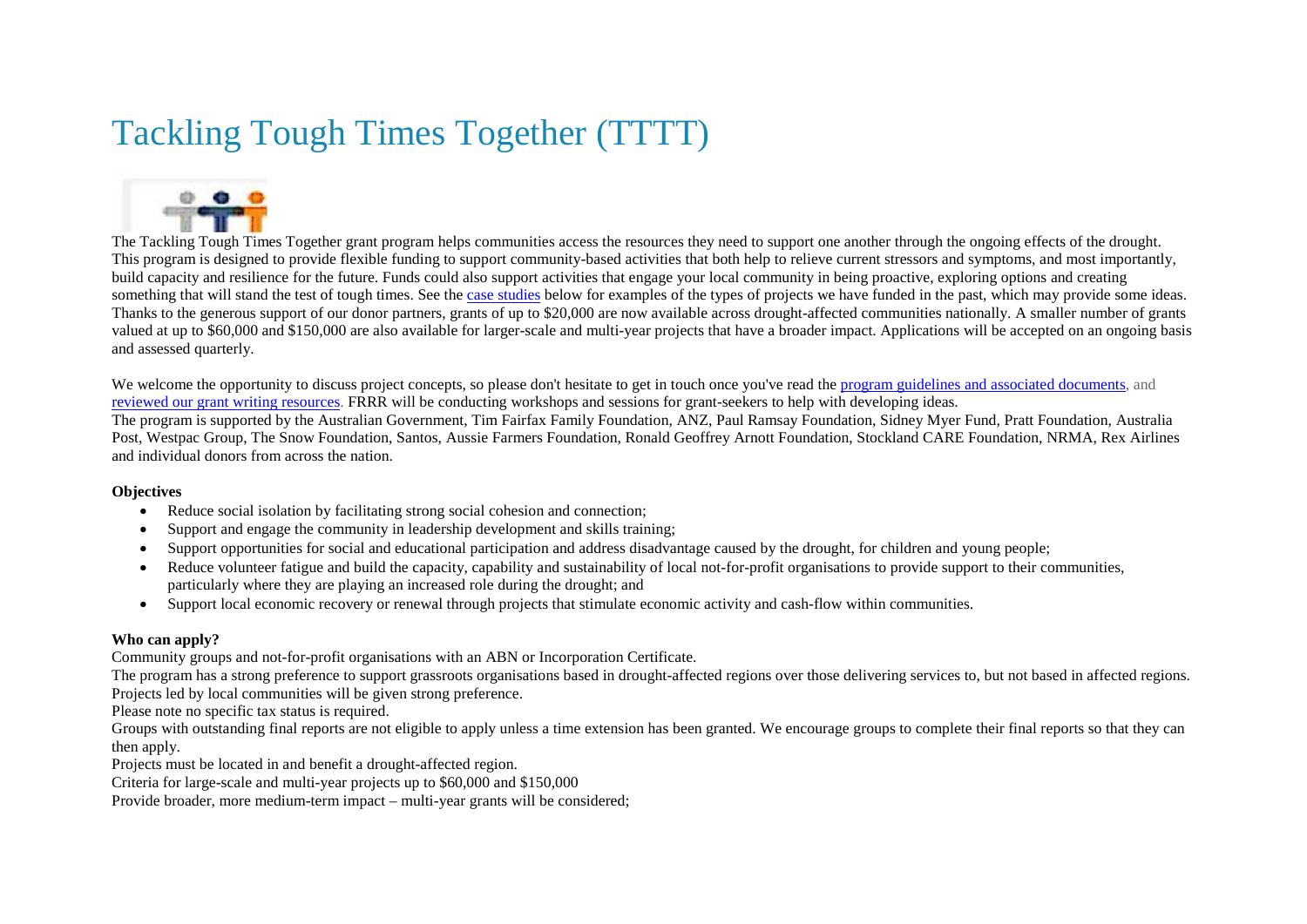Offer activities that could be repeated over a period of time;

Deliver larger scale activities that provide short term relief to alleviate the impact of drought;

Support a coordinated approach with a regional focus;

Enhance resourcing, stability and continuity of events and programs being delivered by local not-for-profit organisations; and

Support the delivery of activities and services which cost more due to the remoteness of their location.

**Please note** that applicants must speak to the FRRR Program Manager before lodging an application to the two larger streams, and a written Expression of Interest is required for the up to \$150,000 grants.

#### **What can't be funded?**

The encouragement or advancement of sport, recreation and social activities is not considered a charitable activity by the Australian Tax Office. Applications from sporting organisations need to clearly demonstrate benefits to the wider community beyond competitive sports-related activities (please contact FRRR if you wish to discuss); Commonwealth, State and Local Government core business and areas of responsibility;

Projects that do not directly support drought-affected communities;

Projects that benefit a single individual rather than a community;

The project must not duplicate an existing project or service;

Retrospective projects, i.e. projects that have already occurred or which will have occurred by the time funds are received;

Projects that are for animal welfare;

Projects outside Australia and overseas travel; nor

Projects that support private businesses and commercial activities (excepting not-for-profit social enterprise).

Funding rounds

Tackling Tough Times Together is a rolling grants program, which means that applications will be accepted at any time. Please see the table below for the cut-off dates that best suit your project requirements.

| <b>Round</b> | <b>Outcomes advised</b>                                                                                                        |
|--------------|--------------------------------------------------------------------------------------------------------------------------------|
| Round 14     | Late September 2019 for applications received by 8 July 2019. EOIs for the \$150K tier must be received by 25 June 2019.       |
| Round 15     | Early December 2019 for applications received by 25 September 2019. EOIs for the \$150K tier must be received by 5 Sept. 2019. |

**Round 16** Late February 2020 for applications received by **16 December 2019**. EOIs for the \$150K tier must be received by 27 Nov. 2019.

#### **Applying**

FRRR uses an online grants administration system called Grants Gateway. All applications for the Tackling Tough Times Together program will be submitted via FRRR's Grants Gateway online portal.

**More information available here - [https://www.frrr.org.au/grants/tackling\\_tough\\_times\\_together.php](https://www.frrr.org.au/grants/tackling_tough_times_together.php)**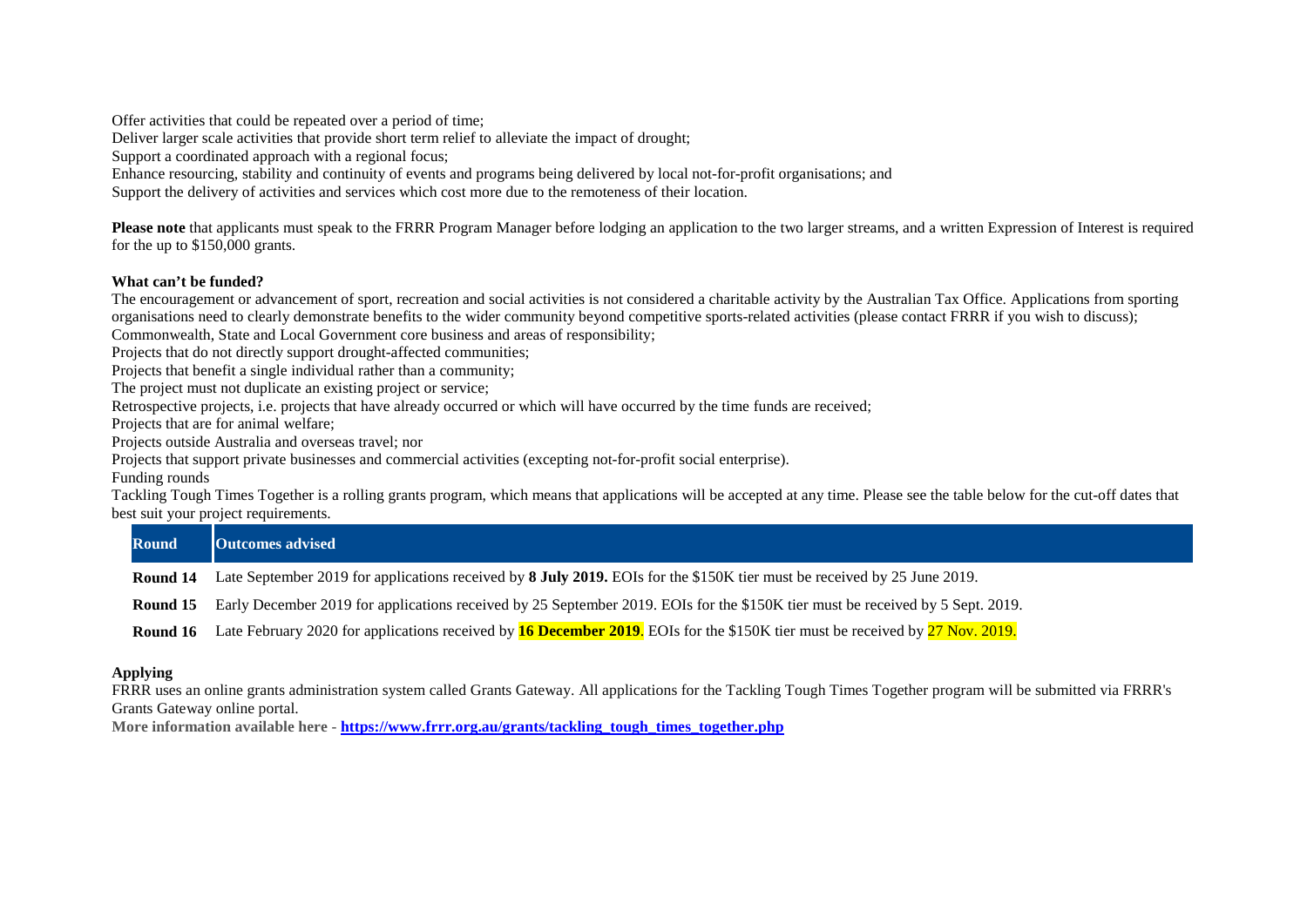# IGA Community Chest

### co

### **Through IGA Community Chest and associated programs, we've raised well over \$86m to help local communities.**

Every day across the country\* IGA Community Chest raises funds to support local communities, charities and other worthwhile causes. It could be in response to a major event like floods or bush fires or something as simple as new soccer balls for the local under 8's.

The money is raised in a number of ways but predominately through the purchase of products with an IGA Community Chest logo on the label or ticket.

When you purchase a product with the IGA Community Chest logo printed on the label a percentage is credited to that store's IGA Community Chest account.

More information available here - <https://www.iga.com.au/community-chest/> Closing date: **Ongoing**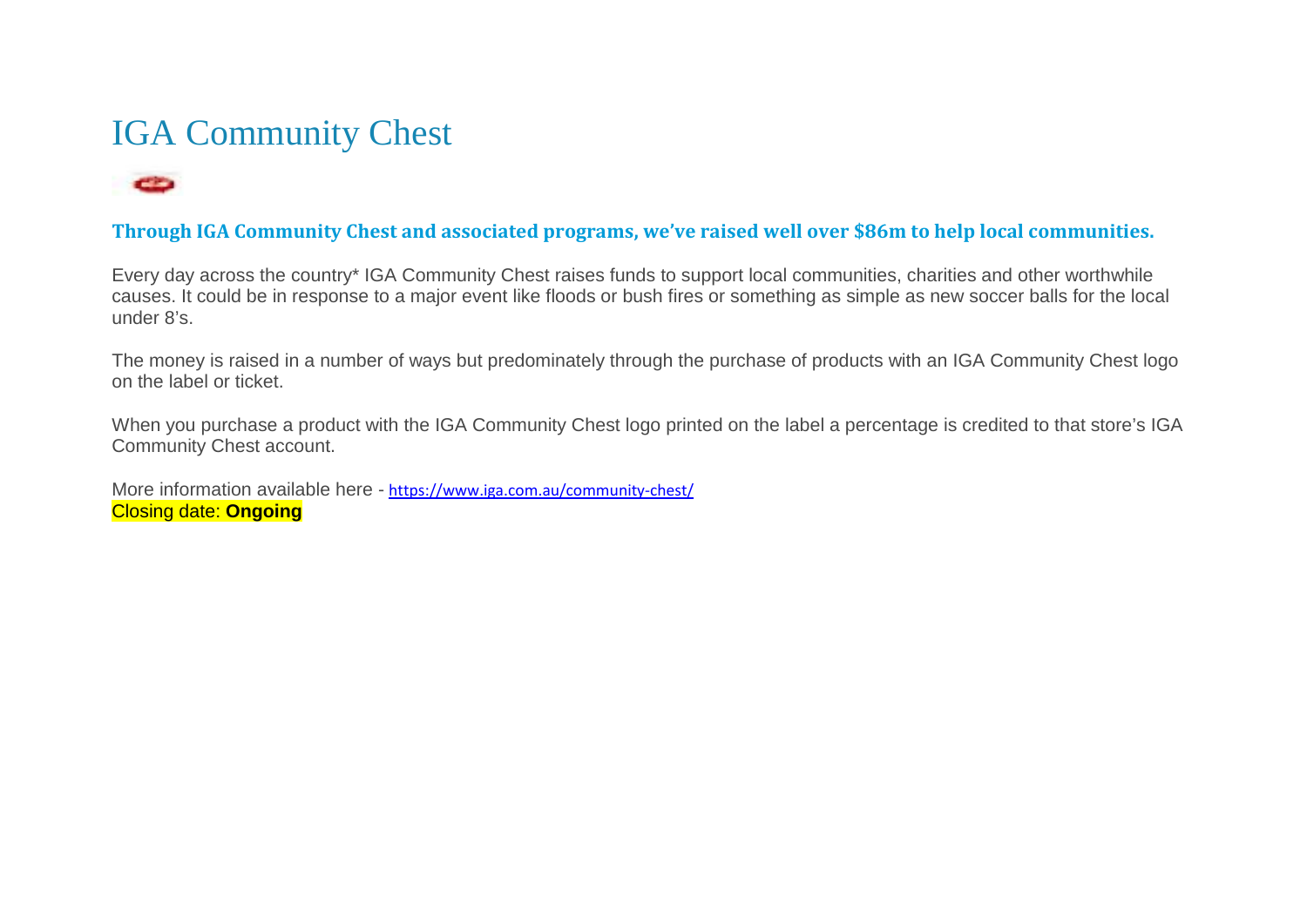# Transition to Independent Living Allowance



Transition to Independent Living Allowance (TILA) is a payment of up to \$1,500 to help [eligible](https://www.dss.gov.au/our-responsibilities/families-and-children/benefits-payments/transition-to-independent-living-allowance-tila/eligibility) young people cover some basic costs as they leave out-of-home care.

Young people aged between 15 to 25 years who are leaving or have already left formal out-of-home care may be [eligible](https://www.dss.gov.au/our-responsibilities/families-and-children/benefits-payments/transition-to-independent-living-allowance-tila/eligibility) for the TILA. TILA is also for young people who continue to live with their foster carers after their care order expires.

The payment can be used to buy items such as a fridge or couch, pay for counselling, education and training courses, medical expenses, a drivers licence or any other items or services agreed between the young person and their case worker.

More information available here - [https://www.dss.gov.au/our-responsibilities/families-and-children/benefits-payments/transition-to](https://www.dss.gov.au/our-responsibilities/families-and-children/benefits-payments/transition-to-independent-living-allowance-tila)[independent-living-allowance-tila](https://www.dss.gov.au/our-responsibilities/families-and-children/benefits-payments/transition-to-independent-living-allowance-tila)

Closing date: **Ongoing**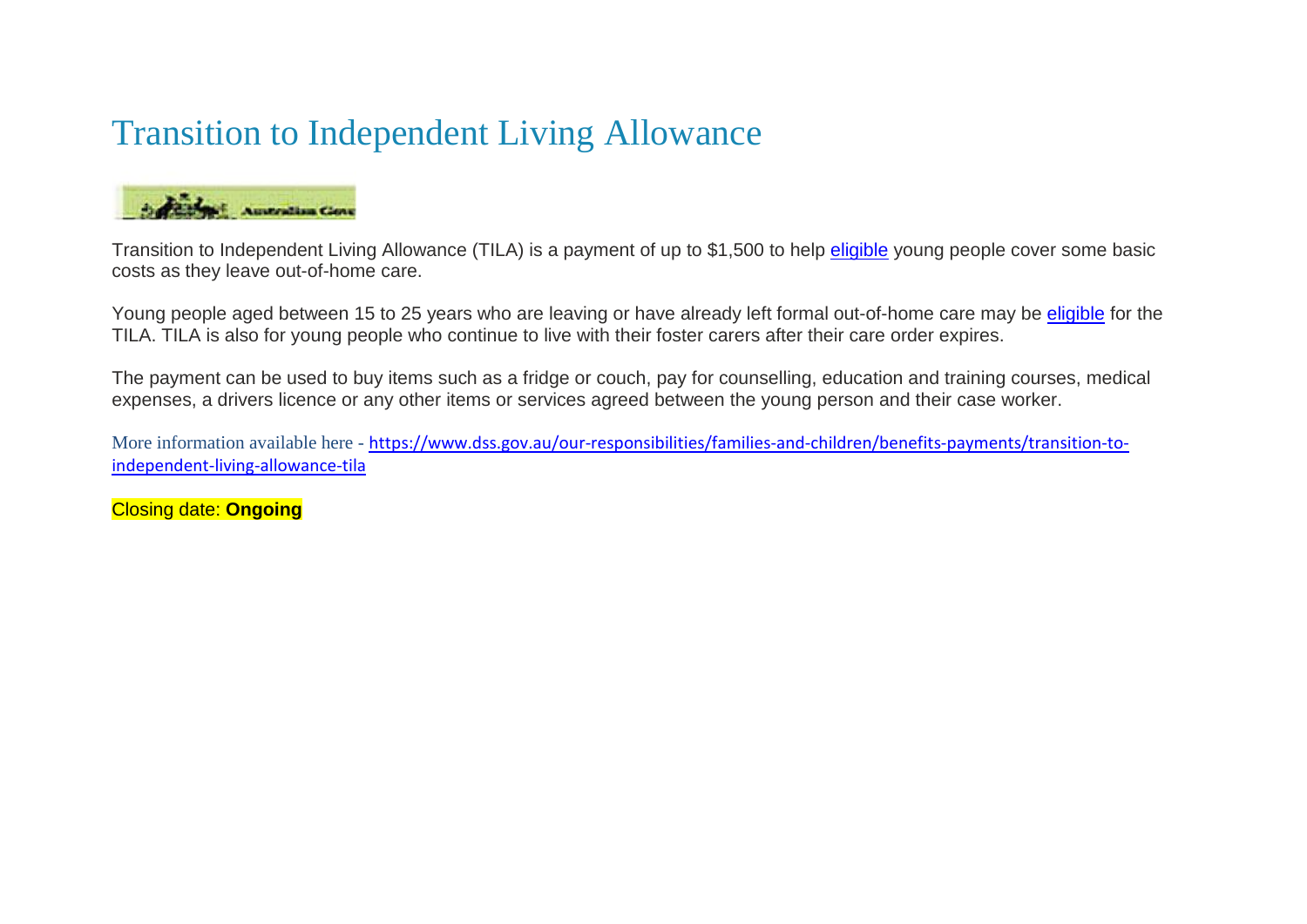# St. George Kick Start



### **Your small business idea could win BIG!**

"I took my idea to the next level, after pitching and winning with St.George Kick Start. You could too!" (Madeline Green, Otlet Co-Founder)

Enter St.George Kick Start to pitch your business idea at TEDxSydney for a chance to win a share of \$100,000.

More information – enter here <https://www.stgeorge.com.au/business/kickstart>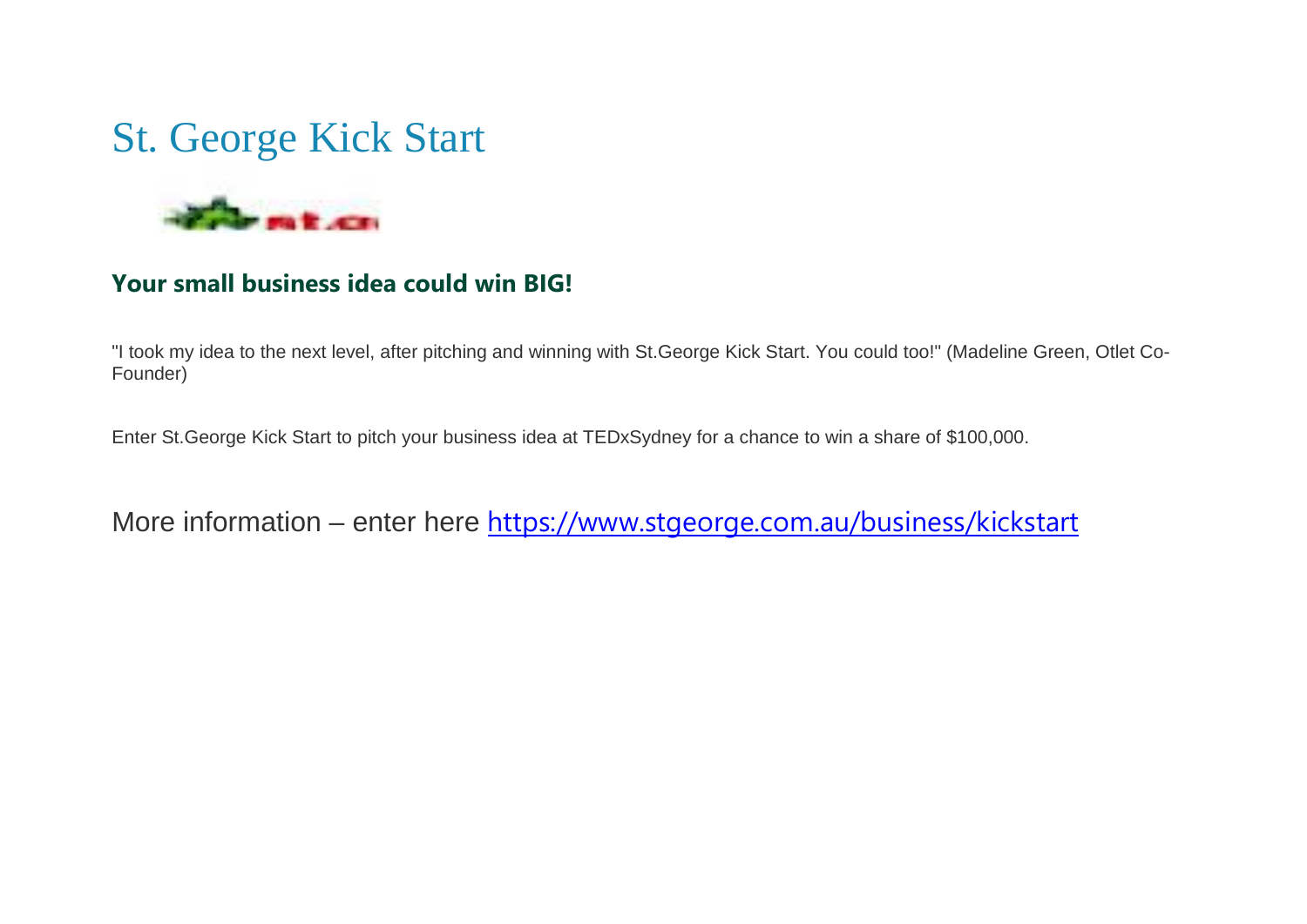### ClubsGrants NSW

Funding is available under three separate categories:

Category 1: Supports community welfare and social services; community development; employment assistance activities; community health services; and projects aimed at improving the living standards of low income and disadvantaged people. Category 2: Provides funding for general community development and support activities, such as junior sport.

Category 3: Is a state-wide fund that supports large-scale community infrastructure projects. Grants are available for sport, emergency and disaster relief, and arts and culture infrastructure.

The program is made possible through the support of NSW clubs, local councils and the NSW Government. Is there a deadline for applications?

There is no standard state-wide closing date for ClubGRANTS Category 1 or 2 funding.

Category 1 funding is allocated on the basis of local government areas, and Local Committees set their own deadlines, which vary from area to area. Opening and closing dates are available on Committee Search listings.

Clubs allocate Category 2 funding and while some clubs set deadlines, most accept and consider Category 2 applications yearround. Category 2 applicants **should contact the individual clubs for more information.**

**More information** - <https://www.clubgrants.com.au/about/for-applicants/applying-via-clubgrants-online>

### **Infrastructure grants- ClubGrants**

The NSW Government offers grants to communities across NSW to support the building, renovation and fit-out of infrastructure. Funding is available for arts and cultural infrastructure, sport and recreation infrastructure and projects that assist communities with essential infrastructure and disaster readiness.

Infrastructure Grants are made possible through the NSW Government's Clubgrants Category 3 Fund, which reinvests a contribution from the state's registered clubs gaming machine profits back into community projects.

For 2019/20, three grant rounds are available. The rounds will open on 5 August 2019, 18 November 2019 and 16 March 2020. Based on previous feedback, this year we are expanding the program to include additional community areas, as well as making the application process easier.

### **What we fund and how to apply**

To be eligible for funding, applications must meet eligibility conditions including, the project location, the applicant and project benefit, purpose and development status. There is also a requirement for local government applicants to match funding.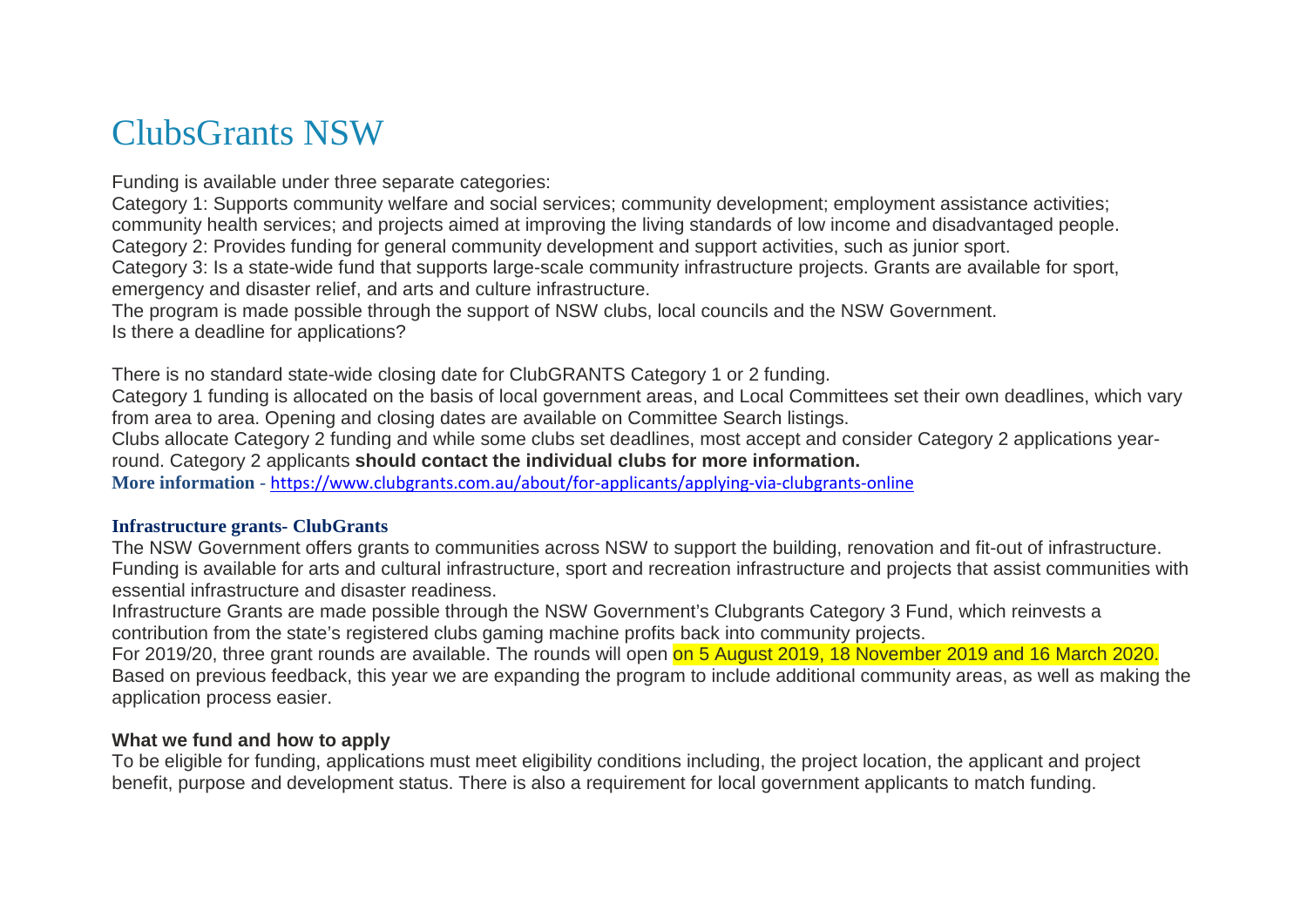Infrastructure Grants can be used toward the costs of construction, alteration, renovation, completion and fit-out of buildings and community infrastructure in

### **the following areas:**

**Arts & Culture:** \$50,000 to \$200,000 available per project **Disaster Readiness & Community Infrastructure:** \$10,000 to \$200,000 available per project **Sport & Recreation:** \$100,000 to \$300,000 available per project You will need to complete an online application to apply for an Infrastructure Grant. The application form is available on the Office of Responsible Gambling website [here.](https://fundinglgnsw.fluidreview.com/)

### **How applications are assessed**

Applications are assessed by subject matter experts against the following four criteria covering merit, engagement, viability and budget, as well as a priority framework targeting disadvantaged communities including regional, remote and drought affected areas, culturally and linguistically diverse, disability and Aboriginal and Torres Strait Islander communities. To learn more please read our [Infrastructure Grants Program Guide](https://www.responsiblegambling.nsw.gov.au/__data/assets/pdf_file/0018/236700/201920-clubgrants-category3-infrastructure-grants-program-guide.pdf) (PDF, 4.83MB). To apply please visit our [grant application portal.](https://fundinglgnsw.fluidreview.com/)

If you need assistance please contact us on (02) 9995 0992 or [info@responsiblegambling.nsw.gov.au](mailto:info@responsiblegambling.nsw.gov.au) Translating and interpreter service: 131 450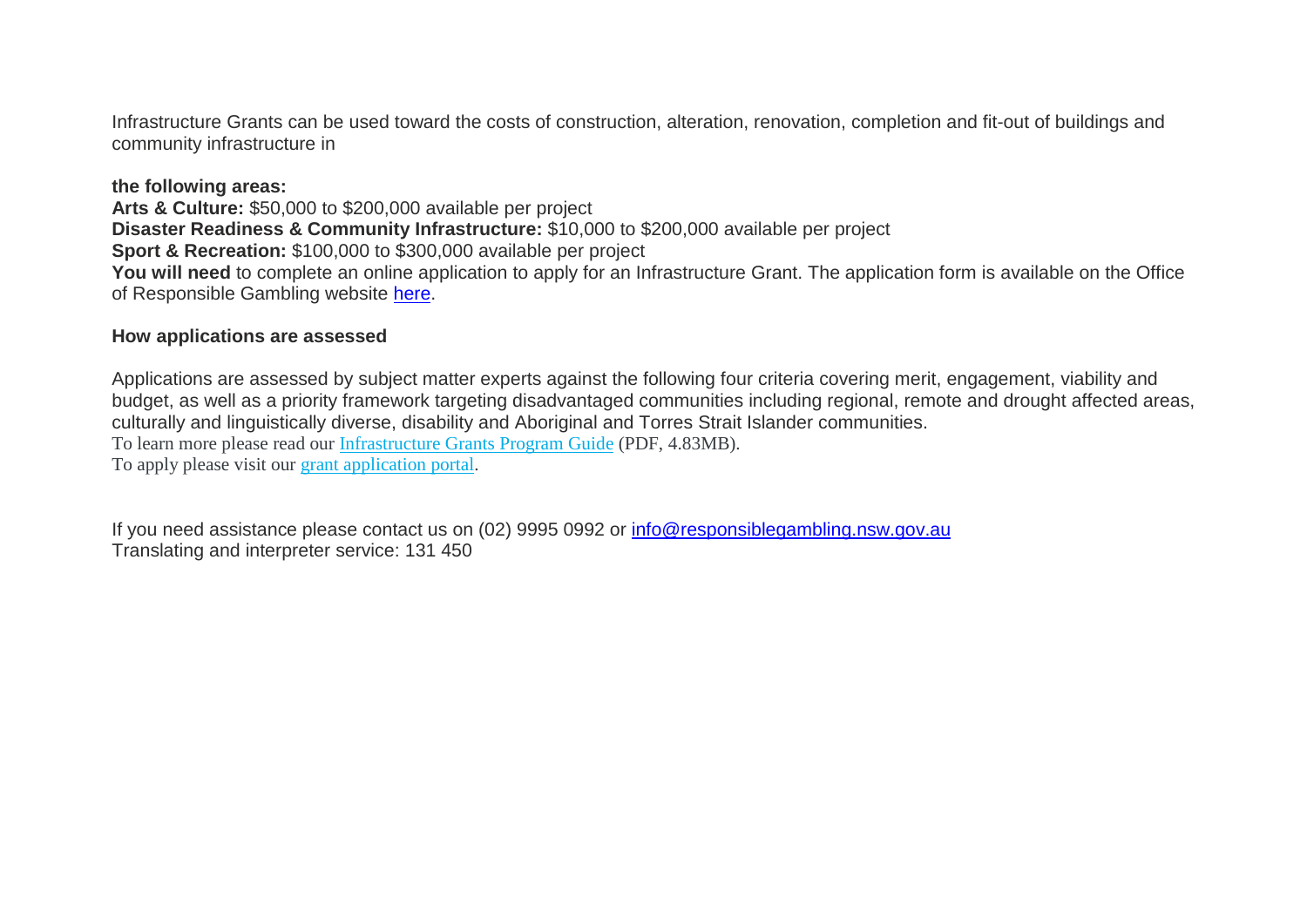# Harcourts Foundation Grants [DGR Status Required]



The Harcourts Foundation provides grants to reputable community-based organisations which need funding for projects and initiatives designed to benefit as many people as possible. The Foundation will prioritise applications that demonstrate that their grant will have the widest community impact.

The Harcourts Foundation can only make grants to organisations with both Deductible Gift Recipient (DGR) and Tax Concession Charity (TCC) status.

Grant applications must be for a specific event, project, item, or initiative.

**Application rounds close:** 30 June, 30 September & 31 December 2019. [More information and application](https://harcourtsfoundation.org/australia/) - <https://harcourtsfoundation.org/australia/>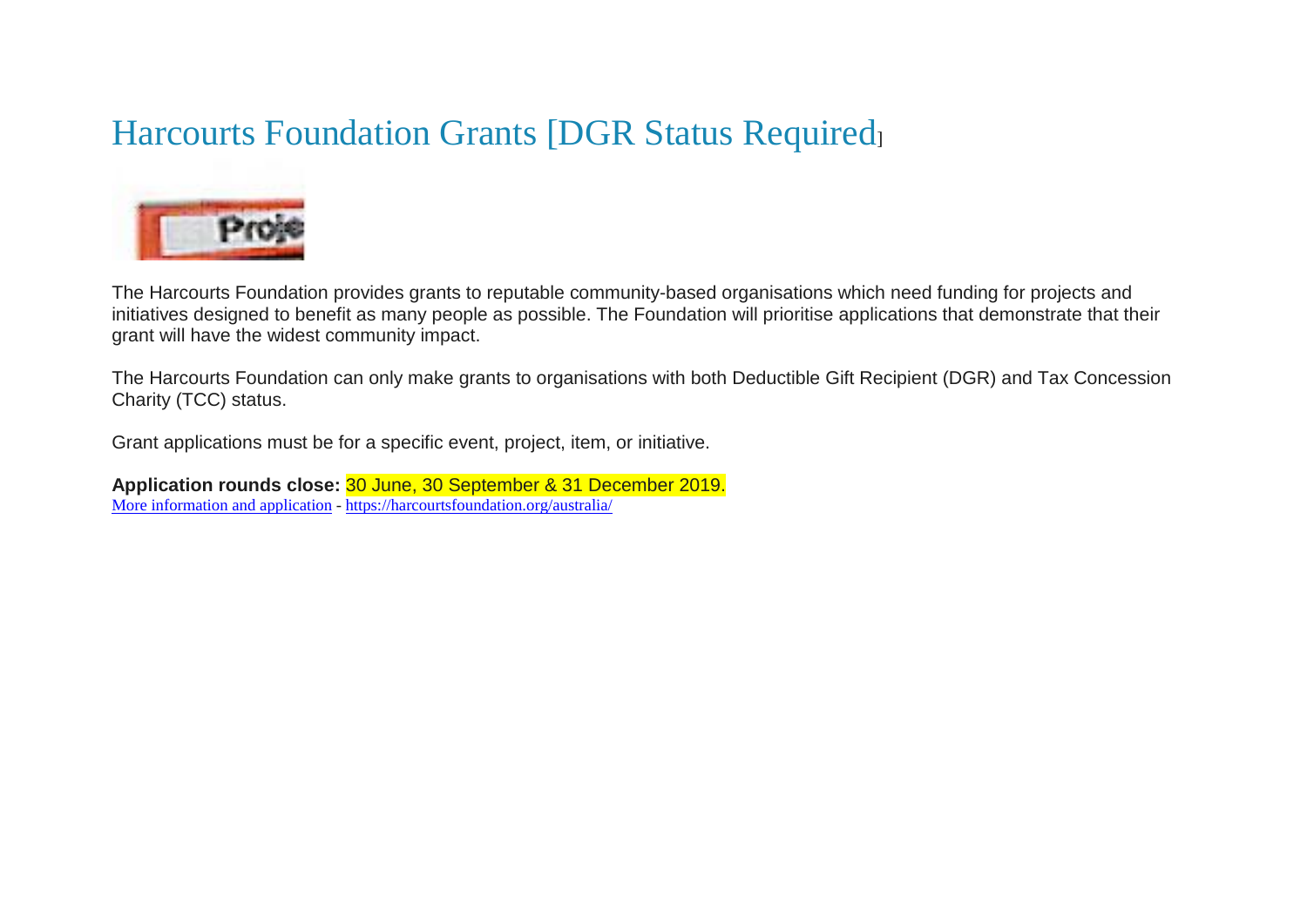### Strategic Opportunities Program



### **Strategic Opportunities Program**

The Strategic Opportunities Program supports individual initiatives and events that demonstrate long-term benefits to the NSW screen industry.

Applications will be considered on a rolling basis at any time during the year, subject to available funds.

#### **The objectives of the Program are:**

- to build capacity within the industry and organisations and businesses within the sector;
- to support new and sustainable partnerships in particular between organisations of State significance and practitioners;
- to support audience access strategies for projects and practitioners.
- Applications will be assessed against the following criteria:
- the project/event is well planned and of high artistic quality and it has capacity to contribute to the overall stability and strength of the NSW screen industry;
- the plans for the use of the funding and the amount of other funding;
- track record of the applicant and partners:

### **The availability of funds.**

Events and programs that support high-quality activity, engagement and participation with these **Priority Areas** are of particular importance: people living and/or working in regional NSW people living and/or working in Western Sydney Aboriginal people people from culturally and linguistically diverse (CaLD) backgrounds people with disability young people. Further information on addressing **Priority Areas** can be found in the Frequently Asked Questions (FAQs) section on the Create NSW website – [www.create.nsw.gov.au](http://www.create.nsw.gov.au/) Please note that Create NSW will not support conferences, panel discussions or similar events which have all male panel members.

Closing date: **Ongoing**

### **Applying for a grant:**

Apply online **[HERE.](https://screennsw.smartygrants.com.au/StrategicOpportunitiesProgram) -** <https://www.screen.nsw.gov.au/funding/industry-support/strategic-opportunities-fund>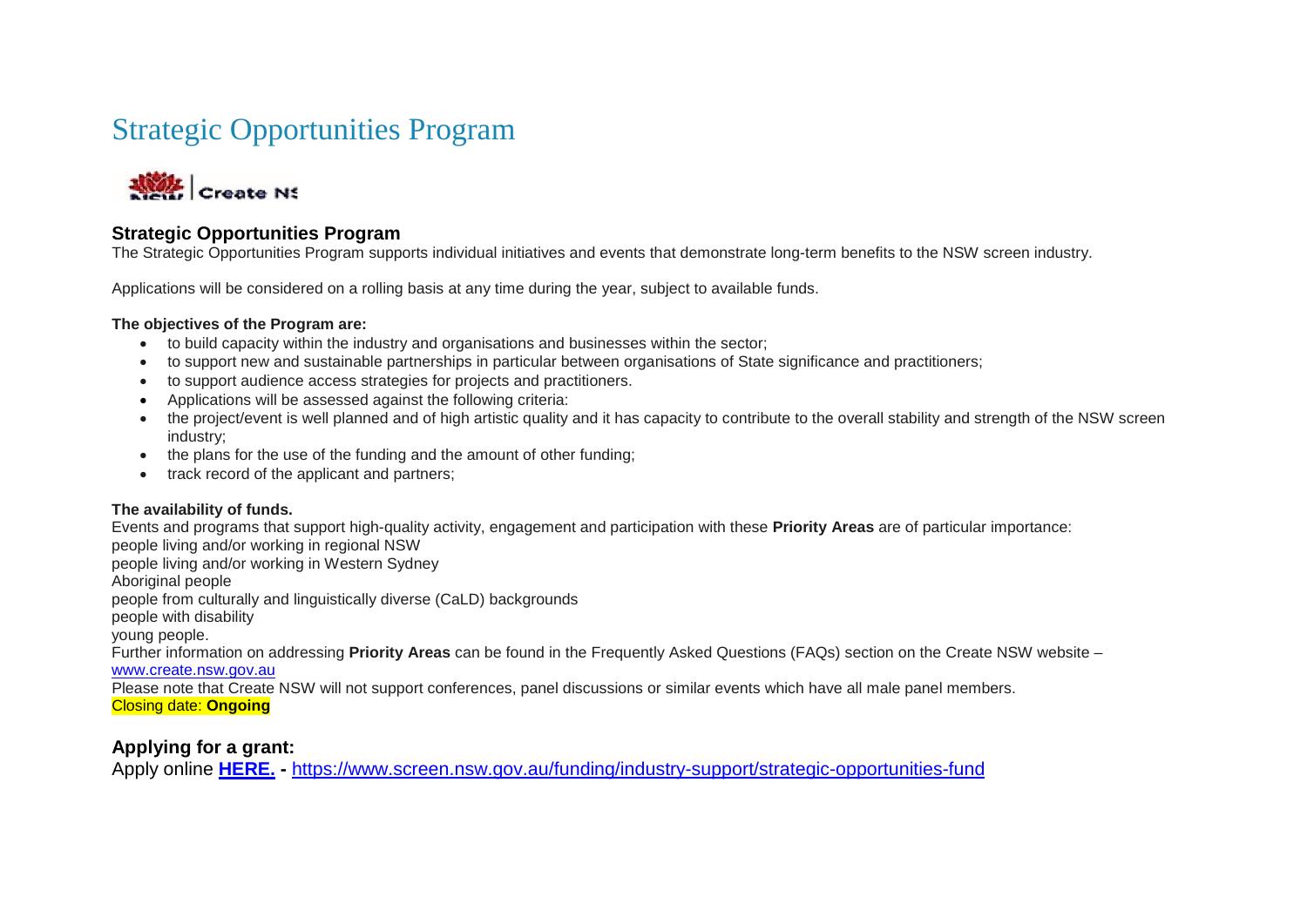# Australian Geographic Society Sponsorship



Each calendar year the Australian Geographic Society (AGS) offers sponsorships of up to \$10,000 to community projects to assist with conservation and environmental initiatives, often at a grassroots level; as well as Australian adventurers, and scientific and environmental research.

Australian scientists, community organisations and individuals developing projects in Australia and abroad are welcome to apply for Society sponsorship.

Each application will be assessed against the following criteria:

### **What is the aim of the project/event?**

- How will the project/event benefit the local community/Australians?
- Is the project consistent with the aims of the Society?
- How will the recipient communicate the goals of the project to a wide audience?

### **Rounds close:** 30 November 2019.

[More information and application](https://www.australiangeographic.com.au/society/sponsorship/2013/11/apply-for-sponsorship/) - <https://www.australiangeographic.com.au/society/sponsorship/2013/11/apply-for-sponsorship/>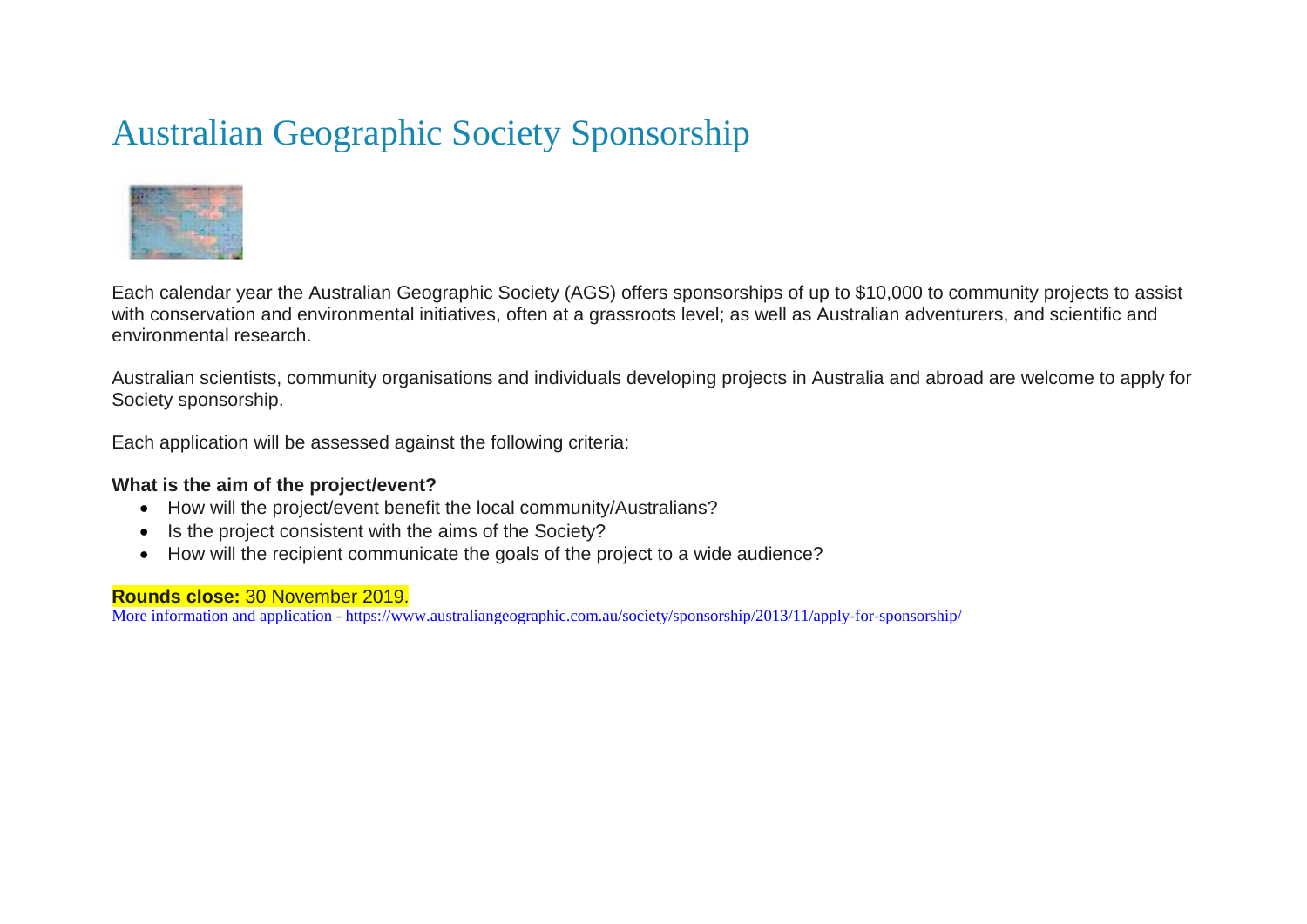### Veteran and Community Grants



The Australian Government is inviting organisations through an open, non-competitive process to apply for grant funding under the Veteran and Community Grants Program from 1 July 2019 to 30 June 2020.

The objective of the program is to maintain and improve the independence and quality of life for members of the Australian veteran community by providing funding for projects that sustain or enhance health and wellbeing.

### **The intended outcomes of the program are to:**

- Deliver projects that are sustainable, financially viable and have an ongoing benefit for members of the Australian veteran community; and
- Deliver projects that increase opportunities for members of the Australian veteran community, associated with social activity and community participation and/or improve health behaviours and support healthy places.

### **Batching of assessment of applications**

The Hub will divide the assessment of applications into four batches. Each batch will contain applications that have been submitted for the grant opportunity over a three-month period. The table below identifies the cut-off dates for all four batches.

| Batch | Applications submitted by:    |
|-------|-------------------------------|
|       | 6 June 2019                   |
|       | 29 August 2019                |
|       | 28 November 2019              |
|       | 11:00pm AEDT 27 February 2020 |

More information available here - <https://www.communitygrants.gov.au/grants/veteran-and-community-grants-0>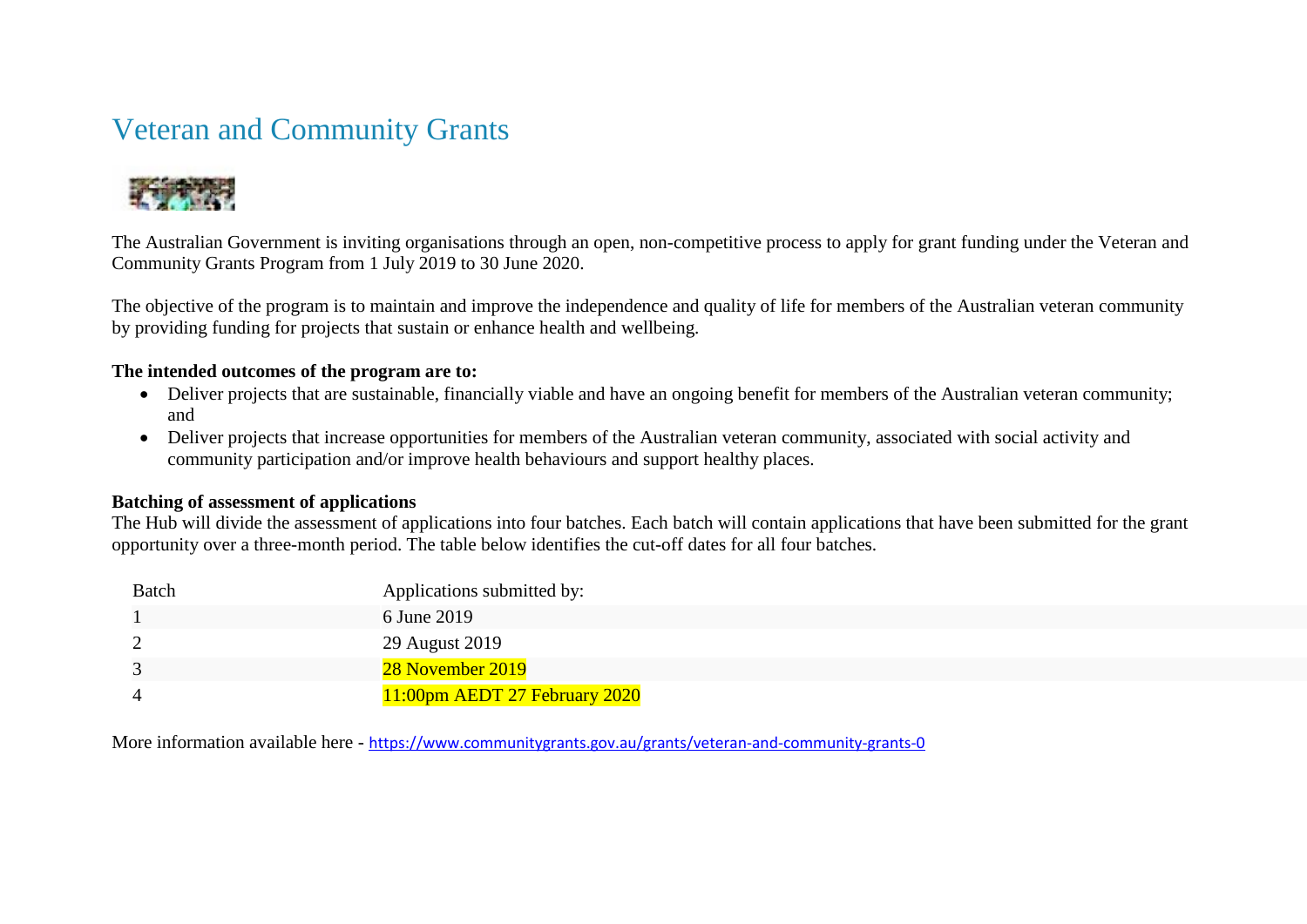### Saluting Their Service Commemorations Program

The Australian Government is inviting applicants through an open competitive process to apply for grant funding during the 2019-20 financial year under Outcome 3.2 - Commemorative Activities -*Saluting Their Service* Commemorations Program (the Program).

The Program is designed to preserve Australia's wartime heritage and to involve people throughout the nation in a wide range of projects and activities that highlight the service and sacrifice of Australia's service personnel in wars, conflicts and peace operations.

The objective of the Program is to acknowledge and commemorate those who served Australia and its allies in wars, conflicts and peace operations. There are two categories of Grants available under the Program:

#### **Community Commemorative Grants**

Grants up to a maximum of \$4,000 available for local, community-based projects and activities

#### **Major Commemorative Grants**

Grants available for major commemorative projects and activities that are significant from a national or state/territory perspective For the intended outcomes of the grant opportunity, refer to the Grant Opportunity Guidelines.

#### **Batching of applications**

The Hub will divide the assessment of applications into three batches. Each batch will contain applications that have been submitted for the grant opportunity over a four-month period. The table below identifies the cut-off dates for all three batches. More information available here - <https://www.grants.gov.au/?event=public.GO.show&GOUUID=9A8C438B-EFCE-78AF-B4F3AF8B7D8182EE>

- Batch Applications submitted by:
- **1 3 July 2019**.
- **2 6 November 2019**.
- **3 11:00PM AEDT** on **31 March 2020**.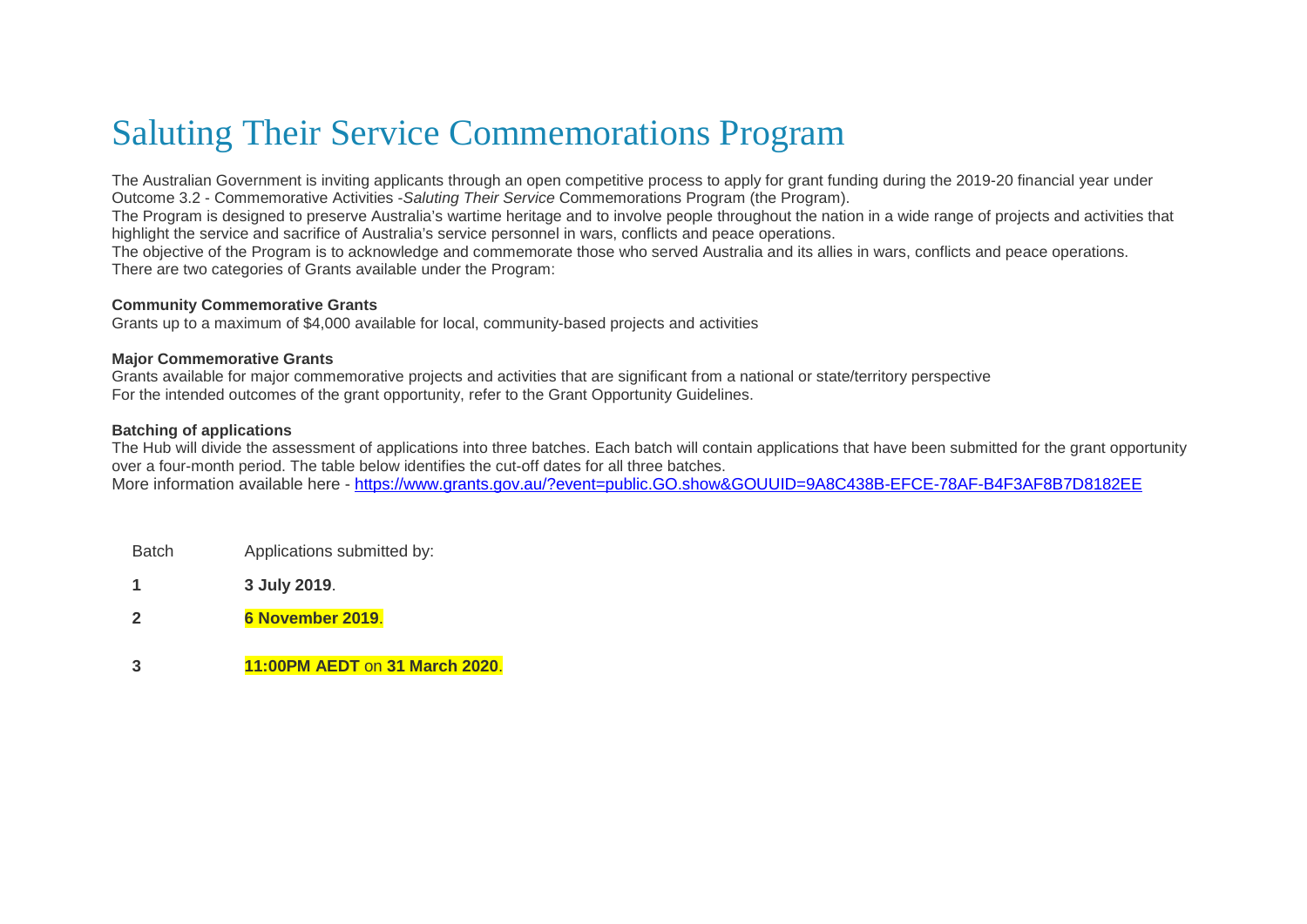# Native Title Respondent Funding Scheme

The Attorney-General's Department helps native title respondents with their reasonable legal representation and disbursement costs incurred in native title proceedings.

This assistance is provided under section 213A of the *[Native Title Act 1993](http://www.comlaw.gov.au/Series/C2004A04665)* and the Native Title (Assistance from Attorney-General) Guidelines 2012 which are available in the GO Documents section.

The Legal Financial Assistance Assessment of Costs applies to the NTRFS scheme and is available in the GO Documents section.

[Native title respondent funding scheme](https://www.ag.gov.au/LegalSystem/Legalaidprogrammes/Commonwealthlegalfinancialassistance/Pages/Nativetitlerespondentfunding.aspx)

Close Date & Time: Ongoing – more information available here <https://www.grants.gov.au/?event=public.GO.show&GOUUID=1ACDB341-F4F8-F386-DF240315117AD920>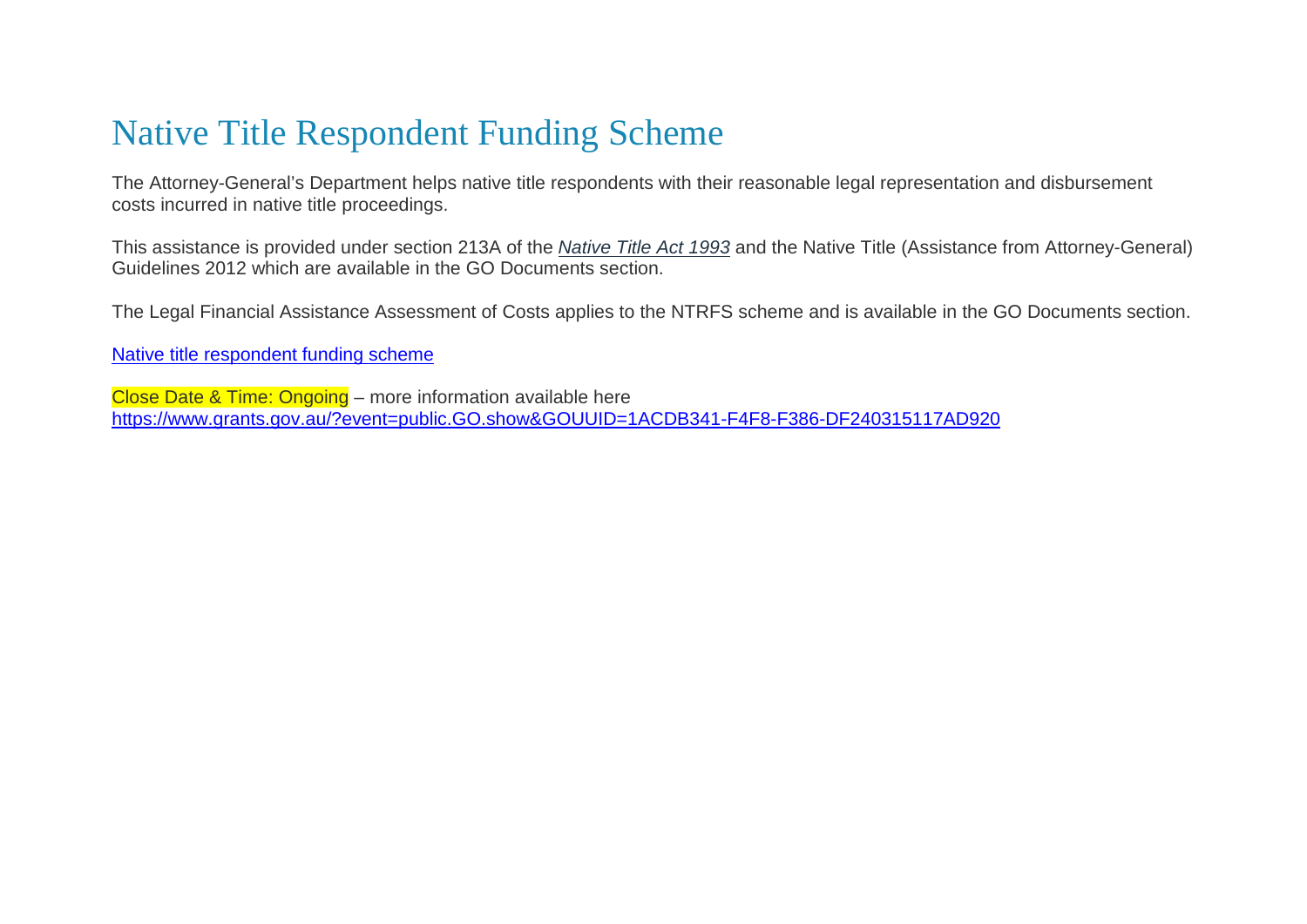# Mantana Foundation for Young People Funding

### **Amount: Up to \$10,000**

### **Closing date**: Ongoing

Funding available for organisations that focus on youth programs that assist with school retention and increased education, employment skills as well as social and community connectedness.

There are two stages for applications: 1. Preliminary Submission and 2. Detailed Submission.

Organisations must have Tax Concession Charity (TCC) and Deductible Gift Recipient (DGR) statuses. View website for overall eligibility and application process.

More information available here - <http://matanafoundation.org.au/apply-for-a-grant>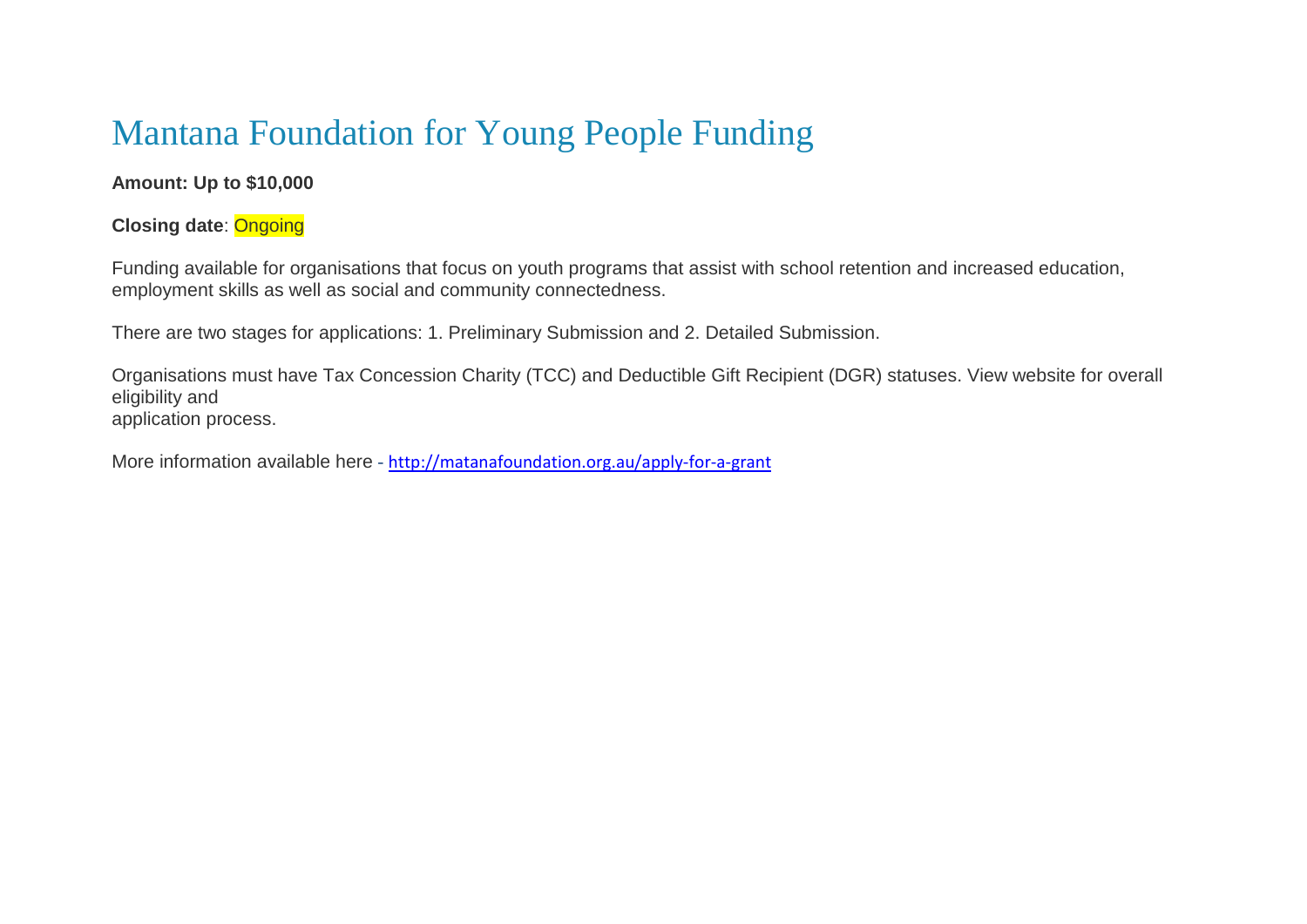# Wellbeing Grants Available to Drought Affected Communities



To support farmers and communities during the big dry, Hunter New England and Central Coast Primary Health Network invites you to submit a grant application of up to \$50,000 for activities that promote wellbeing in our community.

### **Activities can include:**

- Community events or workshops
- Events to improve physical and mental health, like exercise, sport, yoga and mindfulness or yoga classes
- Community education on topics like managing stress, anxiety, depression and stigma.

### **[SUBMIT YOUR APPLICATION | CLICK HERE](https://peoplebank.hneccphn.com.au/farmer-support/survey_tools/community-grants)**

### Additional information - [Information pack](https://peoplebank.hneccphn.com.au/38309/documents/97059) | [Budget template](https://peoplebank.hneccphn.com.au/38309/documents/97060)

Grants of up \$50,000 are available for community led activities that build resilience during the drought. Activities can be anything from small one off social events – a movie night in the local hall, or longer term events that promote resilience, health and wellbeing – like Yoga or Exercise classes over a few months in the local hall.

**Who can apply** – Organisations can apply on behalf of a community. You just need to have an ABN to apply. You also need to submit a simple budget for your activity/event.

**How long does it take?** Grants will be assessed and you will hear back within 10 working days.

**How much money is available?** There are three levels of grant available • Up to \$11,000 • Between \$11,000 and \$33,000 • Between \$33,000 and \$55,000

Want to find out more? <https://peoplebank.hneccphn.com.au/farmer-support>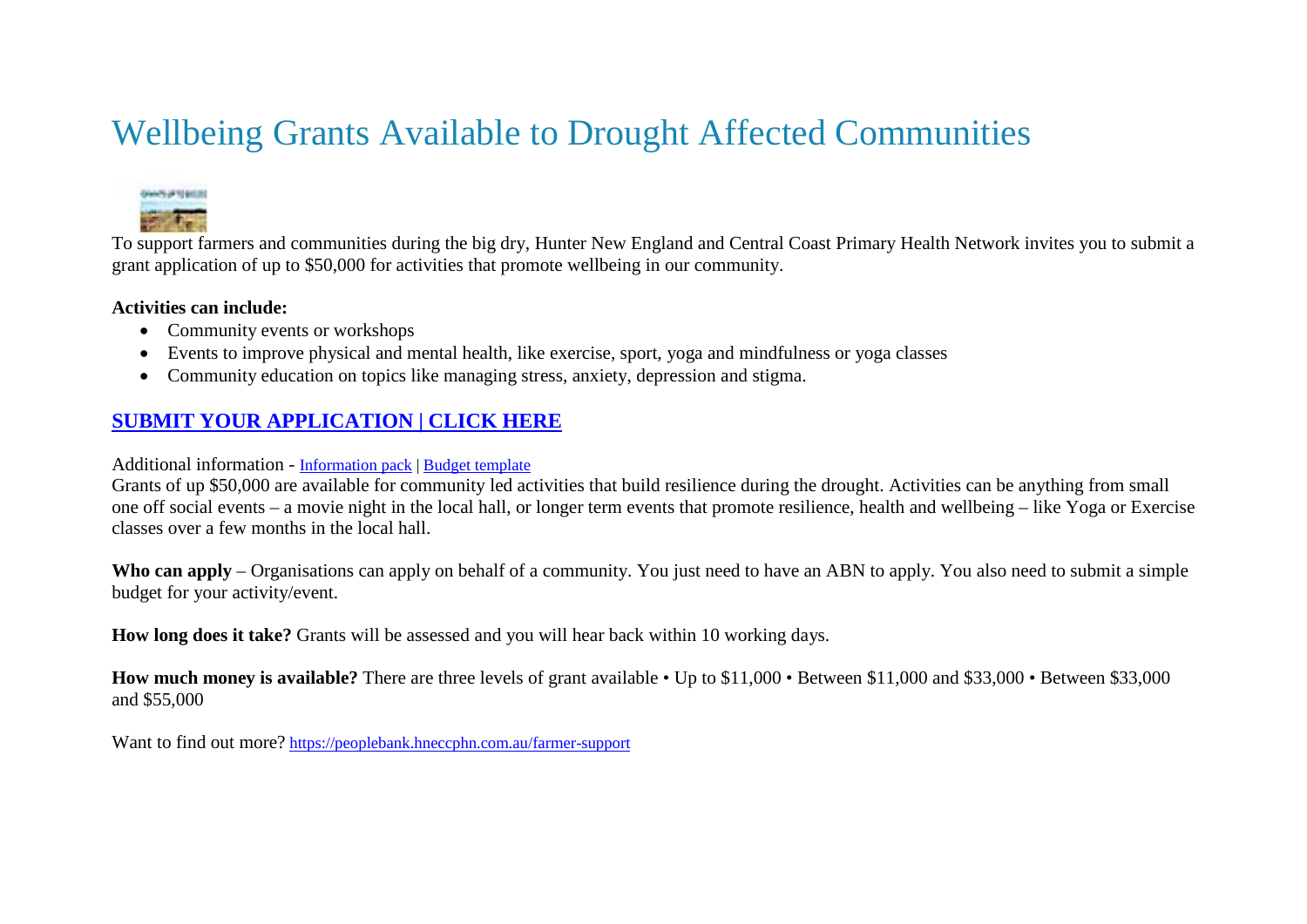# Regional Employment Trials

The Regional Employment Trials program provides local stakeholders in selected regions, including businesses, not-for-profits and local government agencies, with grants to trial local approaches to delivering employment related projects. Regions are primarily based on Regional Development Australia boundaries, unless indicated otherwise.

#### **The objectives of the program are to deliver:**

- strong connections between regional stakeholders, including employment services providers
- employment initiatives that meet local needs
- improved awareness of local labour markets
- the potential for improved regional employment outcomes

#### **The ten Regional Development Australia regions eligible for the Regional Employment Trials Program are:**

| <b>State</b>             | Eligible regions                                                                           |
|--------------------------|--------------------------------------------------------------------------------------------|
| <b>New South Wales</b>   | Northern Inland<br><b>Far South Coast</b>                                                  |
| <b>Victoria</b>          | Melbourne (Western Melbourne/North Western Melbourne Employment Regions only)<br>Gippsland |
| Queensland               | Townsville and North West (Townsville Employment Region only)<br><b>Wide Bay Burnett</b>   |
| South Australia          | Murraylands and Riverland<br>Yorke and Mid North                                           |
| <b>Western Australia</b> | Peel                                                                                       |
| Tasmania                 | Tasmania (North and North Western Tasmania Employment Region only)                         |

The eligible regions are also available at appendix D of the [grant opportunity guidelines](https://www.business.gov.au/assistance/regional-employment-trials) and in the [Regional Development Australia Regions and Contacts](https://www.business.gov.au/assistance/regional-employment-trials) document below.

- The minimum grant amount is \$7,500.
- The maximum grant amount is \$200,000.
- The grant amount will be up to 75 per cent of eligible project costs.
- You must complete your project before 30 June 2020.

#### **Eligibility criteria**

To be eligible you must: have an Australian Business Number (ABN)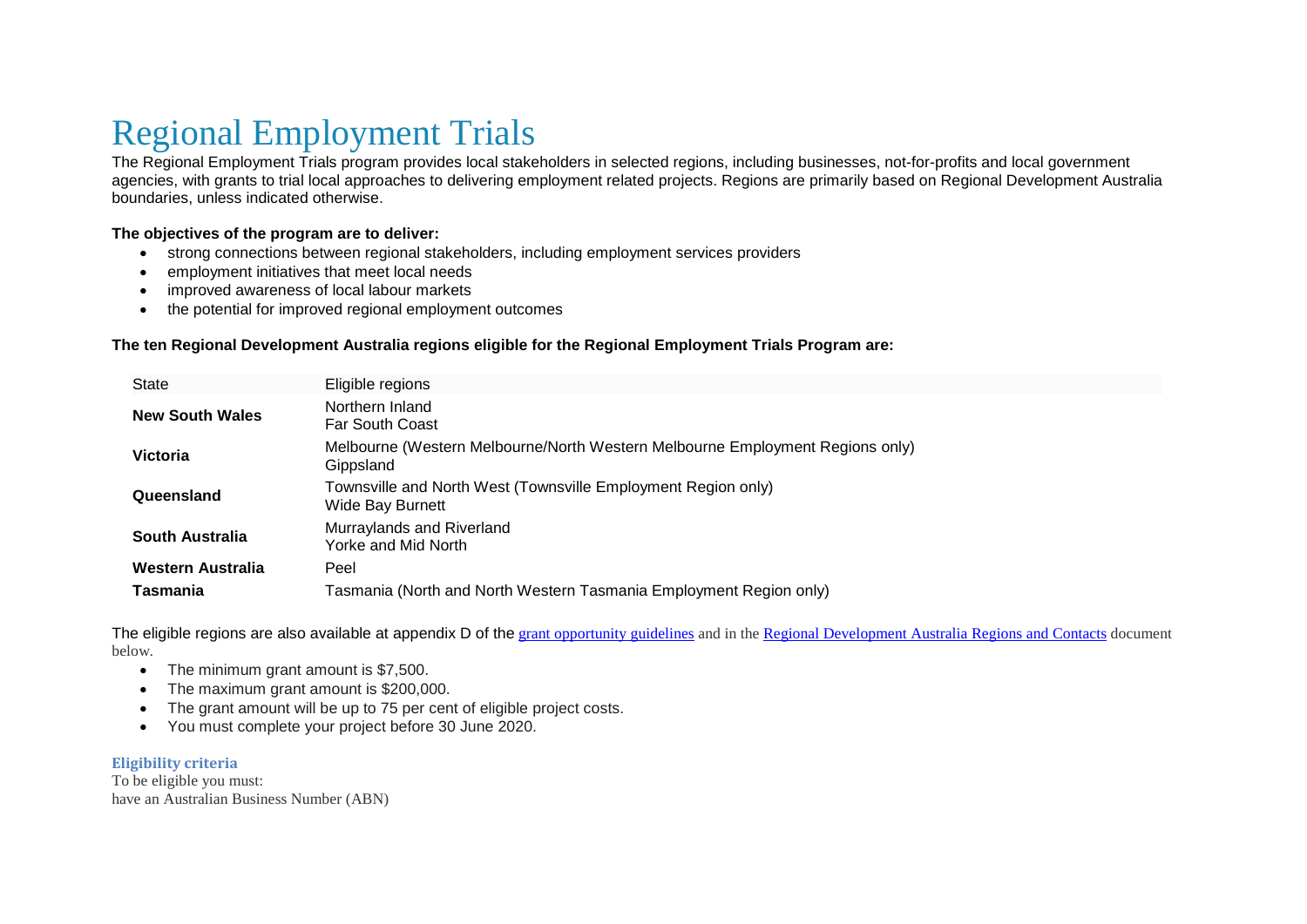implement the project in one of the eligible trial regions. And be one of the following entities: an entity incorporated in Australia a local government agency or body as defined in appendix A a Regional Development Australia committee. You are not eligible to apply if you are: a Commonwealth, State or Territory government body (including government business enterprises) unless acting as the legal entity for an unincorporated Regional Development Australia committee a trust (however an incorporated trustee can apply on behalf of a trust). To be eligible your project must: provide opportunities and assistance to help unemployed people prepare for and find work have at least \$10,000 in eligible expenditure.

#### **Merit criteria**

To be competitive you must score at least 50 per cent against each merit criterion. Merit criterion 1 The extent to which the project will deliver employment outcomes in your region (30 points or 60 points if an RDA related proposal) Merit criterion 2 The impact of grant funding on your project (20 points) Merit criterion 3 Capacity, capability and resources to deliver the project (20 points)

#### **How to apply**

You should read the [grant opportunity guidelines](https://www.business.gov.au/assistance/regional-employment-trials) and [sample grant agreement](https://www.business.gov.au/assistance/regional-employment-trials) before you apply. The guidelines provide detailed information on the grant opportunity, including granting activity objectives; all eligibility and merit criteria; the assessment processes; reporting and acquittal requirements; and a description of review mechanisms.

Before you apply, you must submit information about your project to your local RDA committee using the **[RDA project proposal template](https://www.business.gov.au/assistance/regional-employment-trials)**

The RDA committee will score your proposal out of 30, taking into account how the project aligns with local employment priorities. The RDA committee will provide you with written feedback using the RDA project proposal template which you must attach to your full grant application.

If your proposal scores less than 15, we strongly advise you not to proceed with a full application, as it is unlikely to be supported under the program.

In the Project Partners section of the application form you will need to enter the name of the jobactive, ParentsNext or Transition to Work employment services provider partnering on the project, who will complete a risk assessment for the project as part of the grant agreement. Where your application includes a partnership with more than one provider, please also include their details in the Project Partners section of the application form.

**To apply, fill in the online application form** [.Apply](https://portal.business.gov.au/?rd=newapplication&programmeid=9DFA1A56-E65F-4561-891A-9AAE8A43D5AC)

Applications can be submitted at any time – contact information 132846 or business.gov.au/contact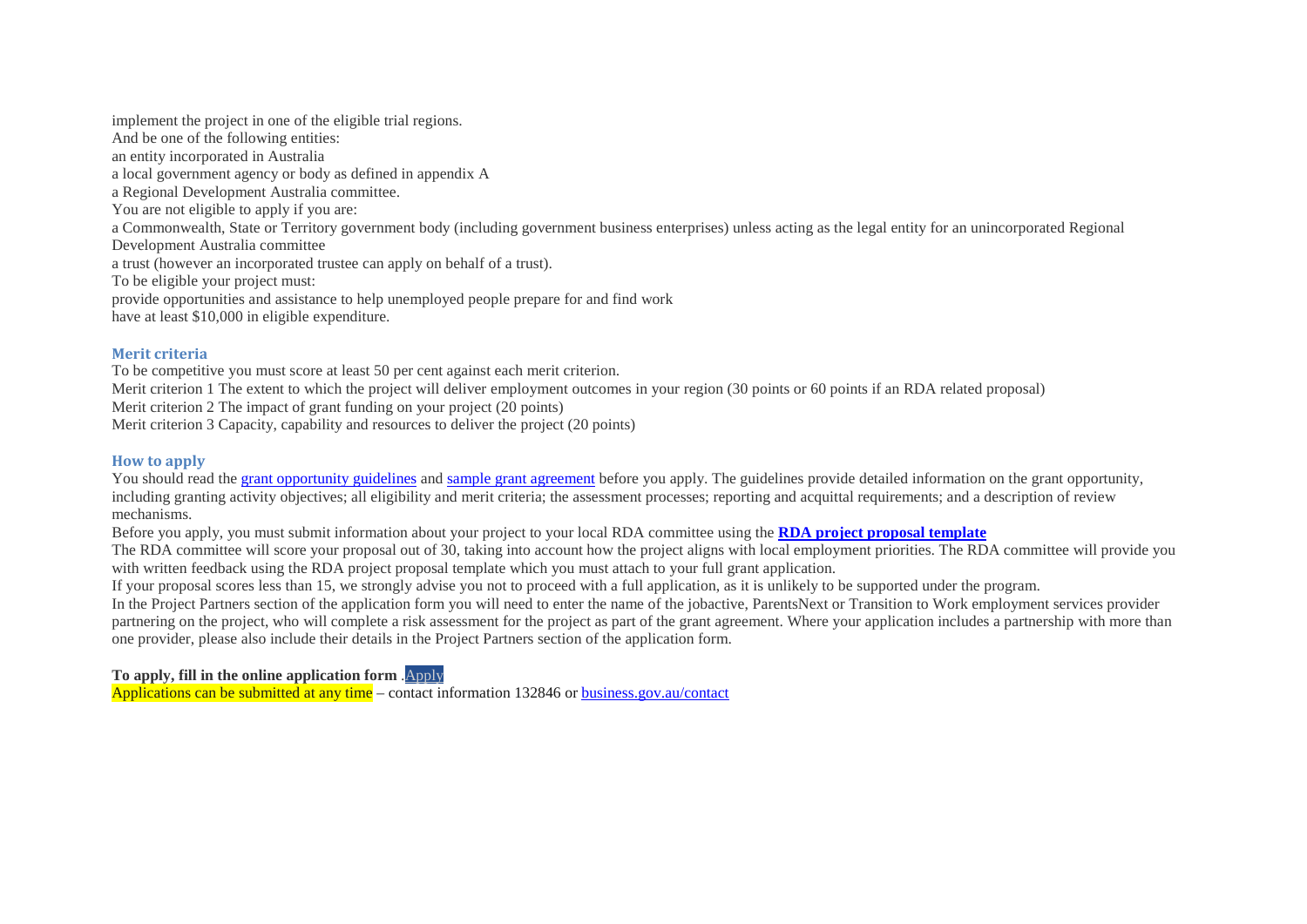# **Regional Filming Fund**



The Regional Filming Fund (RFF) offsets costs associated with shooting in regional areas of NSW. Regional NSW is defined as all areas in NSW outside the Sydney Metro area (excluding the ACT). [View the map](http://www.screen.nsw.gov.au/page/maps/regional-nsw-map) of the NSW local government areas and the Sydney Metro area. Applicants may request up to 35% of the budgeted NSW Regional Spend. Support is provided as a grant. The maximum grant per production is \$100,000.

NSW Regional Spend is the total of the below the line shooting expenses directly associated with filming in regional NSW. Eligible NSW

### **Regional Spend expenses are limited to:**

- location fees
- travel (for cast and crew traveling from other parts of NSW)
- accommodation
- per diems
- local suppliers & services (e.g. construction contractors, security, traffic control etc.)
- catering
- salaries for regionally based cast and crew.

Regional spend does not include any above-the-line expenses (including development expenses), indirect costs, company overheads, contingency or post-production expenses.

Applications can be submitted at any time – more information is available here - [https://www.screen.nsw.gov.au/index.php/production-support/regional-filming](https://www.screen.nsw.gov.au/index.php/production-support/regional-filming-fund-rff)[fund-rff](https://www.screen.nsw.gov.au/index.php/production-support/regional-filming-fund-rff)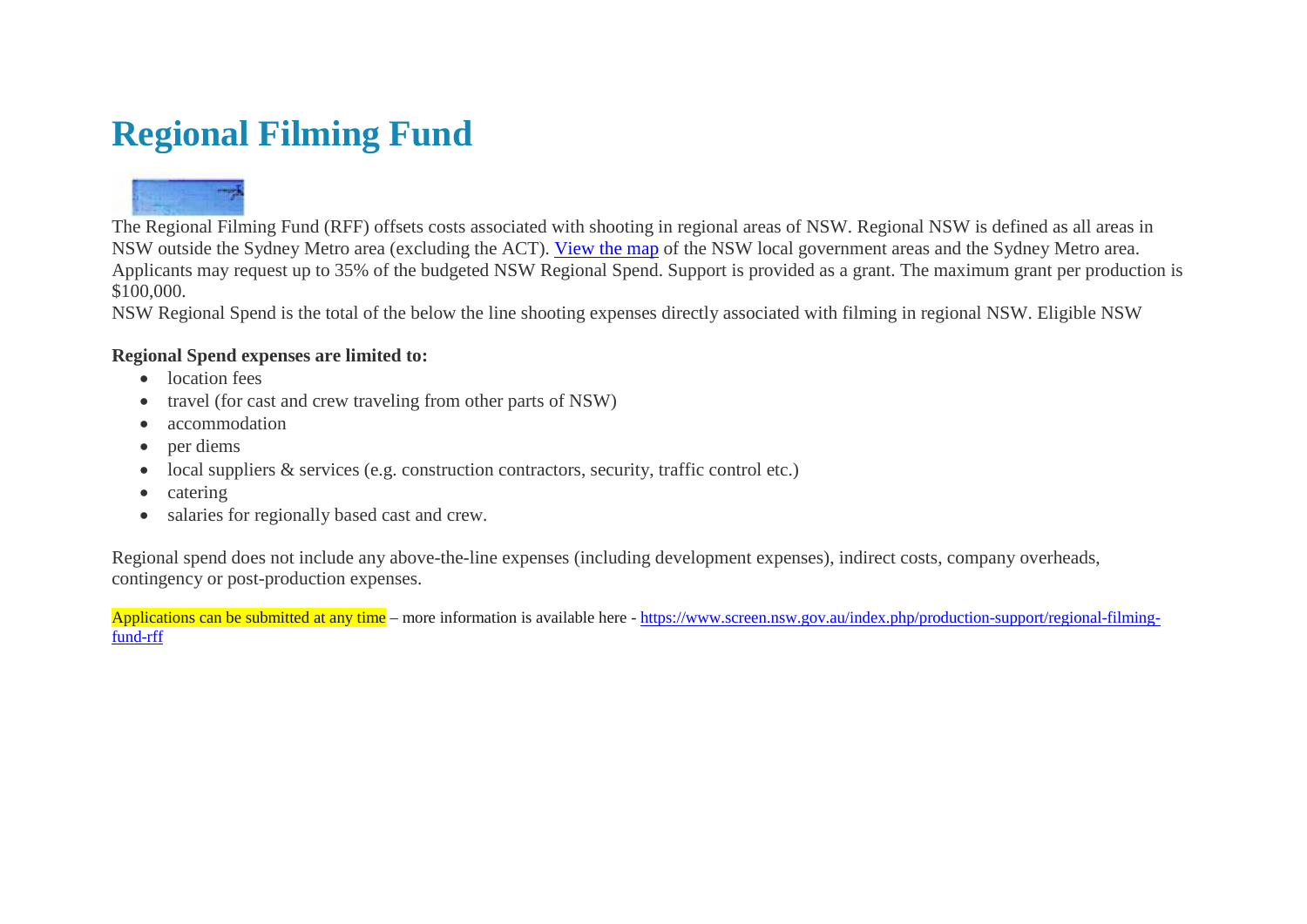### **Festival Travel**



Festival Travel supports NSW writers, directors or producers whose projects have been officially invited to screen at significant international festivals outside Australia.

The program is open to any project within the range of activity that Screen NSW supports which includes:

- animation
- documentary
- features
- shorts
- television
- children's television

This program supports international travel costs (flights, accommodation, transfers) up to \$5,000 per trip is available. More information available here - <https://www.screen.nsw.gov.au/funding/travel-support/festival-travel>

Applications can be submitted at any time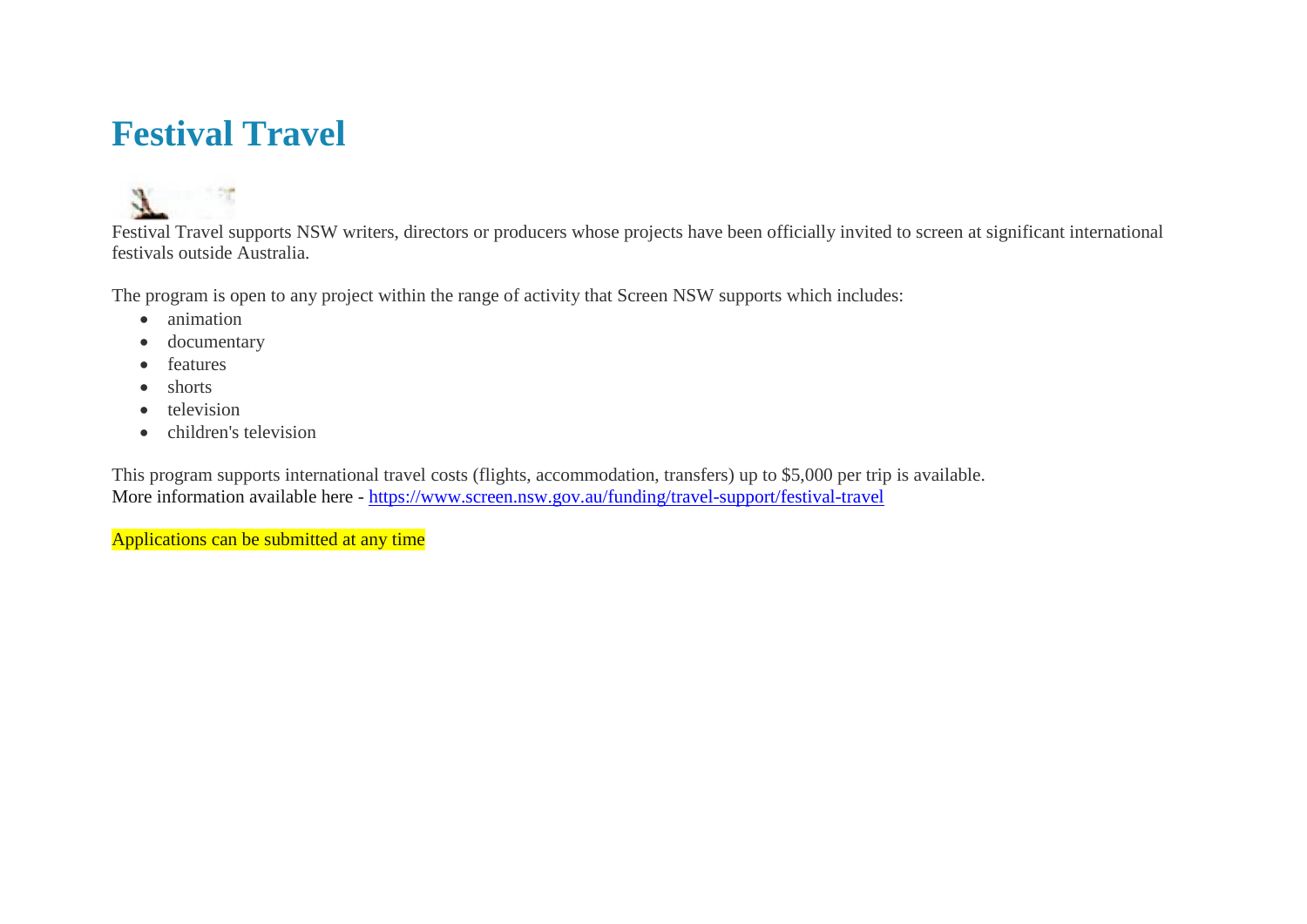### **Local Sport Champions – AIS**

### **The Contract of the Contract of the Contract of the Contract of the Contract of the Contract of the Contract o**

This grants program is to financially support athletes, coaches and officials for State, National and International championships. Funding is available between \$500 and \$750.

### **To be eligible, you must be:**

- Aged 12-18 years
- Must be an Australian Citizen or permanent resident living in Australia
- Representing a recognised sports organisation
- Travel must be more than 125km from the venue

You can apply for two grants in the same allocated year.

Click [here](https://www.ausport.gov.au/ais/grants_and_funding/local_sporting_champions) for more information - [https://www.sportaus.gov.au/grants\\_and\\_funding/local\\_sporting\\_champions](https://www.sportaus.gov.au/grants_and_funding/local_sporting_champions) Applications are currently open until 11.59pm (AEST) on 30 June 2019 for Round 1, 2019-20. [Click here f](https://www.sportaus.gov.au/grants_and_funding/local_sporting_champions)or more details and to apply - <https://online.ausport.gov.au/lsc/apply/individual.aspx>

### **2019/2020 grant rounds have been confirmed as:**

Round 1 - 1 March - 30 June 2019 Round 2 - 1 July - 30th September 2019 Round 3 - 1 October - 31 December 2019 Round 4 - 1 January - 31 March 2019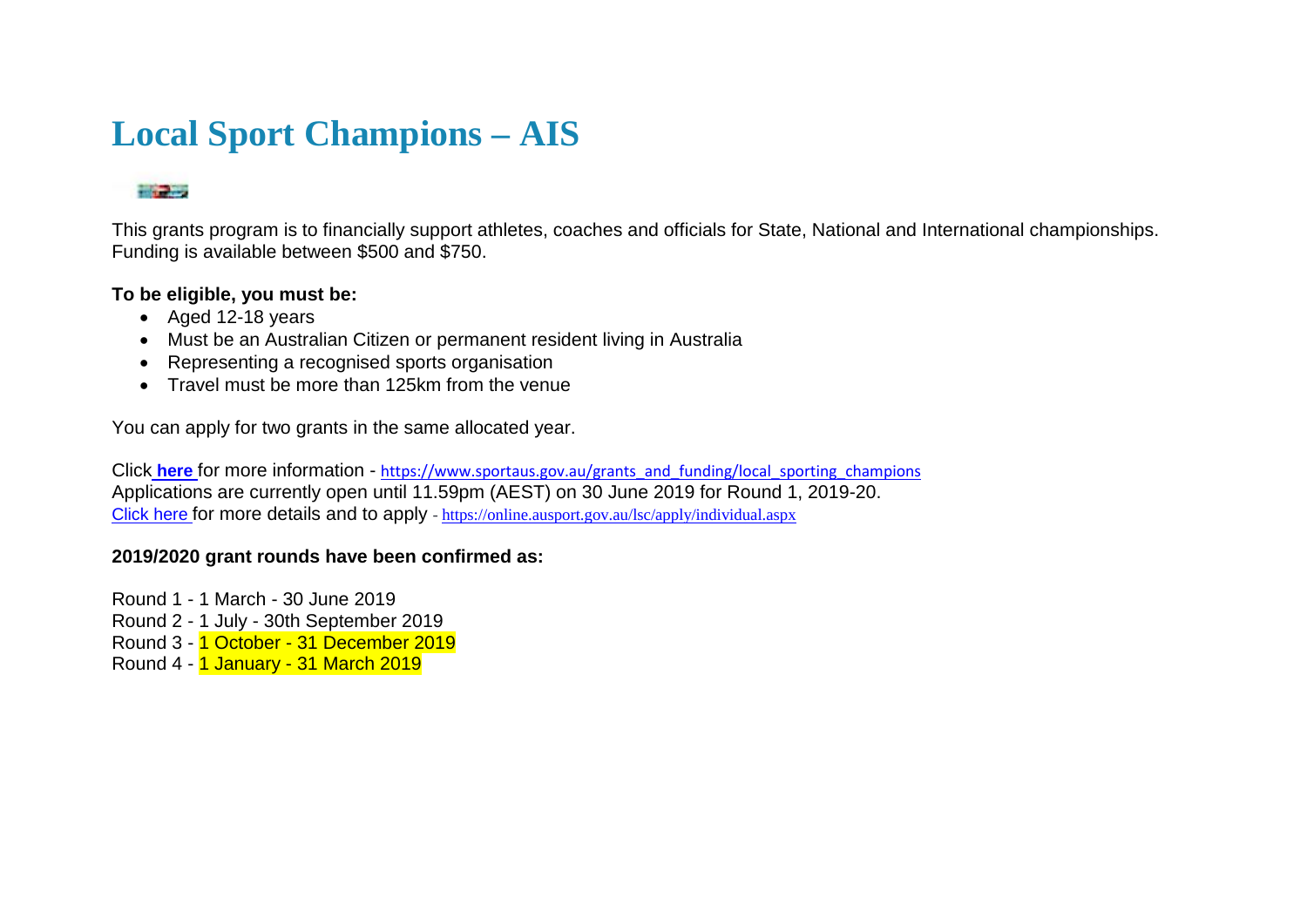# Regional Cooperative Tourism Marketing Program

Regional Cooperative Tourism Marketing Program is available to undertake a Cooperative Tourism Marketing Program which will be led by Destination NSW.

Available for local government, Destination Networks, tourism and sector organisations (GST registered), located or representing industry within the six new [Destination Networks:](http://www.destinationnsw.com.au/our-industry/destination-networks)

- Destination Riverina Murray
- Destination Southern NSW
- Destination North Coast
- Destination Country & Outback NSW
- Destination Sydney Surrounds North
- Destination Sydney Surrounds South.

EOIs submitted through the [online system w](http://rtf.dnswextranet.com.au/)ill be considered where you and your partners have between \$100,000 and \$500,000 to invest, which would be matched dollar-for-dollar by Destination NSW. To learn more watch the [Cooperative Tourism Marketing webcast.](http://www.webcasts.com.au/dnsw170817) Other important information is available below: [Program Guidelines](https://www.destinationnsw.com.au/wp-content/uploads/2018/08/guidelines-coop-marketing-2018-19.pdf?x15361) (PDF 550 kb) [FAQs](https://www.destinationnsw.com.au/wp-content/uploads/2018/08/faq-coop-marketing-2018-19.pdf?x15361) (PDF 224 kb) [Fact Sheet](https://www.destinationnsw.com.au/wp-content/uploads/2018/08/fact-sheet-coop-marketing-2018-19.pdf?x15361) (PDF 177 kb)

[EOI form](http://rtf.dnswextranet.com.au/)

More information available here - [https://www.destinationnsw.com.au/tourism/business-development-resources/funding-and-grants/regional](https://www.destinationnsw.com.au/tourism/business-development-resources/funding-and-grants/regional-tourism-fund)[tourism-fund](https://www.destinationnsw.com.au/tourism/business-development-resources/funding-and-grants/regional-tourism-fund)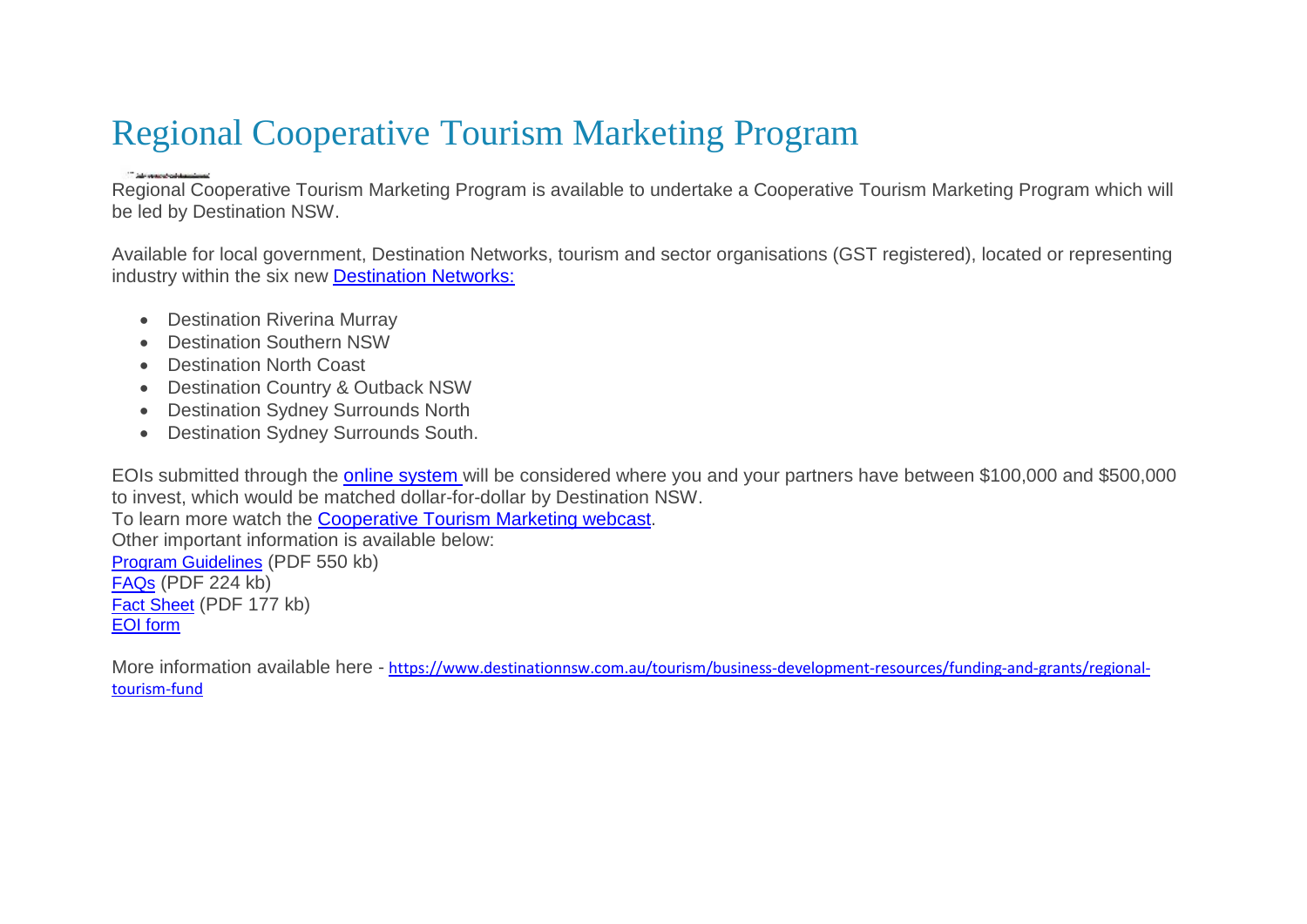# Screen Australia Funding opportunities

### **Contract**

Screen Australia offers funding and resources to support the development, production and marketing of Australian screen content, as well as for the development of Australian talent and screen production businesses.

Project funding is generally provided to professional practitioners with some level of industry experience, depending on the program. For most production investment, a distributor or broadcaster usually needs to be on board as well.

Even if you're not eligible for funding, you'll find lots of useful tools and insights in each section. And if you're starting out in the industry, check out our [Getting started](https://www.screenaustralia.gov.au/funding-and-support/starting-in-the-industry) page.

More information about Indigenous specific Funding program deadlines here - [https://www.screenaustralia.gov.au/funding-and](https://www.screenaustralia.gov.au/funding-and-support/indigenous/deadlines)[support/indigenous/deadlines](https://www.screenaustralia.gov.au/funding-and-support/indigenous/deadlines)

More information about other programs here<https://www.screenaustralia.gov.au/funding-and-support/starting-in-the-industry>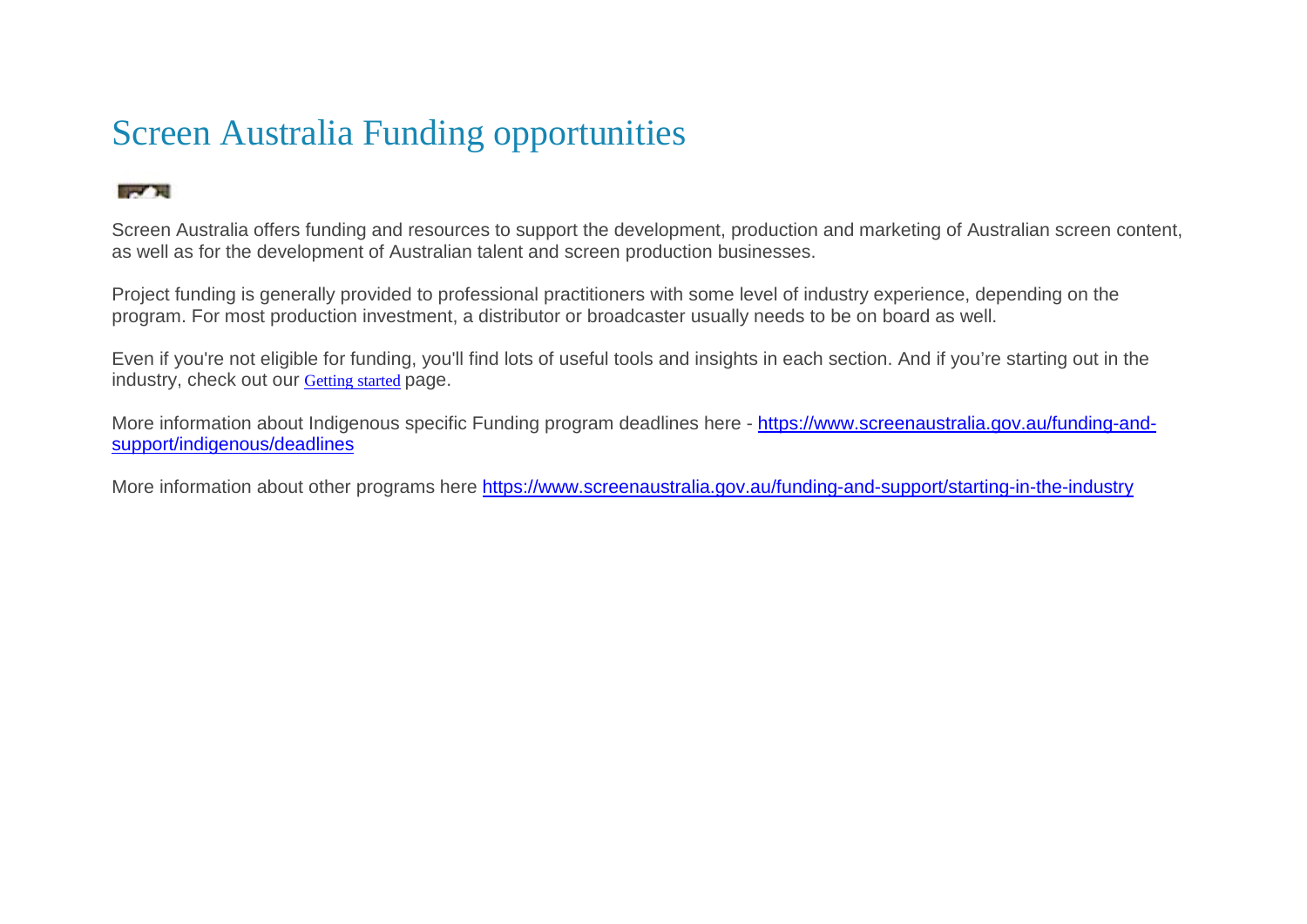# **State Heritage Register Emergency Works Funding**



Grants under the State Heritage Register Emergency Works Funding program are open year round subject to available funding. To avert immediate risk of further damage caused by unexpected events to the heritage values of a State Heritage Register-listed item or item with a current Interim Heritage Order.

**Open**: Open year round subject to available funding

**Funding available**: Up to \$10,000 (per project ex GST)

**Matching funding required:** No

**[State Heritage Register Emergency Works Funding Guidelines –](https://www.environment.nsw.gov.au/resources/heritagebranch/heritage/funding/emergency-works-guidelines-180333.pdf) available here [https://www.environment.nsw.gov.au/Heritage/funding/index.htm](https://www.environment.nsw.gov.au/resources/heritagebranch/heritage/funding/emergency-works-guidelines-180333.pdf)** 

**[SUBMIT YOUR APPLICATION](https://environmentheritage.smartygrants.com.au/Emergency2018-19)** - <https://www.environment.nsw.gov.au/Heritage/funding/index.htm>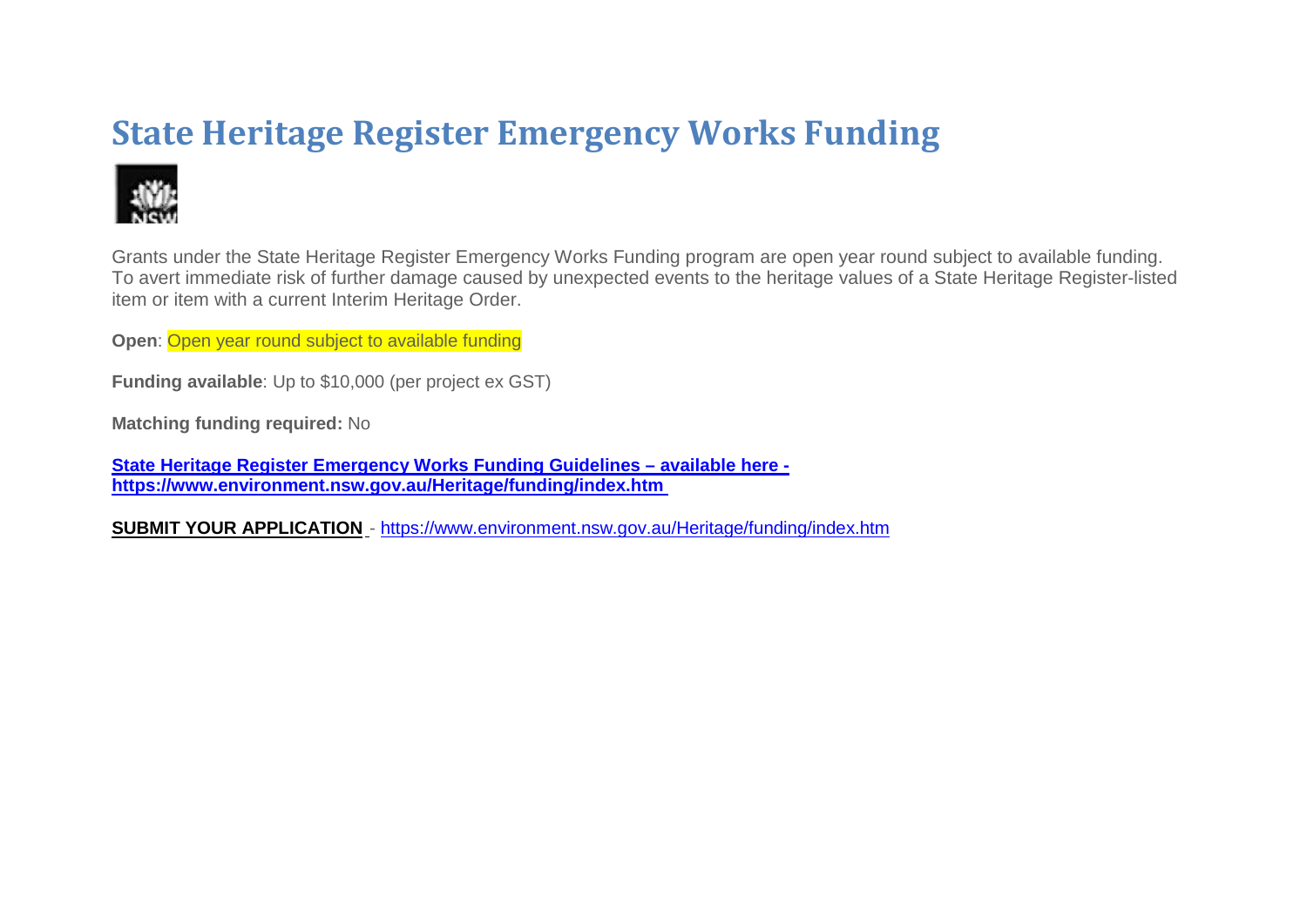# Indigenous Travel Grants



The Travel Grants program is designed to assist Aboriginal and Torres Strait Islander filmmakers in travelling to key international and Australian events. Professional development is a key objective.

### **Funding is available to support travel costs associated with attending:**

- recognised film festivals and pitching forums where an applicant's film has been selected or invited to attend
- events where the applicant or their film has been nominated for an award
- key international markets
- conferences and workshops providing significant professional development opportunities.

Up to \$6,000 may be requested for international travel, and up to \$5,000 for travel within Australia (other than in exceptional circumstances), supported by a budget.

Applications can generally be made at any time at least five weeks before the event. Decisions will be made within 2–4 weeks from receipt of the application or in accordance with event deadlines. - Ongoing

More information available here - [https://www.screenaustralia.gov.au/funding-and-support/indigenous/sector-development/indigenous](https://www.screenaustralia.gov.au/funding-and-support/indigenous/sector-development/indigenous-travel-grants)[travel-grants](https://www.screenaustralia.gov.au/funding-and-support/indigenous/sector-development/indigenous-travel-grants)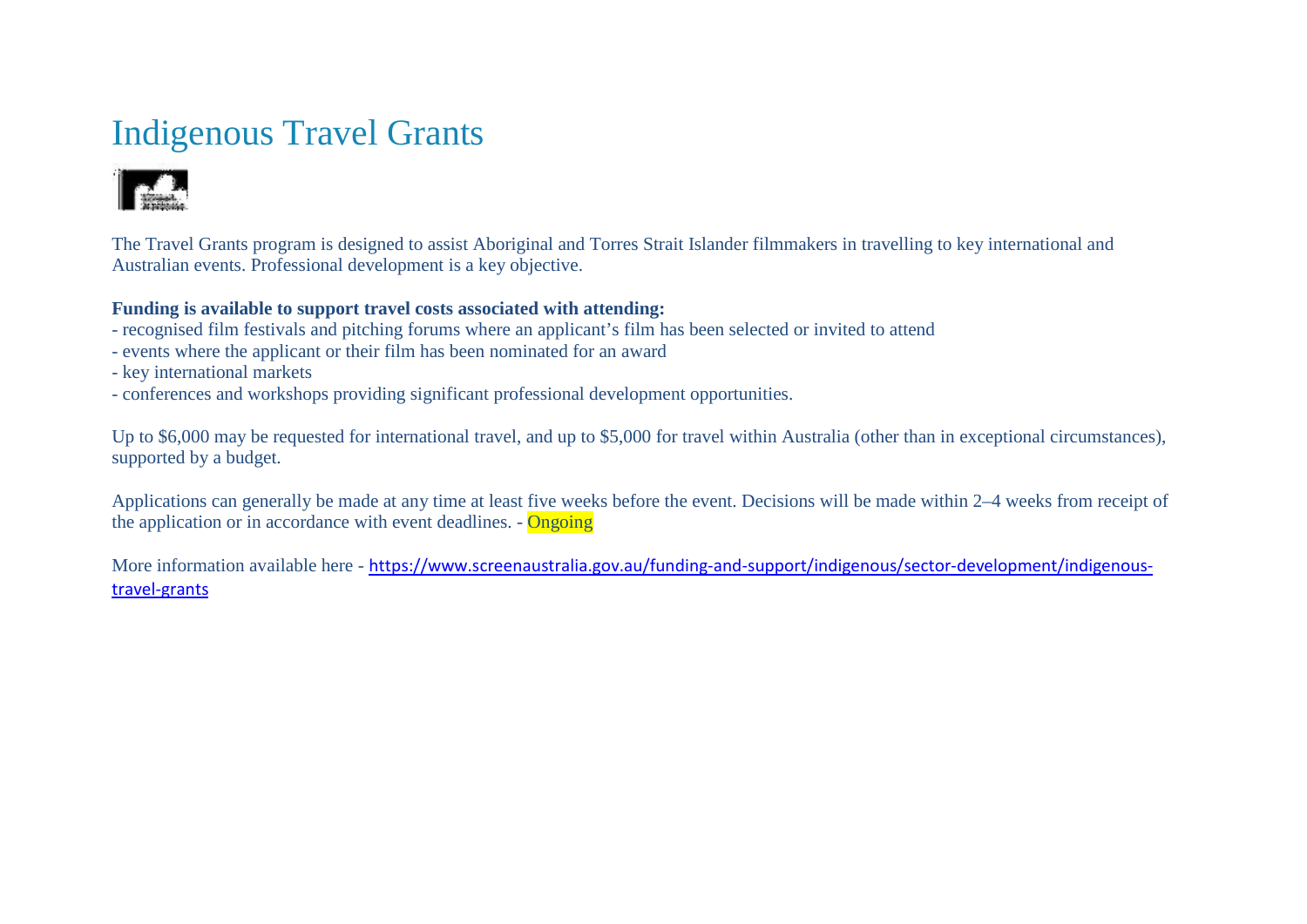### Australia Council Grant Programs



### Australia Council Grant Programs

Career Development Grants for Individuals and Groups - *\$5,000 - \$25,000*

If you are an individual artist, arts worker or group of artists, this grant can provide support to further develop your skills or improve your capacity to build an enduring career. Grants are available from \$5,000 to \$25,000.

The Australia Council offers three grant rounds each year for this category.

**Closing date:** Tuesday 4 February 2020 11.59pm (AEST) for projects starting after 1 May 2020.

### **[READ MORE](https://www.australiacouncil.gov.au/funding/funding-index/career-development-grants-for-individuals-and-groups/)**

### Arts Projects for Individuals and Groups - *\$10,000 - \$50,000*

Our Arts Projects program funds a range of activities that deliver benefits to the arts sector and wider public, including national and international audiences:

The Australia Council offers three grant rounds each year for this category.

**Closing date:** Tuesday 4 February 2020 11.59pm (AEST) for projects starting after 1 May 2020. **[READ MORE](https://www.australiacouncil.gov.au/funding/funding-index/arts-projects-for-individuals-and-groups/)**

Fellowships - *\$80,000* The Australia Council offers one grant round each year for Fellowships. **Closing date:** Tuesday 2 June 2020 11.59pm (AEST). **[READ MORE](https://www.australiacouncil.gov.au/funding/funding-index/fellowships/)**

### Arts Projects – Organisations - *\$10,000 - \$100,000*

This program funds a range of activities that deliver benefits to the arts sector and wider public, including national and international audiences. Only organisations are eligible to apply. Grants are available from \$10,000 to \$100,000.

The Australia Council offers three grant rounds each year for this category.

**Closing date:** Tuesday 4 February 2020 11.59pm (AEST) for projects starting after 1 May 2020.

**[READ MORE](https://www.australiacouncil.gov.au/funding/funding-index/arts-projects-organisations/)**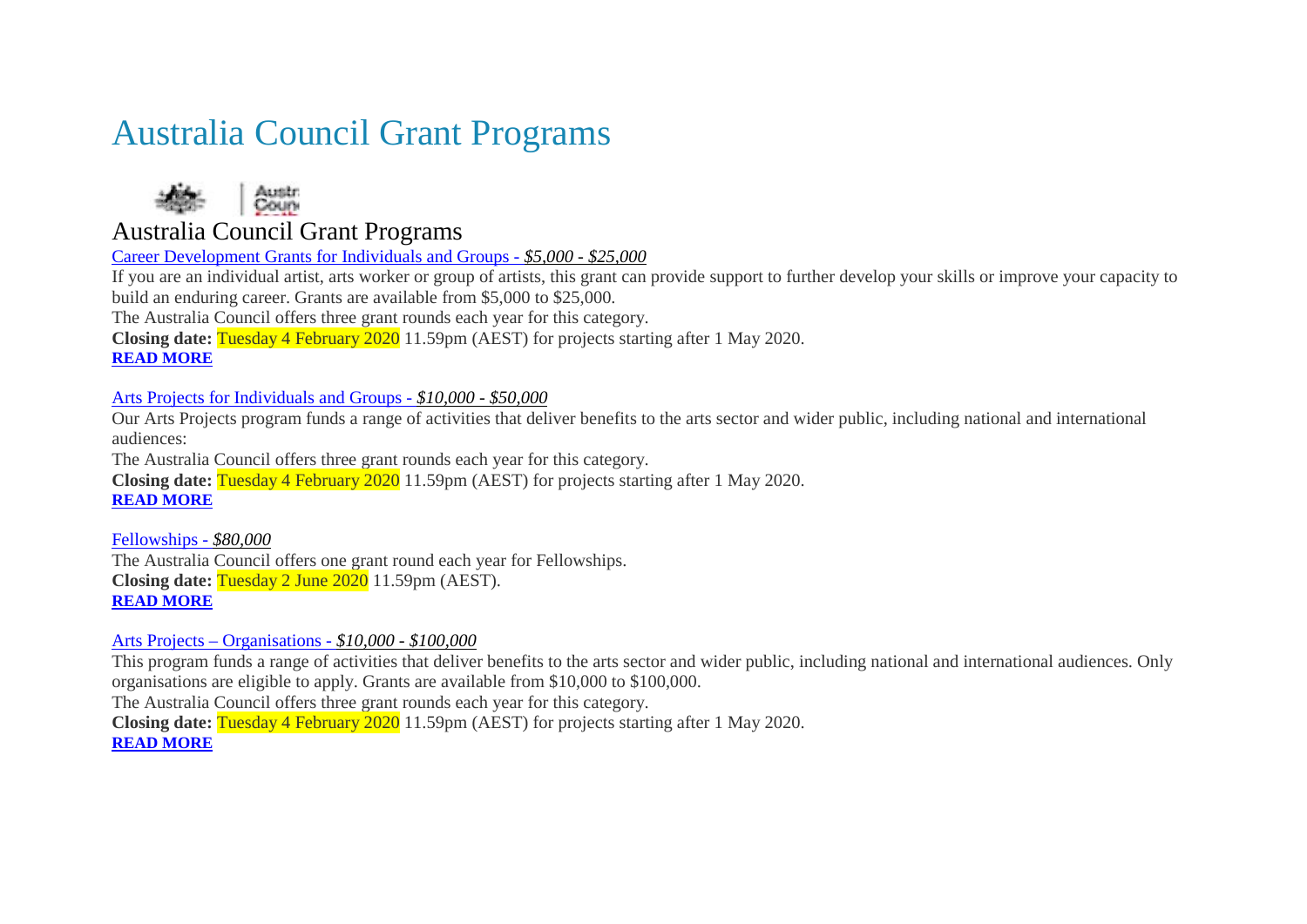### **Other Grants and Opportunities**

### China professional placements: The A.S.K (Art Space for Kids) - *\$12,000*

The A.S.K (Art Space for Kids) is China's leading theatre for children. The A.S.K presents international productions and commissioned works in Shanghai and Beijing, and maintains a robust touring program throughout China. The A.S.K also incorporates the Academy of Creativity, which offers education programs, workshops and summer camps for children.

**Applications close:** 3 December 2019 (11:59PM AEDT)

**[READ MORE](https://www.australiacouncil.gov.au/funding/funding-index/china-professional-placements-the-a-s-k-art-space-for-kids/)**

### China professional placements: MAAP-Media Art Asia Pacific X OCAT Shanghai - *\$12,000*

The OCT Contemporary Art Terminal (OCAT) museum group, established with OCAT Shenzhen in 2005, is a growing network of independent, nonprofit contemporary art museums across China.

OCAT's programs focus on in-depth surveys, research, publication, and presentation of both individual artists and thematic group exhibitions. **Applications close:** 3 December 2019 (11:59PM AEDT) **[READ MORE](https://www.australiacouncil.gov.au/funding/funding-index/china-professional-placements-maap-media-art-asia-pacific-x-ocat-shanghai/)**

### IETM Spring Plenary Meeting, Tromsø 2020 - *\$5,000*

Applications are now open for support to attend the IETM Spring Plenary Meeting in Tromsø, Norway, 30 April - 3 May 2020. The Australia Council has worked in partnership with the International Network for Contemporary Performing Arts Network (IETM) since 2009 to develop long term collaborations and co-productions between Australian and European artists. This project has now evolved into a broader engagement with European networks and partners.

**Closing date:** 3 December 2019 (11:59PM AEST) **[READ MORE](https://www.australiacouncil.gov.au/funding/funding-index/ietm-spring-plenary-meeting-tromso-2020/)**

### International residencies

International residencies provide a unique opportunity for artists to immerse themselves in a new arts context, market, community and culture. The experience enables artists to articulate their practice within a global context and build knowledge, networks and partnerships that support future international arts activity.

International residencies currently open:

[Acme, London,](https://www.australiacouncil.gov.au/international/ACME-London/) [Debra Porch Award,](https://www.australiacouncil.gov.au/international/debra-porch-award/) [Mordant Family/Australia Council Fellowship,](https://www.australiacouncil.gov.au/international/mordant-family-australia-council-affiliated-fellowship/) [BR Whiting Studio, Rome,](https://www.australiacouncil.gov.au/international/BR-Whiting-Studio-Rome/) [Cité Internationale des Arts, Paris,](https://www.australiacouncil.gov.au/international/Cit%C3%A9-Internationale-des-Arts-Paris/) [EMPAC, New York,](https://www.australiacouncil.gov.au/international/EMPAC-New-York/) [HIAP, Helsinki ,](https://www.australiacouncil.gov.au/international/HIAP-Helsinki/) [ISCP, New York,](https://www.australiacouncil.gov.au/programs-and-resources/iscp-new-york/) [Keesing Studio, Paris,](https://www.australiacouncil.gov.au/international/keesing-studio-paris/) [Künstlerhaus Bethanien, Berlin ,](https://www.australiacouncil.gov.au/international/kuenstlerhaus-bethanien/) [Kyoto Art Center Residency](https://www.australiacouncil.gov.au/international/Kyoto-Art-Center-Residency-Exchange/)  [Exchange,](https://www.australiacouncil.gov.au/international/Kyoto-Art-Center-Residency-Exchange/) [Nashville Songwriters' Residency, USA](https://www.australiacouncil.gov.au/international/nashville-songwriters-residency/)

### **[READ MORE](https://www.australiacouncil.gov.au/international/residencies/)**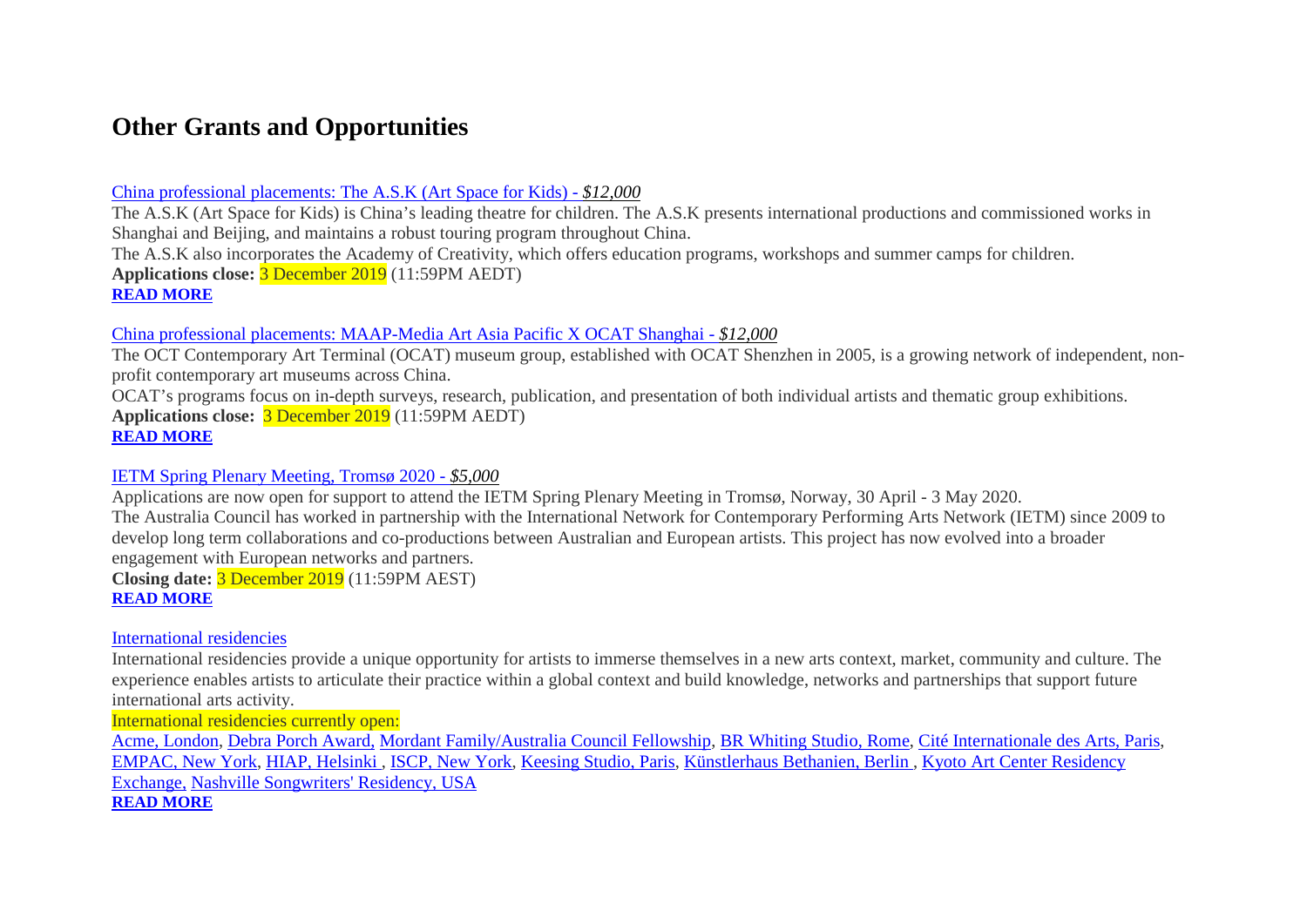### Travel Fund for Literature - *\$5,000*

Individuals or international literary organisations may apply to support authors to travel to attend events or activities associated with publication and promotion of their work overseas.

This funding is to assist with international air fares and other travel costs associated with participation in literary festivals, tours or other promotional events.

**There is no closing date for this opportunity. [READ MORE](https://www.australiacouncil.gov.au/funding/funding-index/travel-fund-for-literature/)**

### The Marten Bequest Scholarships - *\$50,000*

Travelling scholarships from The Marten Bequest offer talented young artists the chance to explore, study and develop their artistic gifts through travelling either overseas and/or interstate.

The scholarships provide financial support under the categories acting, architecture, ballet, instrumental music, painting, poetry, prose, sculpture and singing to help talented Australian artists achieve their dreams.

**Closing date:** Thursday 30 January 2020 11.59pm AEDT (or earlier if application limit is met) **[READ MORE](https://www.australiacouncil.gov.au/funding/funding-index/the-marten-bequest-scholarships/)**

### The Lady Mollie Isabelle Askin Ballet Scholarship & Sir Robert William Askin Operatic Scholarship - *\$30,000*

Applications are now open for the Lady Mollie Isabelle Askin Ballet Scholarship, and the Sir Robert William Askin Operatic Scholarship. These travelling scholarships are offered to Australian citizens with outstanding ability and promise in Ballet and Opera. **Closing date:** Thursday 30 January 2020 11.59pm AEDT for proposals starting after 1 July 2020. **[READ MORE](https://www.australiacouncil.gov.au/funding/funding-index/the-lady-mollie-isabelle-askin-ballet-scholarship-and-sir-robert-william-askin-operatic-scholarship/)**

### Playing Australia: Regional Performing Arts Touring Fund

The Regional Performing Arts Touring program supports performing arts to reach regional and remote communities across Australia. Grants are available to support the net touring costs associated with a national tour. There is no limit on the amount that can be requested.  **Closing date:** Tuesday 4 February 2020 11.59pm (AEST) for projects starting after 1 May 2020 **[READ MORE](https://www.australiacouncil.gov.au/funding/funding-index/playing-australia-regional-performing-arts-touring-fund/)**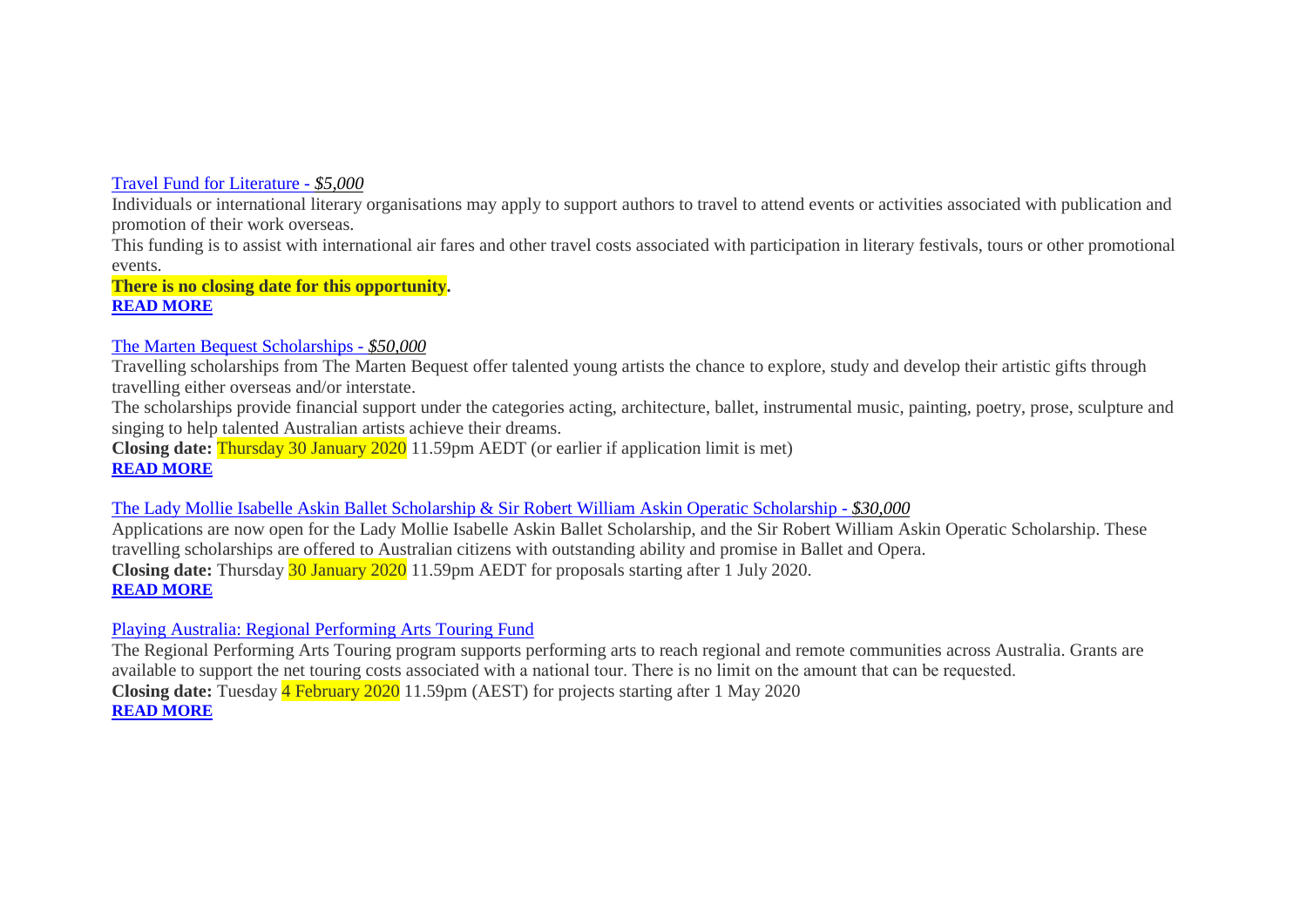### Contemporary Music Touring Program - *Up to \$15,000*

The Contemporary Music Touring Program supports national touring activity undertaken by Australian musicians performing original contemporary music. It provides support of up to \$15,000 for tours in Australia that include performances in regional and remote areas. Up to an additional \$15,000 can be requested for remote and very remote touring.

**Closing date:** Tuesday 4 February 2020 11.59pm (AEST) for projects starting after 1 May 2020. **[READ MORE](https://www.australiacouncil.gov.au/funding/funding-index/contemporary-music-touring-program/)**

### Contemporary Touring Initiative

The Contemporary Touring Initiative, as part of the Visual Arts and Craft Strategy, supports significant exhibitions of work by living contemporary visual artists and craft practitioners that reach and engage national audiences, and extend into regional communities. The grant provides up to three years of funding for the development and/or national touring of nationally significant contemporary visual arts and craft exhibitions.

**Closing date:** Tuesday 4 February 2020 **[READ MORE](https://www.australiacouncil.gov.au/funding/funding-index/contemporary-touring-initiative/)**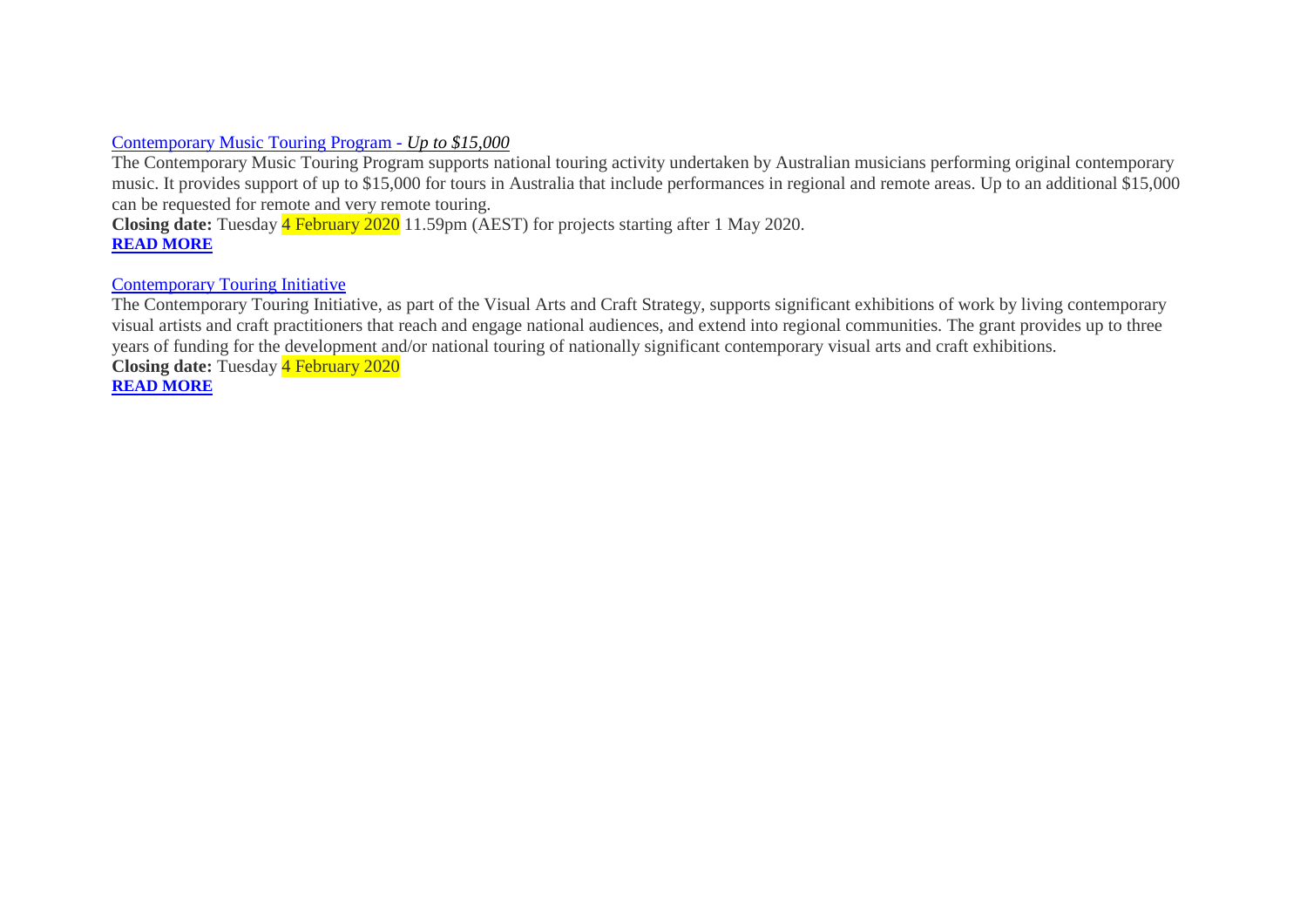### Regional Tourism Product Development Program

The Regional Tourism Product Development Program offers between \$15,000 and \$150,000 for eligible projects that satisfactorily meet the assessment criteria. The funding must be, at least, matched dollar-for-dollar.

Proposals can be submitted by local government, tourism and sector organisations, including Destination Networks, and industry (GST registered), located or representing industry within the six new [Destination Networks:](http://www.destinationnsw.com.au/our-industry/destination-networks)

- Destination Riverina Murray
- Destination Southern NSW
- Destination North Coast
- Destination Country & Outback NSW
- **Destination Sydney Surrounds North**
- Destination Sydney Surrounds South

You will need to discuss your project with your Destination Network prior to preparing the Proposal in the [online system](http://rtf.dnswextranet.com.au/)*.* Contact details for the Destination Networks are provided in the Program Guidelines.

To learn more watch the **Product Development webcast**.

Other important information is available below:

- [Program Guidelines](https://www.destinationnsw.com.au/wp-content/uploads/2016/12/170926_Guidelines_Product-Development_V6.pdf)
- [FAQs](https://www.destinationnsw.com.au/wp-content/uploads/2017/01/FAQ-Product-Development-v2.pdf)
- **[Fact Sheet](https://www.destinationnsw.com.au/wp-content/uploads/2016/12/170926_Fact-Sheet_Product-Development_V4.pdf)**
- [Proposal form](http://rtf.dnswextranet.com.au/)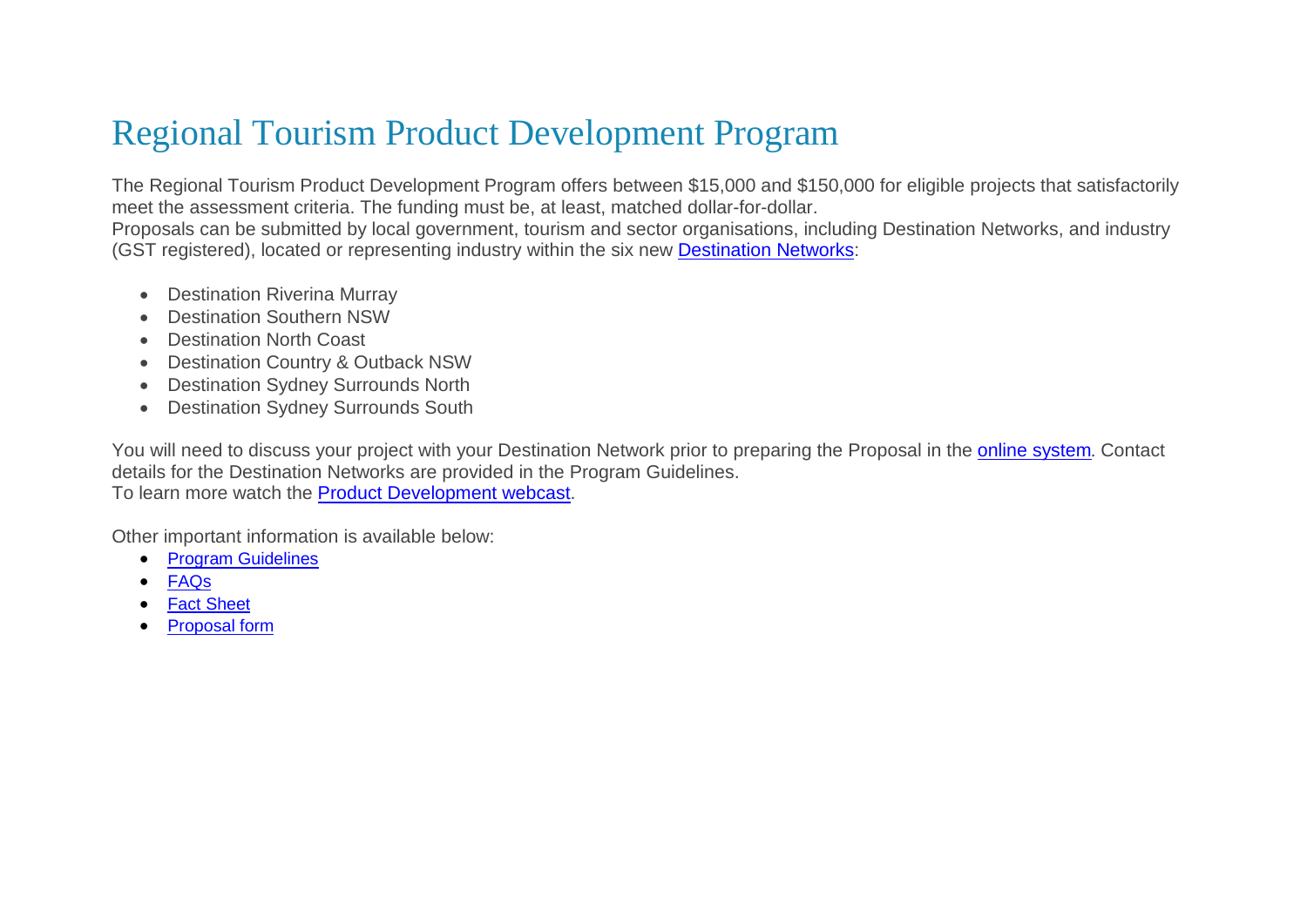### Performers' Trust Foundation

### **What is the PPCA Performers' Trust Foundation?**

Established in 1975, the PPCA Performers' Trust Foundation provides grants to **promote and encourage** music and the music-related performing arts.

The grants provided are non-recurring (i.e. one-off grants rather than a periodical payment) and are determined by the four trustees of the trust. Two (including the Chairman) are appointed by the PPCA;

One is appointed by the Musicians' Union of Australia;

One is appointed by the Media Entertainment and Arts Alliance (formerly Actors' Equity)

### **On what basis can you apply for a grant?**

All applications for grants are reviewed by the trustees and must be for **one or more** of the following purposes:

Performances at concerts at or for charitable institutions such as hospitals or homes for the aged;

Scholarships for the promotion and encouragement of musical and theatrical education;

The promotion and encouragement of the performing arts to the general public;

The aid or assistance of any beneficiary who is unable to adequately maintain herself/himself by her/his own exertions and other income

### **What can you use the grant for?**

A grant under the PPCA Performers' Trust Foundation can be used for costs associated with the above, including:

Tuition fees;

Travel costs (hire, airfares, petrol);

Accommodation;

Venue hire/ PA hire

A grant cannot be used to cover wages, salaries, commissions etc.

**How is your application assessed?**

The trustees meet four times a year to consider applications. Applications are circulated to all trustees prior to each meeting.

Applications can be submitted at any time

More information available here - <http://www.ppca.com.au/ppca-about-us/ppca-performers-trust-foundation/>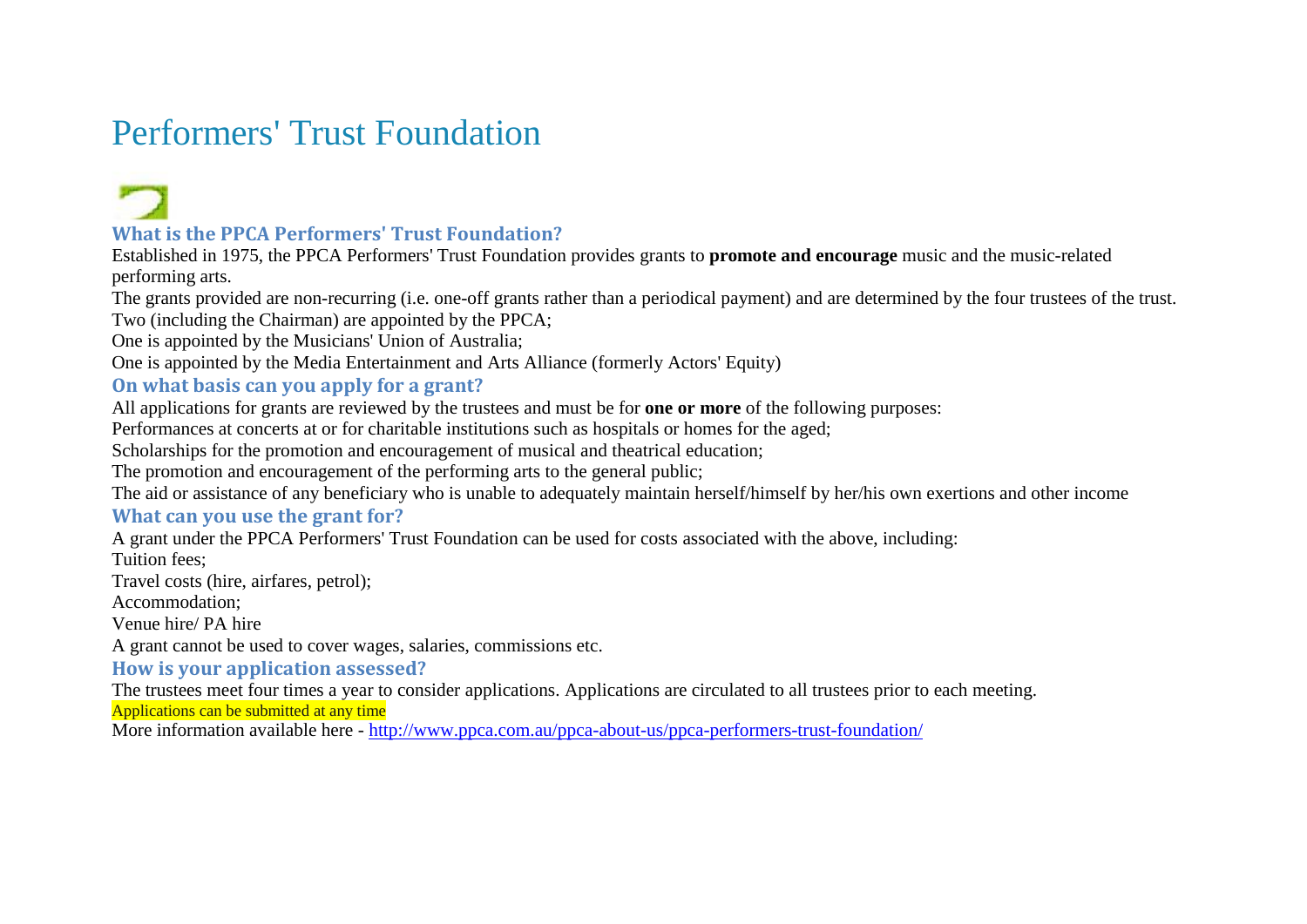### Cyber Security Small Business Program



The Cyber Security Small Business Program will support small businesses across Australia to have their cyber security tested by a provider that has been approved by the Council of Registered Ethical Security Testers Australia New Zealand (CREST).

Grants will be provided to small businesses (with 19 or fewer employees) for up to 50 per cent of the cost of a micro, small or standard certified small business check. These health checks are essentially the same, but vary in price depending on the number of devices that are tested.

The maximum grant amount is \$2,100.

The grant amount will be up to 50 per cent of eligible project costs.

Closing date – On-going

More information available here - <https://www.grants.gov.au/?event=public.GO.show&GOUUID=D6E83046-D97A-960A-D151681E029D646B>